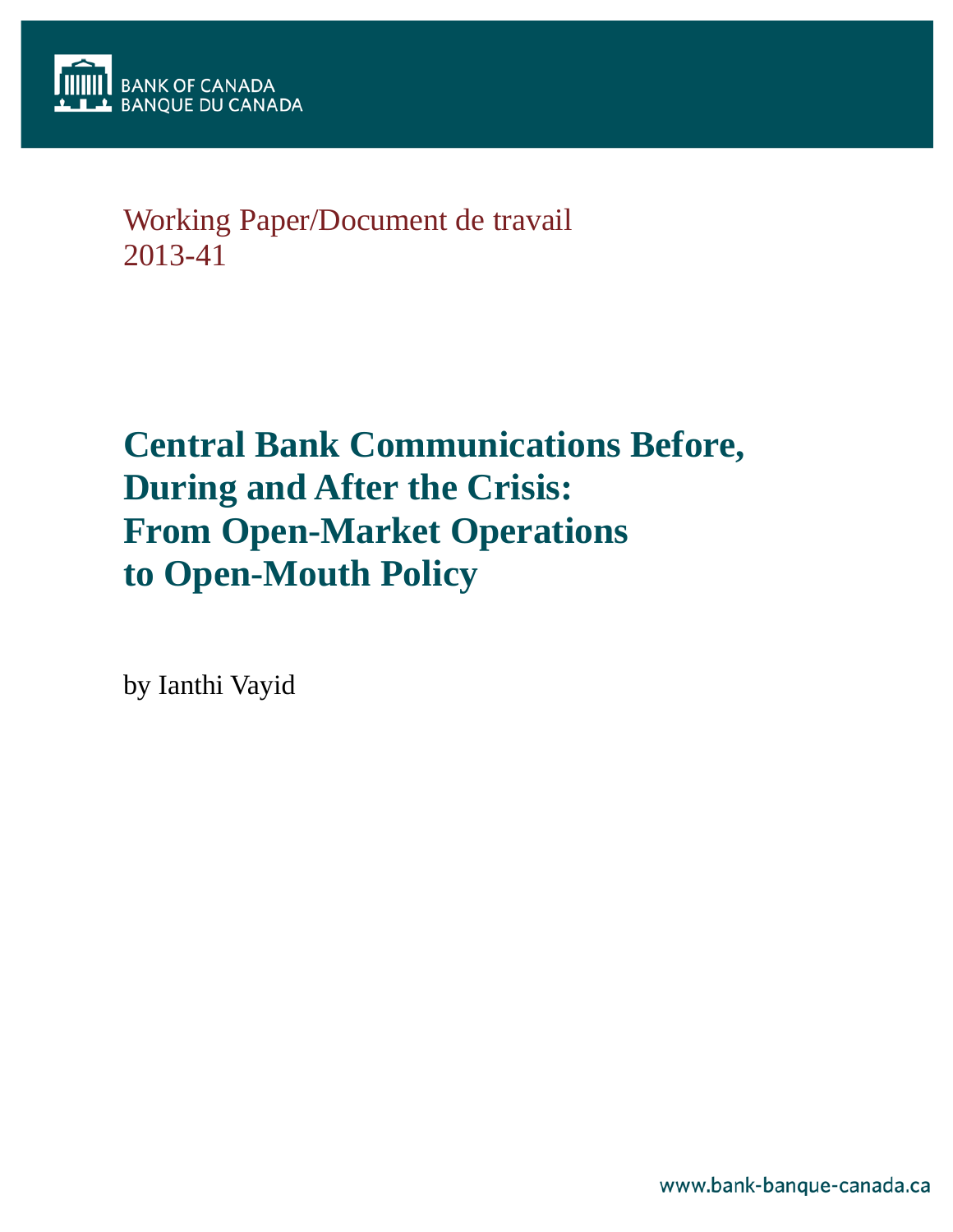Bank of Canada Working Paper 2013-41

November 2013

## **Central Bank Communications Before, During and After the Crisis: From Open-Market Operations to Open-Mouth Policy**

**by**

## **Ianthi Vayid**

Communications Department Bank of Canada Ottawa, Ontario, Canada K1A 0G9 ivayid@bankofcanada.ca

2 No responsibility for them should be attributed to the Bank of Canada. Bank of Canada working papers are theoretical or empirical works-in-progress on subjects in economics and finance. The views expressed in this paper are those of the author.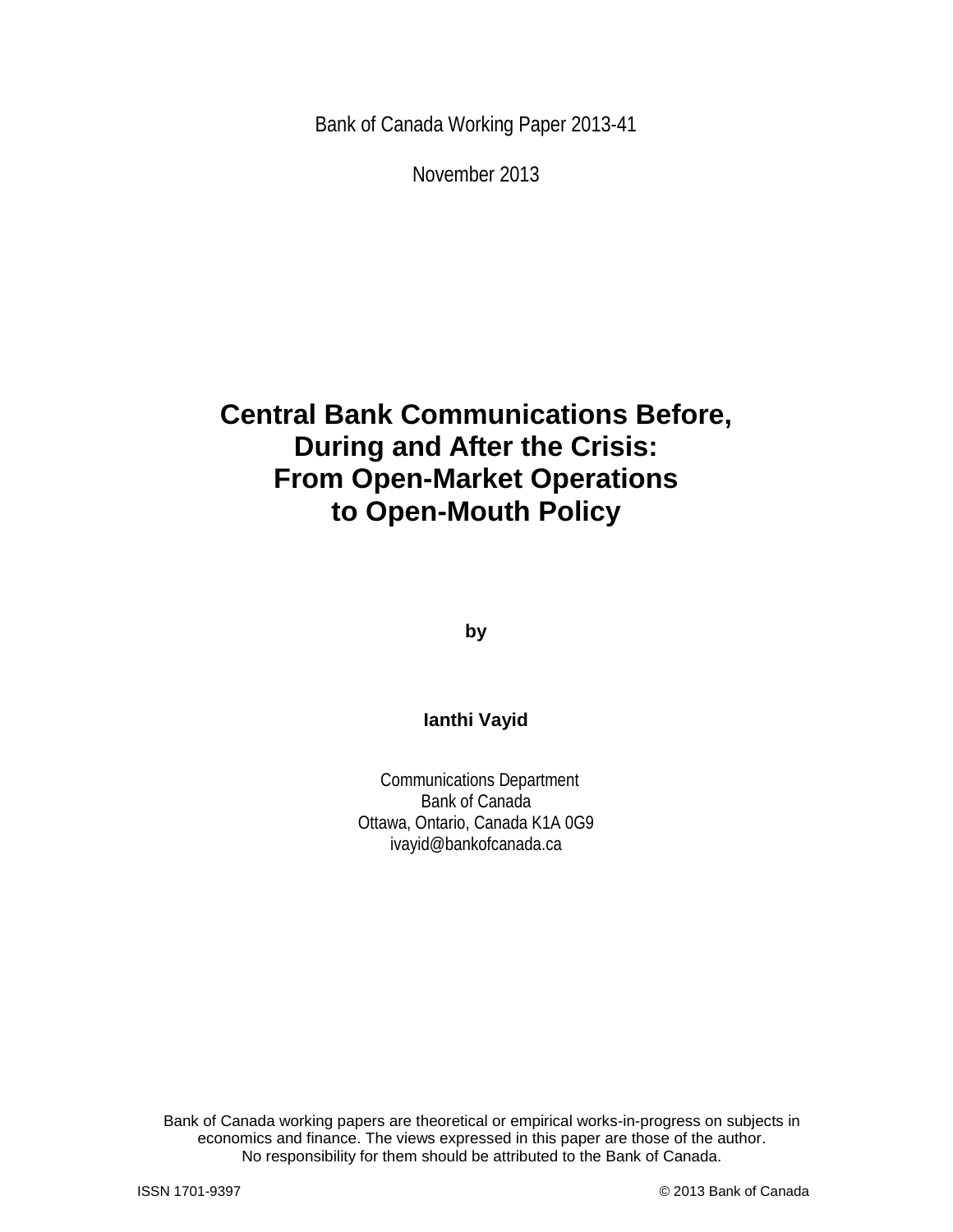## **Acknowledgements**

The author would like to thank, without implicating, Tiff Macklem and Jill Vardy for their support, helpful comments and suggestions. She would also like to thank Lea-Anne Solomonian, Maura Brown and Glen Keenleyside for expert editorial and technical advice. Any remaining errors and omissions are solely the author's.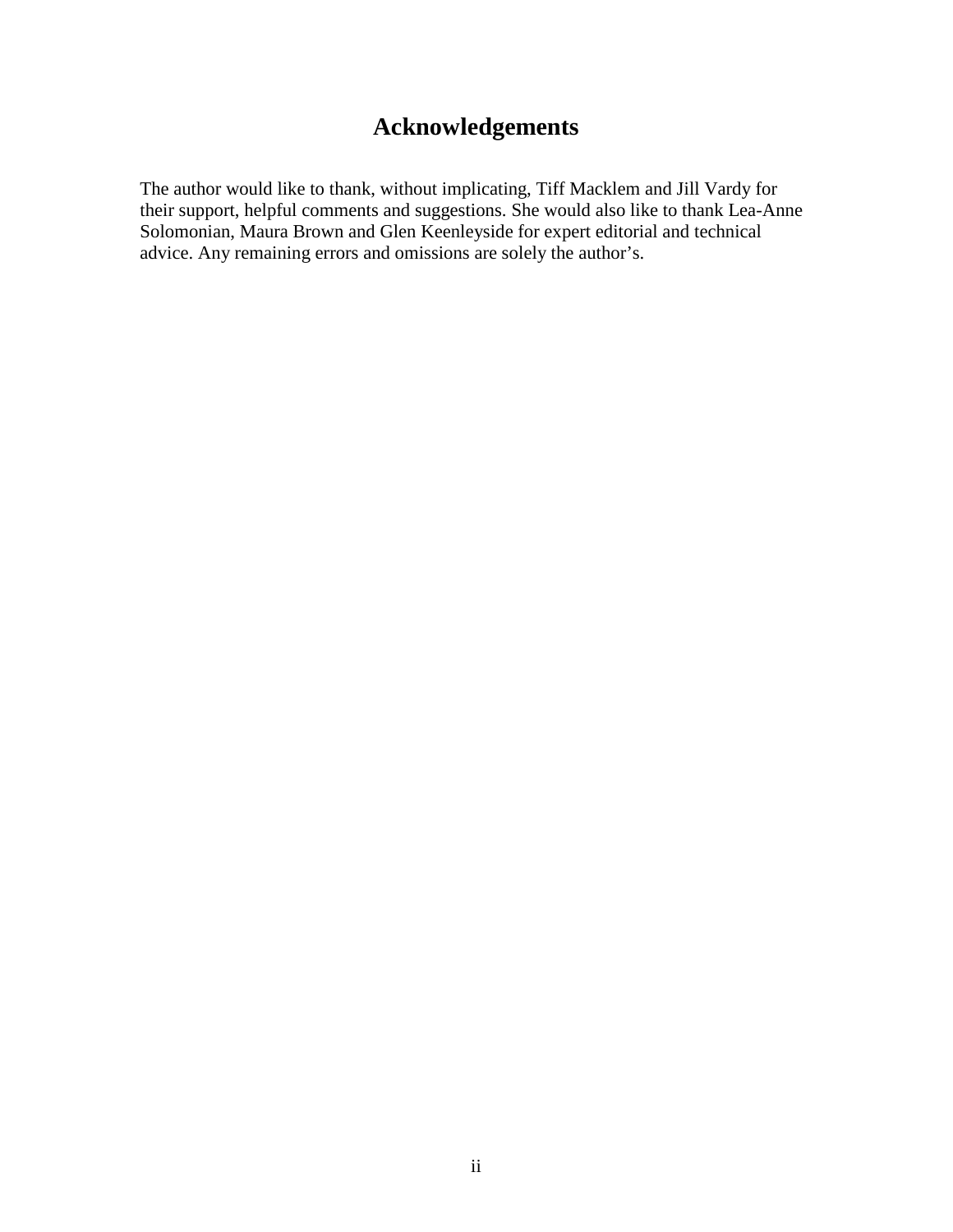## **Abstract**

The days when secrecy and opacity were the bywords of central banking are gone. The advent of inflation targeting in the early 1990s acted as the catalyst for enhanced transparency and communications in the conduct of monetary policy. In the wake of the 2007-09 global financial crisis, this trend accelerated, resulting in further striking advances in monetary policy and financial stability communications, including markedly the emergence of extraordinary forward guidance as a distinct policy tool under unconventional monetary policies.

Drawing on the record to-date at major central banks, as well as on a growing body of related academic literature, this paper reviews the history and effectiveness of central bank communications before and especially since the crisis. It also highlights some of the challenges facing central banks, particularly those that have engaged heavily in unconventional monetary policies to support their economies since the crisis. Steering deftly a course back to normality will depend crucially on their ability to communicate effectively a credible strategy for an orderly exit from such policies. In this context, clear, deliberate, coordinated messages that are anchored in their mandate are of the essence.

*JEL classification: E52, E58 Bank classification: Central bank research; Credibility; Financial stability; Inflation targets; Monetary policy framework; Monetary policy implementation*

## **Résumé**

L'époque où les banques centrales agissaient en secret et dans l'opacité est révolue. L'adoption de cibles d'inflation au début des années 1990 a eu pour effet d'accroître la transparence et l'importance des communications dans la conduite de la politique monétaire. Au lendemain de la crise financière mondiale survenue en 2007-2009, cette tendance s'est accélérée, donnant lieu à d'autres avancées remarquables dans le domaine des communications relatives à la politique monétaire et à la stabilité financière, notamment à l'apparition d'un nouvel outil dans la panoplie des politiques monétaires non traditionnelles, à savoir la communication d'indications prospectives extraordinaires.

En s'inspirant du chemin parcouru jusqu'ici par les grandes banques centrales et du nombre grandissant de travaux sur le sujet, la présente étude examine l'histoire et l'efficacité des communications des banques centrales avant la crise et surtout depuis celle-ci. Elle met aussi en lumière certains des défis auxquels sont confrontées les banques centrales, en particulier celles qui ont fait largement appel à des mesures de politique monétaire non traditionnelles pour soutenir l'économie depuis la crise. Un retour à la normale réussi ne sera possible que si les banques centrales parviennent à communiquer efficacement une stratégie crédible de retrait ordonné des mesures exceptionnelles mises en œuvre. Dans ce contexte, des messages limpides, diffusés de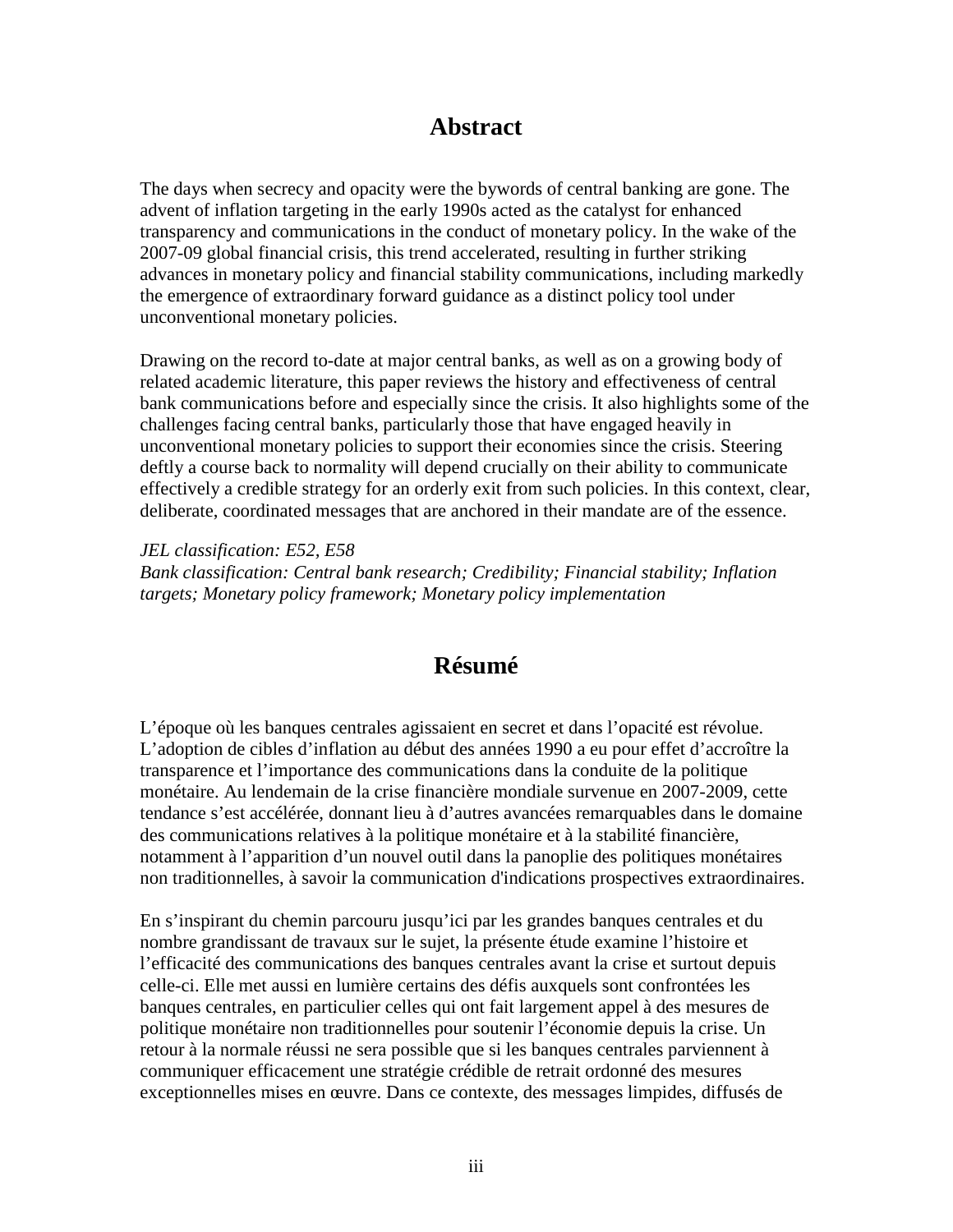manière délibérée et coordonnée et s'inscrivant clairement dans le mandat des banques centrales sont essentiels.

*Classification JEL : E52, E58*

*Classification de la Banque : Recherches menées par les banques centrales; Crédibilité; Stabilité financière; Cibles en matière d'inflation; Cadre de la politique monétaire; Mise en œuvre de la politique monétaire*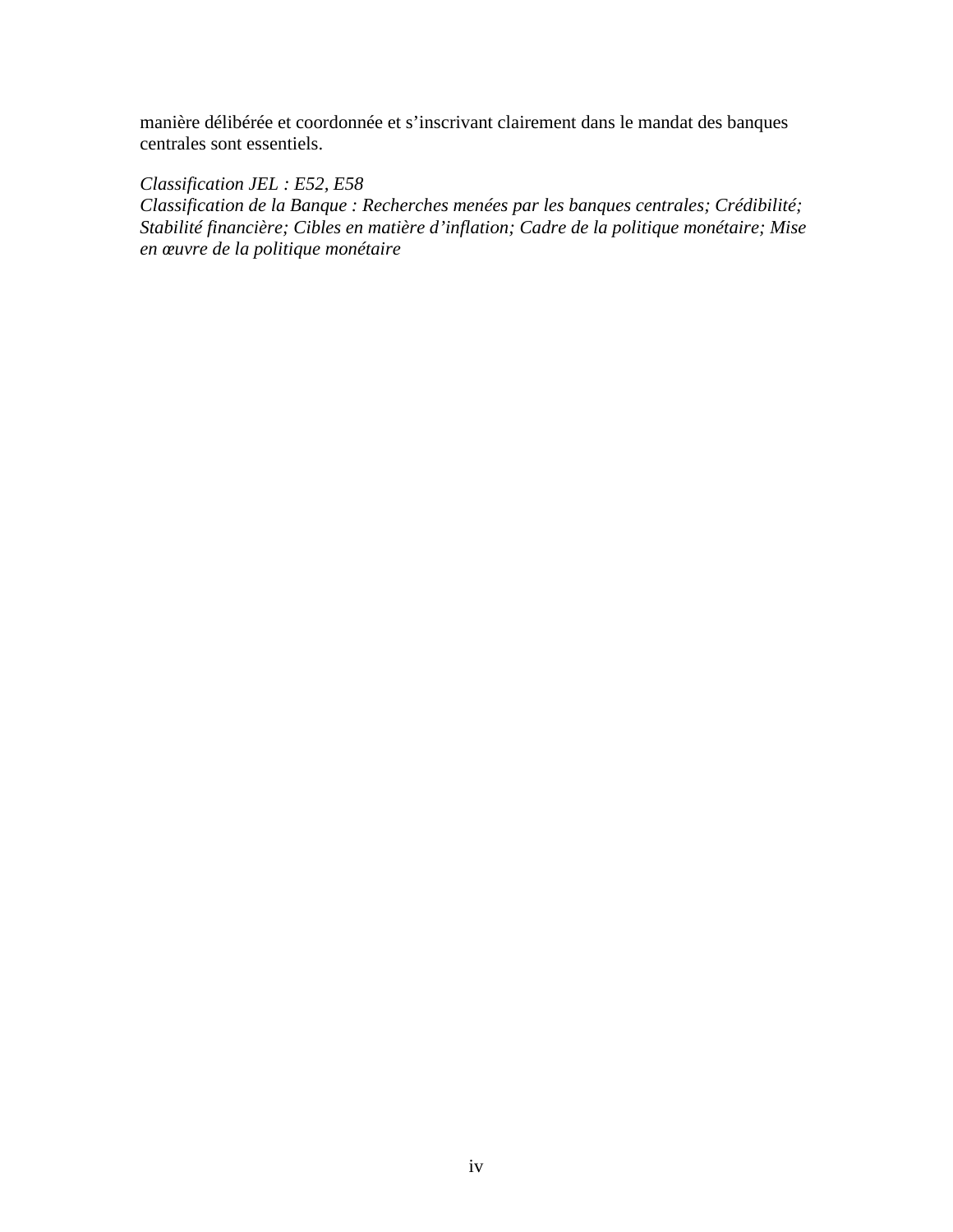### **1. INTRODUCTION**

Gone are the days when secrecy and opacity were the bywords of central banking. Over the past two decades, there has been a dramatic change in the way central banks view the role of transparency and communications in the conduct of monetary policy. And since the global financial crisis, there has been nothing short of a 'revolution' in the use of central bank communications as a distinct policy tool under unconventional monetary policies. Furthermore, with many central banks now playing a role in promoting financial stability, questions about the extent of transparency in communications on financial risks and vulnerabilities have also been the focus of attention and debate.

This paper briefly reviews the history of central bank communications before the crisis, and then focuses more closely on the remarkable changes that have taken place in monetary and financial stability communications since the crisis. Drawing on the record to date at the Bank of Canada and at other major central banks, $<sup>1</sup>$  $<sup>1</sup>$  $<sup>1</sup>$  as well as on a growing body of related academic</sup> literature, it discusses the comparative effectiveness of the various communication approaches adopted by central banks before, and especially since, the crisis. It also highlights some of the communication challenges facing central banks in a post-crisis world of close interaction between monetary and financial stability and expanded central bank activities under unconventional monetary policies. Such activities have intensified demands on central banks for enhanced accountability and transparency, and for clear, effective communications.

## **2. CENTRAL BANK COMMUNICATIONS BEFORE THE 2007–09 GLOBAL FINANCIAL CRISIS**

## **2.1 Monetary policy communications**

## *2.1.1 From secrecy and opacity to openness and transparency*

To fully appreciate the sea change in the role of central bank communications in recent decades, we need only to recall that for the better part of the twentieth century central bank goals and actions were cloaked in (mostly unnecessary) secrecy.<sup>[2](#page-5-1)</sup>

Central banks, including the Bank of Canada (BoC), said little publicly to explain what they were up to and why. With multiple monetary policy objectives and instruments, policy actions were generally not predictable. So the view among central banks was that it was best not to talk about policy actions—let alone future policy intentions—and let these actions speak for

<span id="page-5-0"></span> $\frac{1}{1}$  $1$ With very few exceptions, the discussion in this paper is focused on the communication practices of major central banks in advanced economies.

<span id="page-5-1"></span> $^2$  In concluding his critique of the arguments for central bank secrecy, Goodfriend (1986) says: "Given the inconclusiveness of the theoretical arguments and the presumption that government secrecy is inconsistent with the healthy functioning of an economy, further work is required to demonstrate that central bank secrecy is socially beneficial."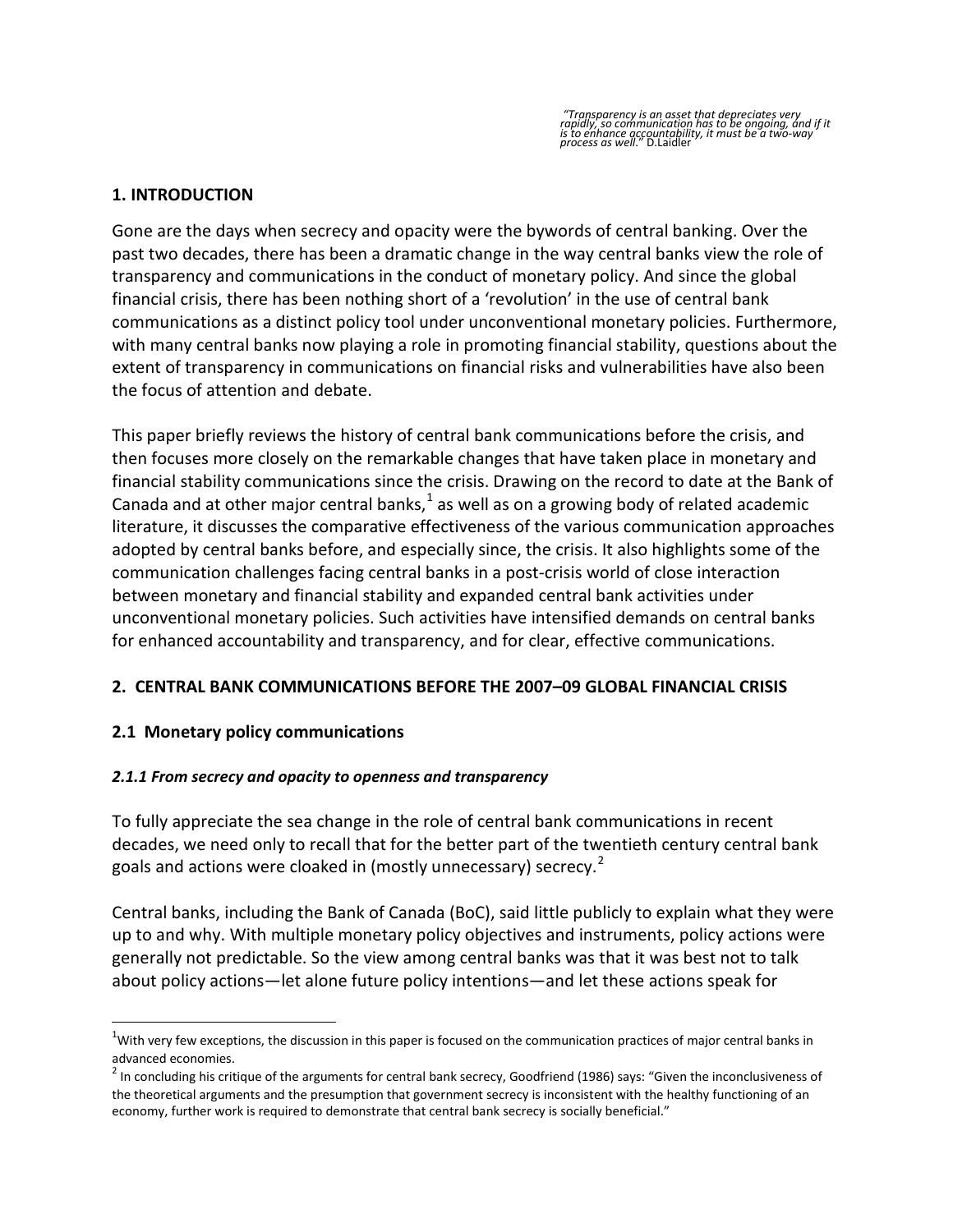themselves. Furthermore, the conventional wisdom was that financial markets needed to be 'surprised*'* if monetary policy was to be more effective.[3](#page-6-0)

Without a clear monetary policy framework and without a well-defined basis for evaluating their performance, central banks were less open to scrutiny and public accountability. This opacity regarding monetary policy decisions was inconsistent with the openness expected of government operations in a democracy.

In a ground-breaking paper, Canadian researchers Acheson and Chant (1973) challenged the prevailing central bank view that it was best to say nothing. Through the 1980s, the literature accumulated on how to ensure a credible pre-commitment to a clear, sound monetary policy objective (rather than chasing after multiple tenuous goals), and the importance of transparency and working with the markets, rather than against them, was progressively recognized.

These developments motivated central banks to look for a clearer policy framework that would focus on the single goal of controlling inflation through a single instrument—the policy rate and provide some scope for choosing a suitable horizon to return inflation to target after a shock, thus minimizing fluctuations in output. Inflation targeting (IT) with floating exchange rates emerged as the new monetary policy framework of choice.

In 1990, the Reserve Bank of New Zealand (RBNZ) became the first central bank to adopt IT with a strong emphasis on transparency. In Canada, the move to a clearer focus on long-run price stability began in the late 1980s and culminated with the adoption of an explicit inflationcontrol target in 1991 (seven months after New Zealand). Over the next two decades or so, other central banks in advanced, emerging and developing economies followed suit, bringing the total number of full-fledged inflation targeters to 28 by early 2013.<sup>[4](#page-6-1)</sup>

## *2.1.2 The importance of communications for monetary policy*

Fundamental changes in the conduct of monetary policy under an IT regime provided the main impetus to the broad trend among central banks toward greater openness, transparency and accountability, all of which require proactive, well-planned communications.<sup>[5](#page-6-2)</sup>

<span id="page-6-0"></span> $3$  Chant (2003) suggests that the secrecy surrounding monetary policy during this period was also a reflection of the prevailing fixed exchange rates, which he calls "an enemy of openness."<br> $4$  Including the Bank of Japan, but not the U.S. Federal Reserve. Although the latter adopted a 2 per cent longer-run inflation

<span id="page-6-1"></span>goal in January 2012 and embraced most of the features of flexible IT, it is not a full-fledged inflation targeter, given its legal dual mandate of price stability and maximum employment.

<span id="page-6-2"></span><sup>&</sup>lt;sup>5</sup> Although the move to transparency was more pronounced among IT central banks, other central banks, including in emergingmarket economies, increasingly came to recognize the value of openness and communications in the conduct of monetary policy, as exemplified by the experience of inflation targeters. Thus, in describing how the Reserve Bank of India (a non-inflation targeter) approaches monetary policy, former Governor Duvvuri Subbarao said in 2011: "When it comes to policy, we carefully weigh the options and, once we have made a choice, we deliberate on what to say and how to say it."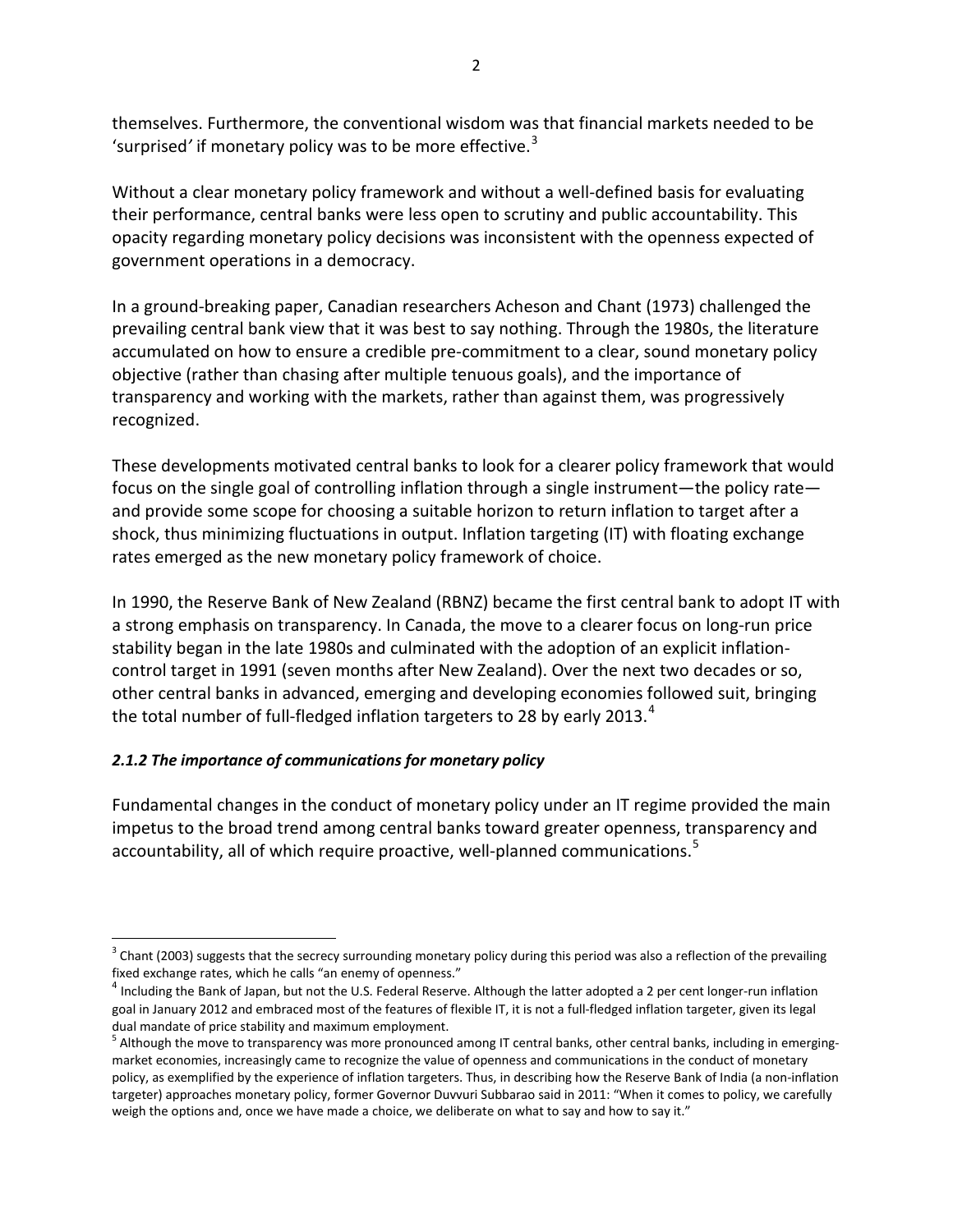Indeed, it was quickly recognized that a credible commitment to an explicit numerical inflation target also meant a commitment to communicate clearly what monetary policy is trying to achieve, how it will achieve it, how economic conditions have changed and, importantly, to relate policy actions to the inflation target and to the national economic well-being. In Canada, the move to greater transparency and enhanced communications was championed by former Governor Gordon Thiessen<sup>[6](#page-7-0)</sup> and enthusiastically taken up and augmented by his successors.

Good communications are the means to enhanced transparency which, in turn, improves the effectiveness of monetary policy, underpins central bank accountability in a democratic society and bolsters the credibility of a central bank.

How do communications enhance the effectiveness of monetary policy? Jenkins (2001) explains that good communications help put the central bank and financial markets on the same wavelength, so that "markets can anticipate, rather than simply react to, interest rate decisions." If markets understand the objective of policy and the tools to achieve it, and if they have a clear reading of the central bank's view of the economy, then the transmission mechanism should work more smoothly, leading to "responses in the exchange rate and in the term structure of interest rates that are more consistent with the Bank's intentions." Monetary policy will also be more effective if the public, too, understands the factors affecting inflation and the central bank's assessment of, and response, to those factors.

In all of this, the critical task is clearly to promote public understanding of what the central bank is trying to accomplish and to 'shape*'* the expectations and behaviour of economic agents, thus helping the authorities to achieve the inflation target and keep the economy growing at a solid pace.

Seen in this light, points out Jenkins, effective communications are "a vital component of the monetary policy process," aiming to keep the public and the markets well-informed, so that central banks can realize the benefits of well-anchored inflation expectations in the conduct of monetary policy.

## *2.1.3 Transparency and accountability under inflation targeting: challenges for communications*

Recognizing the importance of good communications in the conduct of monetary policy does not mean that the task of communicating clearly and effectively is straightforward. Indeed, the greater focus on transparency and accountability under IT has presented monetary authorities with several communication challenges.<sup>[7](#page-7-1)</sup>

To begin with, the fundamental premise that low inflation is the best contribution monetary policy can make to the national economic welfare is not necessarily an intuitive concept.

<span id="page-7-1"></span><span id="page-7-0"></span> $^6$  As documented in several of his speeches and in his lectures—the latter compiled in Bank of Canada (2001).<br><sup>7</sup> This is not to say that non-inflation-targeting central banks do not face communication challenges, but r that inflation targeters have an even greater incentive to work hard to overcome these challenges, knowing that the effectiveness of monetary policy under IT depends importantly on how successful their communication efforts are.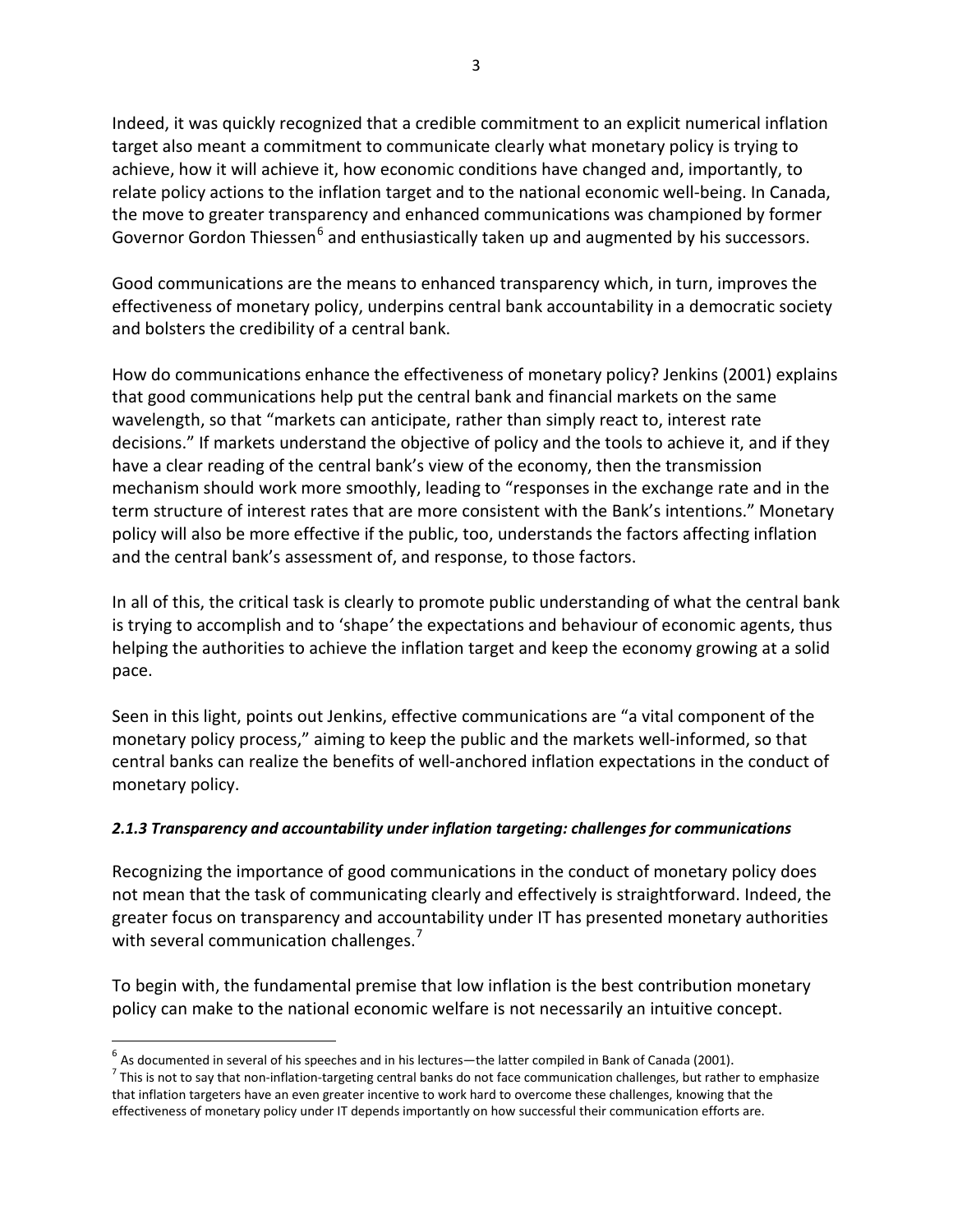Indeed, it requires elaboration and repetition, not just in the early years of inflation targeting but also over time, as the memories of the economic ills wrought by high inflation fade. The main defining characteristics of IT—symmetry, forward-looking nature and flexibility—also require systematic communication efforts to underscore the value of these elements of an effective and credible monetary policy framework.

Central banks are sometimes seen as inflation 'nutters,' that is, singularly focused on keeping inflation low and not nearly as worried about the real economy. For this reason, IT central banks consistently remind people that low inflation is not an end in itself, but rather the means to an end—the achievement of solid, sustained growth in output, employment and incomes over time. IT central banks also use the *symmetric* feature of the IT framework to address public concerns about the real economy and to communicate their strong commitment to policy action to avoid both the risk of significant inflation and deflation over the medium term.

Another important challenge for communications stems from the medium-term framework of monetary policy and thus *the forward-looking nature of inflation targeting*. To make informed economic decisions, the public needs to understand and to take into account the lags in monetary policy—the time that it takes for policy actions to have their full effects on the economy and inflation, usually six to eight quarters. The problem is that there is a tendency among the public to view policy actions as a response to current conditions (e.g., the present rate of inflation) rather than to medium-term trends and objective(s). Thus, the task for communications is to address this issue by driving home that monetary policy has a mediumterm orientation. Adding to this challenge is the fact that assessing future economic trends is not an exact science, and because there is always some uncertainty about these trends, communications about the future are often expressed in conditional terms. Furthermore, if the outlook is clouded by uncertainties, it is nearly impossible for the central bank to provide the markets and the public with a high degree of precision and certainty.

Closely related to the above concern, although also relevant more broadly, is the issue of how best to ensure value in what the central bank communicates. Fundamentally, this comes down to focusing on the *quality* rather than the *quantity* of communications. With specific reference to the medium-term framework of monetary policy, the central bank can provide value by communicating what it sees as the key trends in the economy and inflation and how monetary policy relates to these trends. It should not comment on every item of new data that becomes available, since it is the accumulation of such information that gives proper understanding to these trends. By providing its view on the broader trends in the economy, the central bank can help people anticipate the direction of monetary policy.

Importantly, central banks must also explain to the public that, under IT, monetary policy is not on automatic pilot and that policy-makers do not follow a rigid rule in setting interest rates. While there is a 'constraint,' in the form of a clear objective—keeping inflation at 2 per cent and a medium-term horizon of six to eight quarters over which to achieve it, there is also some 'discretion*'* in responding to economic developments. Because IT is forward looking, the central bank has to assess all available information to come to a judgment about underlying economic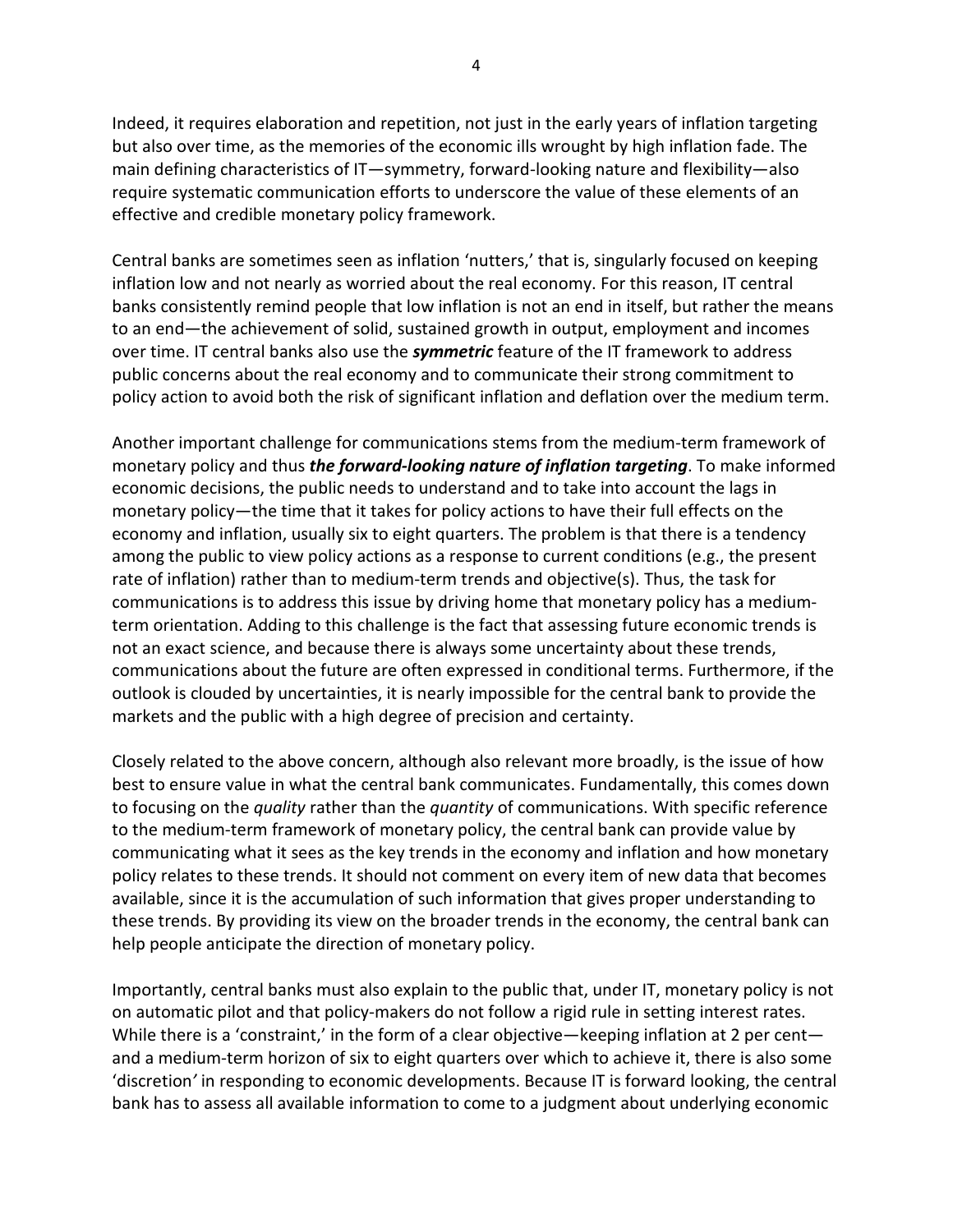trends and their implications for future inflation in order to arrive at an informed view about appropriate policy action. A system of fixed announcement dates ensures that this assessment is undertaken regularly throughout the year. All of this means that the IT framework allows policy-makers to respond with some *flexibility* to changing economic conditions.<sup>[8](#page-9-0)</sup>

From a communication perspective, also of great value is a clear statement of the reasons for the policy decision. That statement is the press release announcing the interest rate decision, which is typically supplemented by the publication of a fuller report detailing the central bank's assessment of the key factors behind that decision.

Concern about the quality of the commentary provided has also influenced how central banks approach the flow of information around the announcement of policy rate decisions. Thus, many central banks, including the BoC, the U.S. Federal Reserve (Fed), the Bank of England, (BoE) and the European Central Bank (ECB) observe a 'no-comment' (blackout or purdah) period in the week before the policy decision to help mitigate unnecessary speculation. During the blackout, senior officials refrain from giving speeches and talking to the media or other outside parties about the economic outlook and the direction of monetary policy.

No less a challenge is *tailoring* messages to different key audiences and their specific concerns and information needs with respect to the economy and the direction of monetary policy.

The **general public** is typically interested in what affects its day-to-day decision-making, e.g., inflation, interest rate movements up or down, and the external value of the currency.

**Financial markets**, on the other hand, are keenly interested in both the direction and the intricacies of monetary policy, and tend to be highly sensitive to related central bank utterances or actions. Markets constantly dissect central bank talk for clues and 'shades' of meaning about where monetary policy may be heading. This complicates the communications task because some of the complexities and subtleties related to the direction of monetary policy cannot always be reduced to a few words (as required for a shorter statement, e.g., a press release). The challenge for the central bank thus lies in crafting messages that communicate as clearly as possible its assessment of the economy and the direction of policy, while also bearing in mind the concerns and interests of different audiences.

Particularly relevant in this regard is communication with the **media**, an audience that is instrumental in determining the success of central bank communications. Most central banks rely heavily on the media to get their key messages out to the public, be it through newspapers or magazines, television and radio, or the wire services. The media also act as a filter, deciding which central bank statements they will feature. Part of their job, too, is to 'interpret' policy

<span id="page-9-0"></span> $8$  This built-in flexibility of the IT system was, early on, referred to as 'constrained discretion' and was not a very prominent feature of day-to-day central bank talk. Since the crisis, however, some central banks (notably the BoC), have been more systematic in highlighting the value of *flexibility* in IT. The circumstances in which this has come about are discussed in Section 3.2.2 of this paper.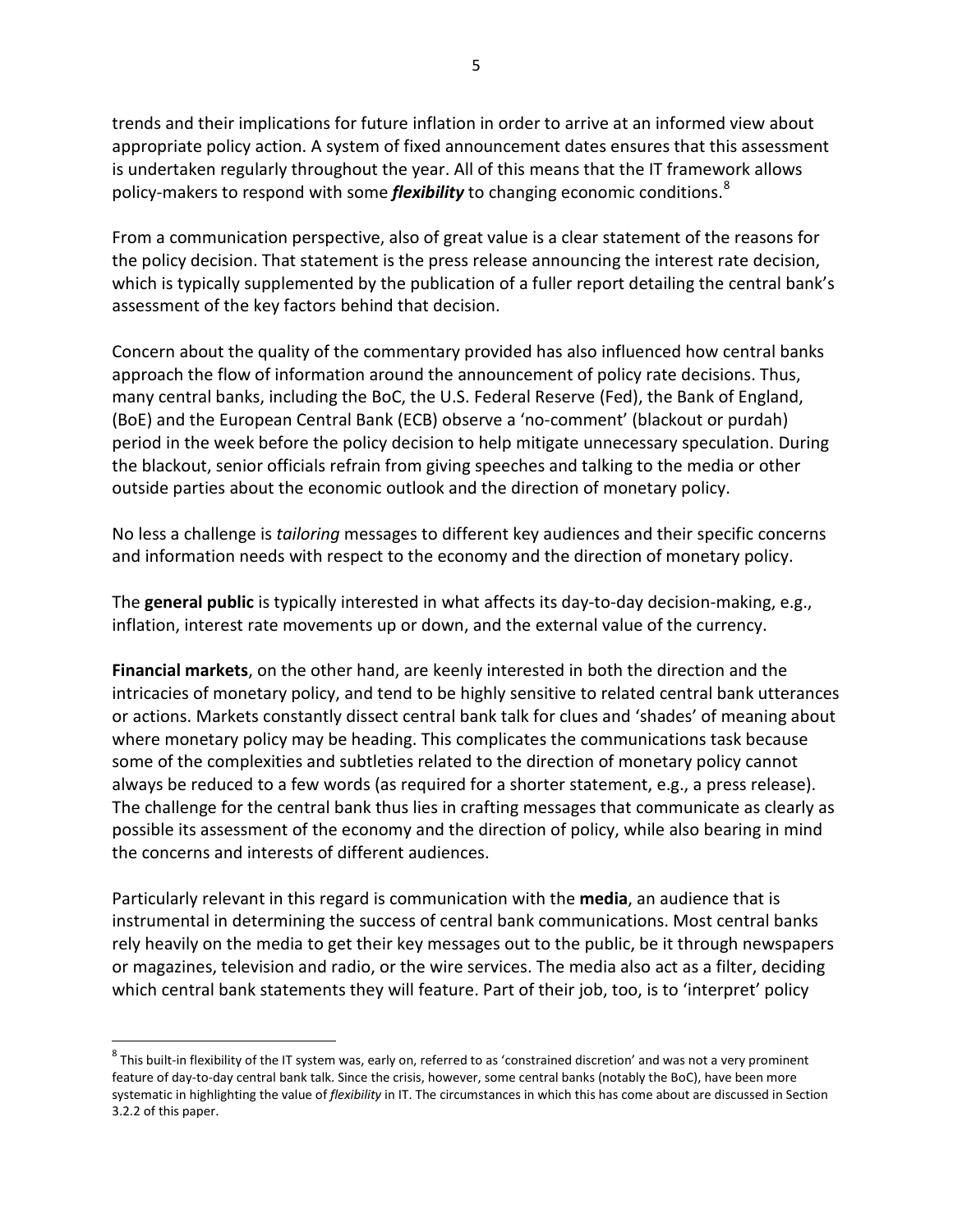decisions, to comment on how they see the central bank fulfilling its mandate, and to reflect third-party views on what the monetary authorities say and do.

It is, therefore, vital that the media cover monetary policy as fully and accurately as possible. The chances of this happening are infinitely better if the media are well informed about monetary policy and its complexities and conditional nature. For this reason, many central banks, including the BoC, devote considerable resources to media relations. For example, they hold media briefings for key monetary policy releases and lock-ups for reporters to read and write their stories ahead of their official publication, with the added benefit of further information and clarifications received at the briefing.

## *2.1.4 Communication initiatives, publications and accountability mechanisms*

Since the 1990s, monetary authorities around the world, and especially IT central banks, have made important strides in communications as they sought, sometimes through trial and error, to address some of the challenges noted above and to bolster transparency and accountability.

Most central banks now communicate their monetary policy framework and objectives. They also publish their analysis and projections of economic conditions, including the outlook for output and inflation, as well as the risks to that outlook. And they provide the rationale for their policy decisions, which are announced on eight or twelve fixed dates a year, representing further opportunities for the monetary authorities to give an update on the economy. So, there has been some convergence in terms of the communication initiatives of major central banks (Hammond 2012).

The main differences in communication strategy concern the extent of information revealed about the differences of opinion among decision makers, where decisions are reached by voting, and how much explicit or implicit guidance is given on the future stance of policy (see the next section).

Among inflation targeters, press releases announcing the policy rate decision and a *Monetary Policy Report* or an *Inflation Report* (typically issued four times a year) are now standard communication vehicles. Most central banks in this group also hold press conferences to explain the policy decision and present the *Report.* In most countries, the publication of the *Report* usually lags the interest rate press release by several days. To avoid the rare real or perceived tension in policy messages between those two publications, the Riksbank, the RBNZ and, as of January 2013, the BoC release them both simultaneously. Where monetary policy is determined by majority vote, minutes of the policy-setting meeting (usually with a lag of two to four weeks) are also published.

Besides promoting transparency, the above communication initiatives, together with parliamentary hearings and, in some countries (e.g., the United Kingdom, Iceland, Brazil and Turkey), an open letter in the event that inflation misses the target by a pre-specified amount, also serve as accountability mechanisms.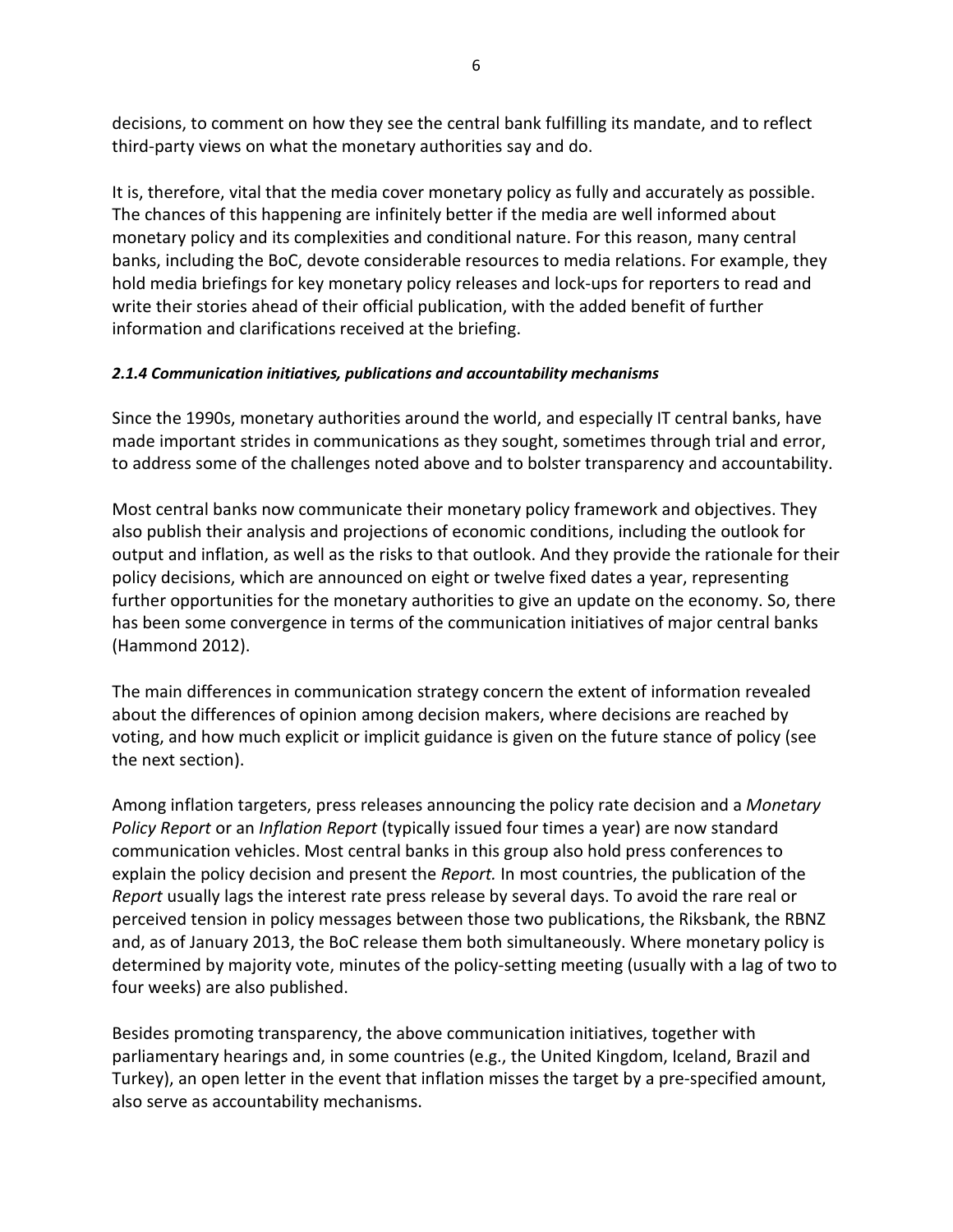Central banks generally supplement the above activities with other communication events throughout the year to achieve a regular, continuous and integrated program of public communications. These events focus on two-way communication, featuring speeches, interviews and contacts with private sector economists, businesses and academics, as well as regional outreach with colleges and universities, community groups, local associations, etc.

Central bank websites have also become major communication vehicles, carrying tremendous amounts of information for general and specialized audiences. In addition to the abovementioned publications, press releases and speeches related to monetary policy, as well as other research-based publications and statistical information (including interest and inflation calculators) are posted on the web. Short, straightforward backgrounders and animated and interactive presentations, explaining various aspects of monetary policy and other central bank functions (e.g. financial stability), are also available. Central banks with currency museums have developed materials and products for students of different ages; and those with a mandate for financial education (e.g., the Fed) provide, in addition, a wealth of information on personal finances.

With these communication efforts, increased emphasis has also been placed on *straight talk and plain language* to facilitate access to monetary policy messages by as broad a public audience as possible. In 2009, Sweden carried this effort one step further, making 'plain Swedish' the law for all public documents, including Riksbank reports. Meyersson and Karlberg (2012) summarize their thinking on the subject this way: "Citizens are entitled to know what authorities do, how decisions are made and to understand what is happening. It is quite simply a democratic right to receive information that can be understood."

In the wake of the 2007–09 crisis, the trend towards greater transparency gained momentum, leading to further important advances in monetary policy communications (see Section 3.3.1)

## *2.1.5 Forward-looking statements to provide policy guidance*

One way transparency and communications make monetary policy more effective is by helping markets to better understand the systematic response of monetary policy to economic developments and shocks—known as the central bank's 'reaction function.' Improved understanding of the latter allows markets to better anticipate future changes in the policy interest rate. So, even though central banks have control only over short-term interest rates, they can use communications to enhance the markets' understanding of the monetary policy reaction function and, in this way, influence expectations about long-term interest rates. That is why over the years, central banks have used some type of forward-looking statement to provide policy guidance. Rudebusch (2008) identifies three main types of such guidance.<sup>[9](#page-11-0)</sup>

• First, **indirect signals**, such as a balance-of-risk statement or a risk scenario that shows how much inflation would deviate from the target, if policy rates were held constant.

<span id="page-11-0"></span> $9$  These are succinctly summarized in Fay and Gravelle (2010).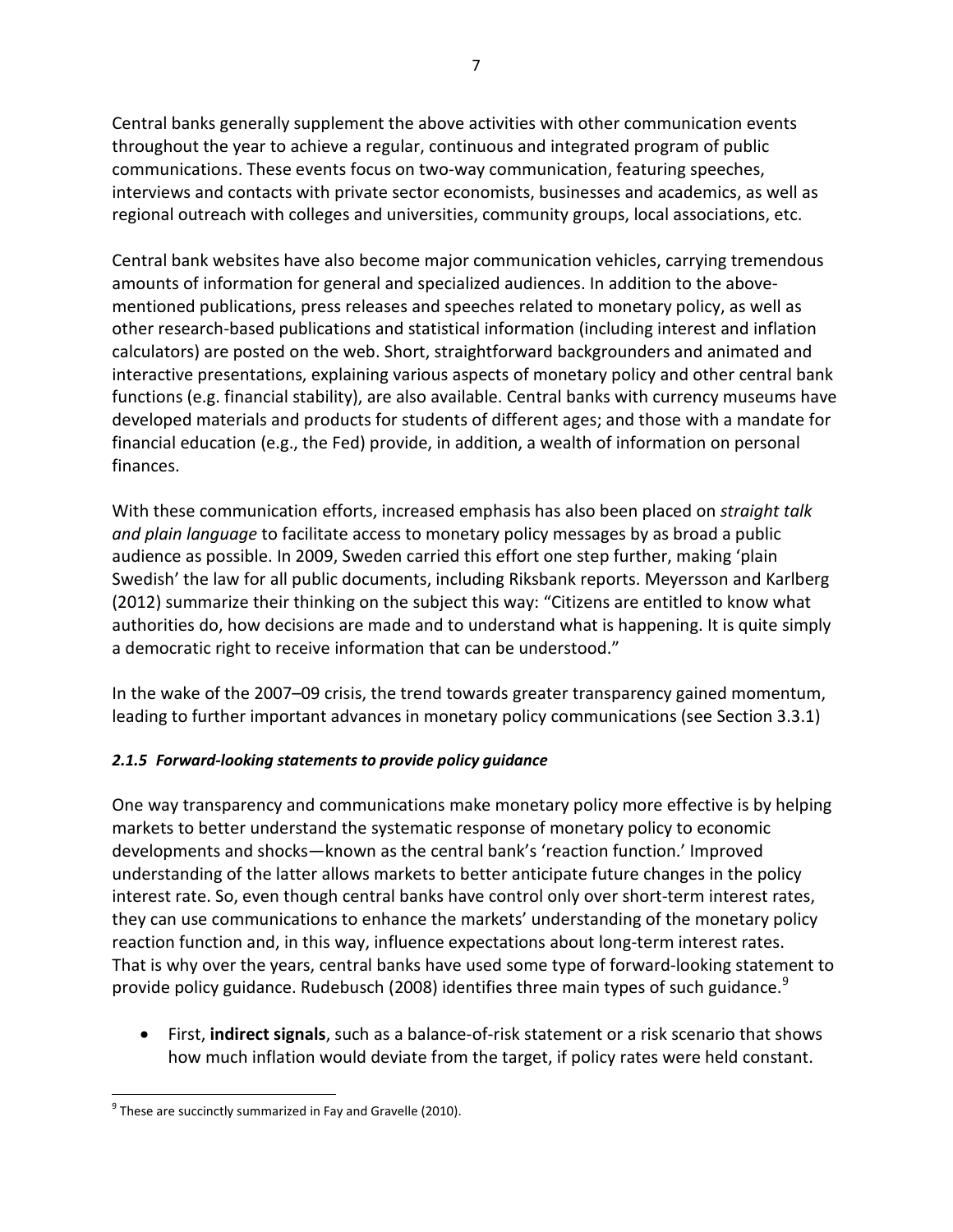- Second, **direct qualitative signals**—for example, the policy 'bias' statement used by the Fed for a short period in the late 1990s. This type of guidance can also include phrases signalling the desired policy stance over an extended period, such as those used by the Fed in 2003–06, indicating that policy accommodation "can be maintained for a considerable period" or "can be removed at a pace that is likely to be measured." The ECB's use of such code words as "strong vigilance" also belongs in this category.
- Third, **direct quantitative signals**, such as the explicit numerical projections for the policy rate published by the central banks of New Zealand, Sweden, Norway, Iceland and the Czech Republic.

The BoC, too, has used direct qualitative signals in forward-looking statements in its policy rate press releases, in its *Monetary Policy Reports* and in speeches*.* "Further reduction of monetary stimulus will be required . . . over the next four or six quarters," or "the current level of the target for the overnight rate is consistent with achieving the inflation target" are examples of such statements. The BoC has also used indirect signals in the form of balance-of-risk statements.<sup>[10](#page-12-0)</sup>

There has been considerable debate within and outside central bank circles as to how much monetary authorities should reveal about their expectations for future policy rates and, in particular, whether they should publish their own projections of the policy rate. While there are several technical arguments both in favour and against publishing such forecasts, for some central banks, the decision often comes down to communication. In addition to concerns that such a path might give a false sense of precision, the question is whether markets, and especially the public, would fully appreciate the *conditional* nature of such guidance and not expect the monetary authorities to honour a perceived 'commitment' to the published policy path.

## *2.1.6 How transparent are central banks on monetary policy?*

With openness replacing mystique in the conduct of monetary policy, and with a multitude of communication initiatives undertaken in the 1990s and through a good part of the 2000s, the movement to transparency gathered speed. As a result of these developments, Geraats (2009) finds that all central banks have become more transparent, but inflation targeters are the most transparent. Similarly, Dincer and Eichengreen (2007) report that, among the 100 central banks they sampled, the most transparent were the RBNZ, the Sveriges Riksbank, the BoE, the Czech National Bank (CNB), the BoC, the ECB and the Central Bank of the Philippines—all inflation targeters, except for the ECB. $^{11}$  $^{11}$  $^{11}$ 

The global financial and economic crisis of 2007–09 provided additional impetus for the movement to transparency, resulting in a further dramatic transformation in monetary policy

<sup>&</sup>lt;sup>10</sup> More recent examples of policy guidance by the BoC during normal times, as well as the use by the BoC and by other central

<span id="page-12-1"></span><span id="page-12-0"></span>banks of *extraordinary* forward guidance under unconventional monetary policy, are discussed later in this paper.<br><sup>11</sup> Although the ECB has a numerical inflation objective of "below, but close to 2% over the medium term" with many of the elements of IT, it does not consider itself an inflation targeter.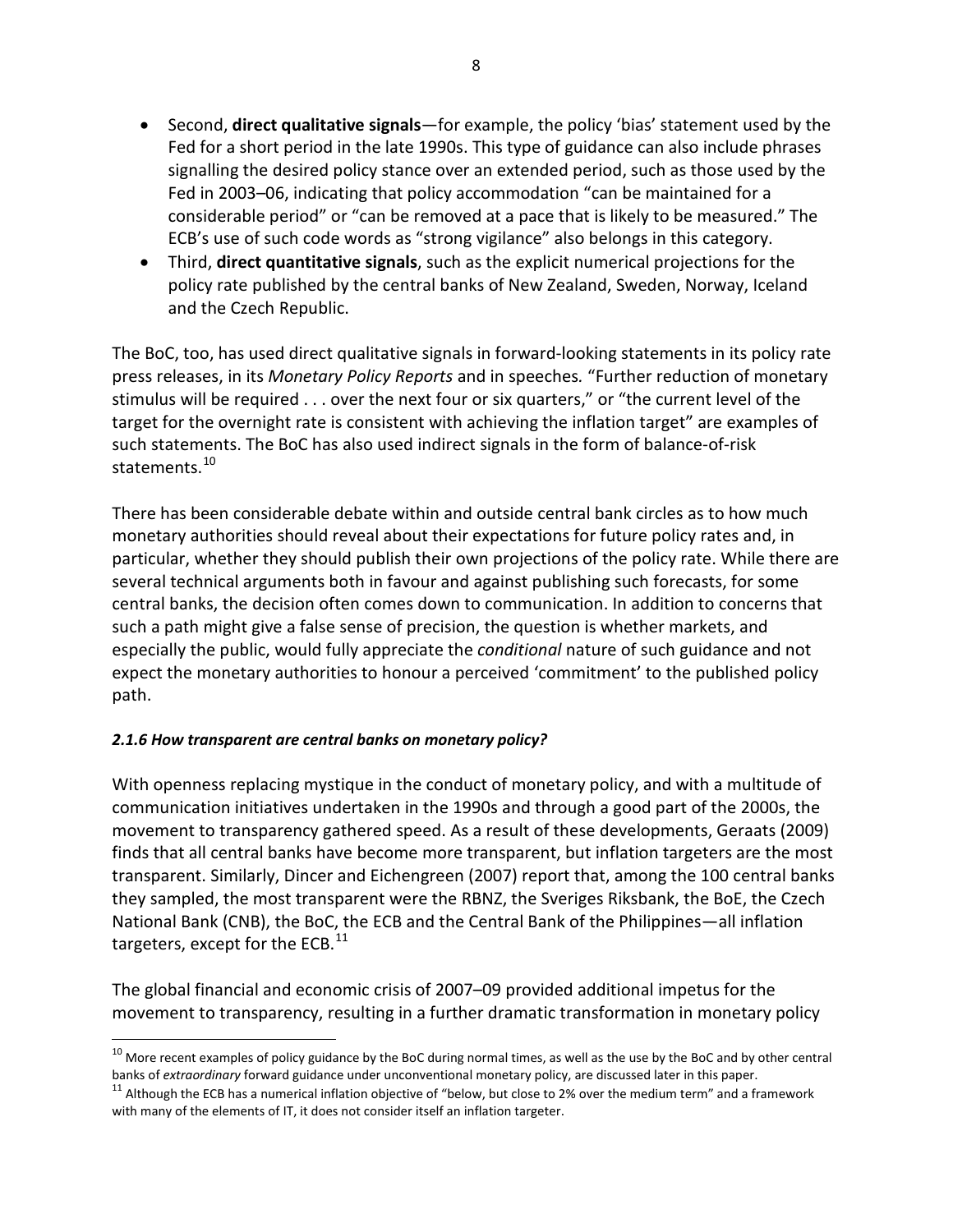communications. This will be the focus of discussion in part 3 of the paper ("Central Bank Communications in the Wake of the Global Financial Crisis").

While the adoption of IT meant that the focus of many central banks before the crisis was primarily on the conduct and communication of monetary policy (partly reflecting institutional arrangements),<sup>[12](#page-13-0)</sup> this is not to say that financial stability issues were not on their radar—far from it. To be sure, though, such issues have garnered more attention since the crisis.

## **2.2 Financial stability communications**

## *2.2.1 Why are financial stability communications important?*

The financial system, which consists of financial institutions, financial markets and clearing and settlement systems, plays a vital role in the economy, making it possible for savings to be directed to productive investments and for households and firms to carry out their financial transactions and to manage risk confidently and efficiently. It is also the main channel through which monetary policy actions are transmitted to the economy. A stable and efficient financial system contributes importantly to broader economic growth and rising living standards. But if the financial system is impaired, it can itself be a source of instability, aggravating problems that originate elsewhere in the economy and weakening the effectiveness of monetary policy. Furthermore, in today's highly interconnected world, financial problems can spread quickly beyond national frontiers and become the source of serious economic dislocations worldwide.

Thus, from the mid-1990s, central banks (including those that do not have direct responsibility for financial stability) have found it useful to report on financial developments, mainly through the publication of financial system reports (FSRs). With the BoE leading the way in 1996, many central banks in advanced and emerging-market economies followed suit over the next decade. The BoC joined this group in 2002. $^{13}$  $^{13}$  $^{13}$ 

During those early years, the objective of FSRs was primarily to enhance public awareness of financial issues and to share with financial system participants and the general public the analysis, research and judgment of central banks on developments and issues in the financial system. Publishing a financial system review was also viewed, more broadly, as yet another step toward increased central bank transparency.

With financial stresses emerging in several countries through the early 2000s and leading to the 2007–09 global financial and economic crisis, greater emphasis has since been placed on identifying, assessing and communicating key risks and vulnerabilities to policy-makers, the financial markets and the public. The objective has been to limit instability in the financial system and in the economy more broadly, by identifying potential risks to financial stability and

<span id="page-13-1"></span><span id="page-13-0"></span><sup>&</sup>lt;sup>12</sup> As a general rule, *sole* responsibility for monetary policy versus shared responsibility for financial stability.<br><sup>13</sup> Bv the end of 2011, 80 countries were publishing FSRs (Čihák et al., 2012), including the United held off doing so. The U.S. Report is published by the Financial Stability Oversight Council (FSOC). The Fed is represented in the FSOC but, unlike other major central banks, it is not the sole publisher of the FSR.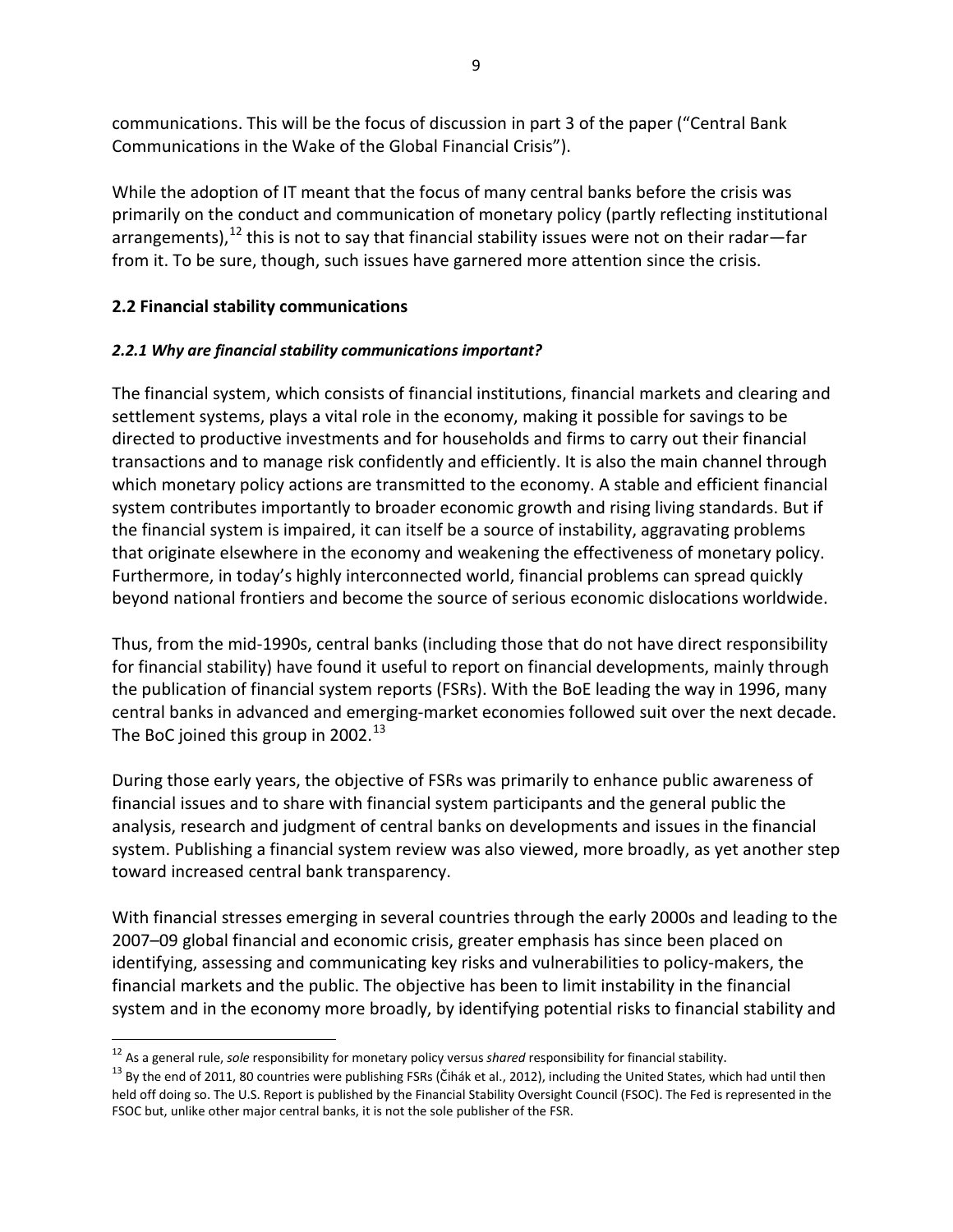policy actions required to mitigate them. In several countries, and certainly in Canada, the risk assessment in FSRs has been sharpened, with more systematic and explicit analysis of the severity of risks and the direction of any change to the risks since the previous FSR, as well as more discussion of mitigating policy actions (including global regulatory reforms). Speeches, interviews and other communications are also used to reinforce the core messages, as appropriate.

In the aftermath of the crisis, there has been increased recognition that, even though a *microprudential* policy approach—focused on limiting the damage that can be caused by stress at individual financial institutions—is necessary and appropriate, it is not sufficient. This is because the financial system is more than the sum of its parts. Accordingly, the focus should be on a *macroprudential* approach that aims to mitigate the damage to the financial system as a whole*,* thereby reducing the overall economic costs of financial instability. Given this shift in approach, there was a natural a role for central banks to assess and to communicate financial conditions and risks from an overall system-wide perspective—as they do for the macroeconomy. In this connection, Ng (2010) underlines that "clear central bank talk can enhance the impact of macroprudential policy actions and build the political constituency needed for such actions."

The pivotal role of financial stability communications has garnered considerably more attention and thought in recent years—and not just inside central banks. Researchers in international institutions (e.g., the Bank for International Settlements (BIS) and the International Monetary Fund (IMF)), as well as other analysts, study groups and academics have broached the subject and have provided useful insights. While, in general, they see certain parallels between monetary policy and financial stability communications, they also consistently highlight some important differences that can make the design of an effective communication strategy for financial stability particularly challenging.

## *2.2.2 Financial vs. price stability* **c***ommunications: similarities, differences and challenges*

As with monetary policy, transparency and communications can enhance the impact of financial stability actions. Timely, effective central bank talk can help markets and the public anticipate the policy response to signs of growing risky activities and thus moderate behaviour that could imperil financial stability, note Ng (2010) and Geraats (2010). It can also bolster central bank credibility in macroprudential surveillance and policy.<sup>[14](#page-14-0)</sup> And, as noted above, it can help build political and public support for any actions that may be needed and may prove unpopular.

The value of financial stability communications is thus undisputed, but recognizing their value does not make the task any easier. For, without question, communications on financial stability are more complicated and contentious than those on price stability. There are several reasons for this.

<span id="page-14-0"></span><sup>&</sup>lt;sup>14</sup> Credibility in macroprudential policy can reinforce credibility in monetary policy and vice versa. Absence of credibility in either policy area can transfer to the other.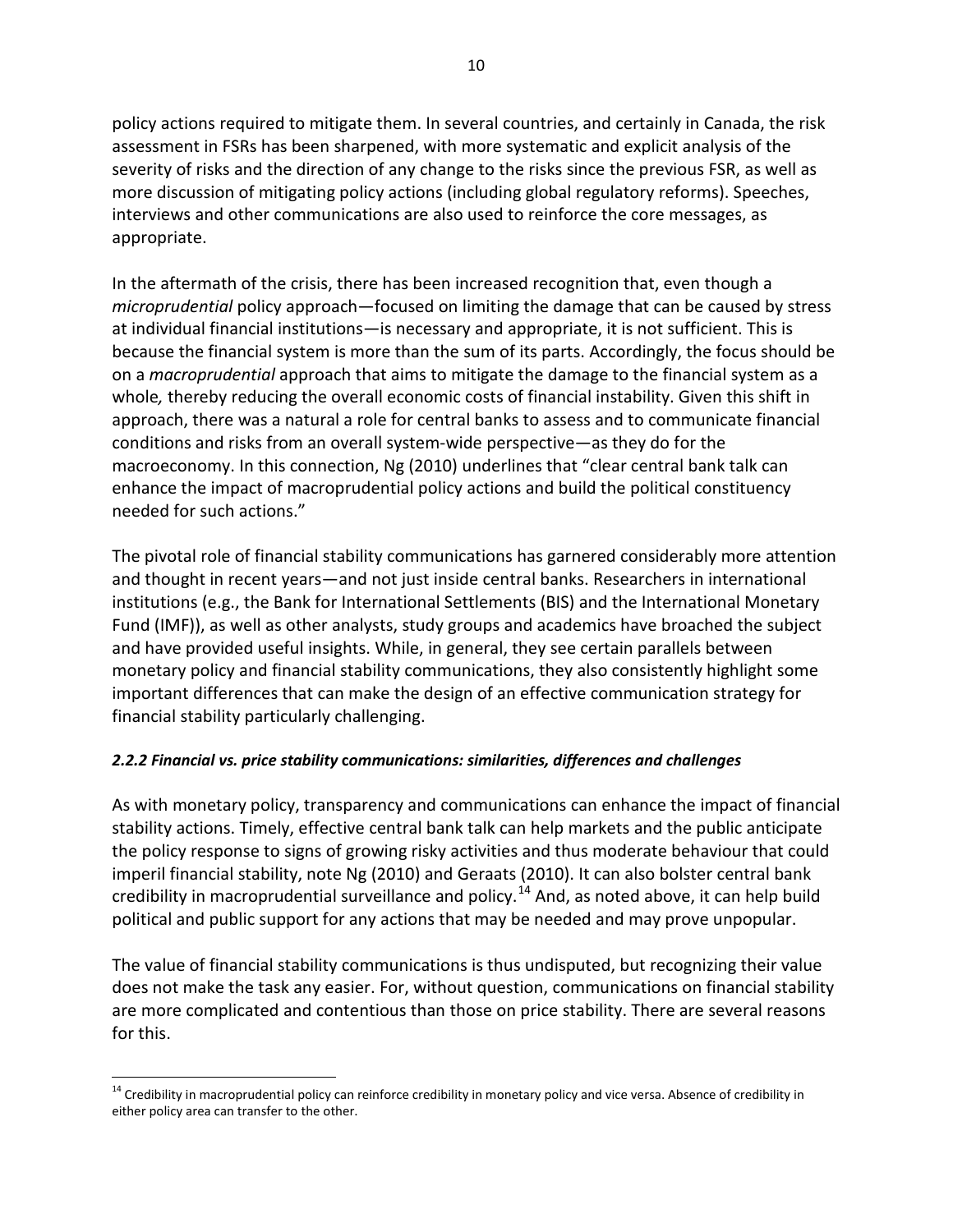To begin with, like monetary policy, macroprudential policy also works with lags. Accordingly, policy-makers need to be *forward looking* in taking action to mitigate systemic risk. However, unlike monetary policy, diagnostic tools and models for assessing systemic risk are still not very well developed, and rarely do they provide very clear signals. Risks are difficult to detect as they typically build up during the boom phase, when there are fewer overt signs of vulnerability. Consequently, in comparison with monetary policy actions, financial stability actions often need to be taken without the benefit of definitive evidence and with less certainty about their final impact. All of this complicates the task of explaining the need for action, and, as Ng aptly notes, "even if the policymaker is correct to tighten, the possible crisis thus averted will not be observed, making success hard to claim even in hindsight."

A related, more fundamental issue is that the core objective of financial stability is stated in very broad terms as "aiming to limit systemic risk—the risk of disruption to financial services caused by an impairment of all or parts of the financial system—that can have serious negative implications for the real economy."<sup>[15](#page-15-0)</sup> So, there is no single, quantifiable objective for financial stability that is as precise, clear and easily understood as that for price stability (particularly under IT).<sup>[16](#page-15-1)</sup> Nor is there a single instrument for limiting systemic risk, analogous to the policy interest rate under conventional monetary policy. Instead, there is a range of regulatory tools.<sup>[17](#page-15-2)</sup> Moreover, responsibilities for financial stability are multifaceted, and, in many jurisdictions, including Canada, such responsibilities are assigned to several government bodies. Thus, unlike monetary policy where central banks have *sole* responsibility, when it comes to financial stability, they often *share* that responsibility with other national authorities. For example, even though the BoC does not have control of the regulatory tools (e.g., mortgage insurance rules or the countercyclical capital buffer), it can still influence policy decisions through its assessment and communication—both internal and external—of risks and mitigating actions. *In this sense, communication can be viewed as a policy tool—a tool that must be used judiciously and effectively*.

A *shared* remit complicates the task of communicating financial stability compared with monetary (price) stability, as there is no simple, straightforward way for the public to judge how successful the central bank has been in carrying out its specific financial stability responsibilities. So, it is in the central bank's interest to facilitate public accountability by communicating clearly its assessment of systemic risks, what it is aiming to accomplish, policy actions that it has recommended or taken and, ultimately, its own timely evaluation of the effectiveness of those actions. In this connection, former BoC Governor Mark Carney (2010a) emphasizes that "public communication of major risks raises awareness among market participants and the public and promotes central bank accountability for its risk assessments."

The extent of disclosure, i.e., how much should a central bank communicate regarding potential financial system vulnerabilities, is another very important challenge. All told, this comes down

<span id="page-15-1"></span><span id="page-15-0"></span><sup>&</sup>lt;sup>15</sup> This is essentially the definition used by the IMF, the BIS and the Financial Stability Board (FSB).<br><sup>16</sup> For this reason, Bean (2011) argues that effective communications in the area of financial stability will be e important than in monetary policy.

<span id="page-15-2"></span> $17$  As discussed later, under certain circumstances, the monetary policy tool may also be used to support financial stability.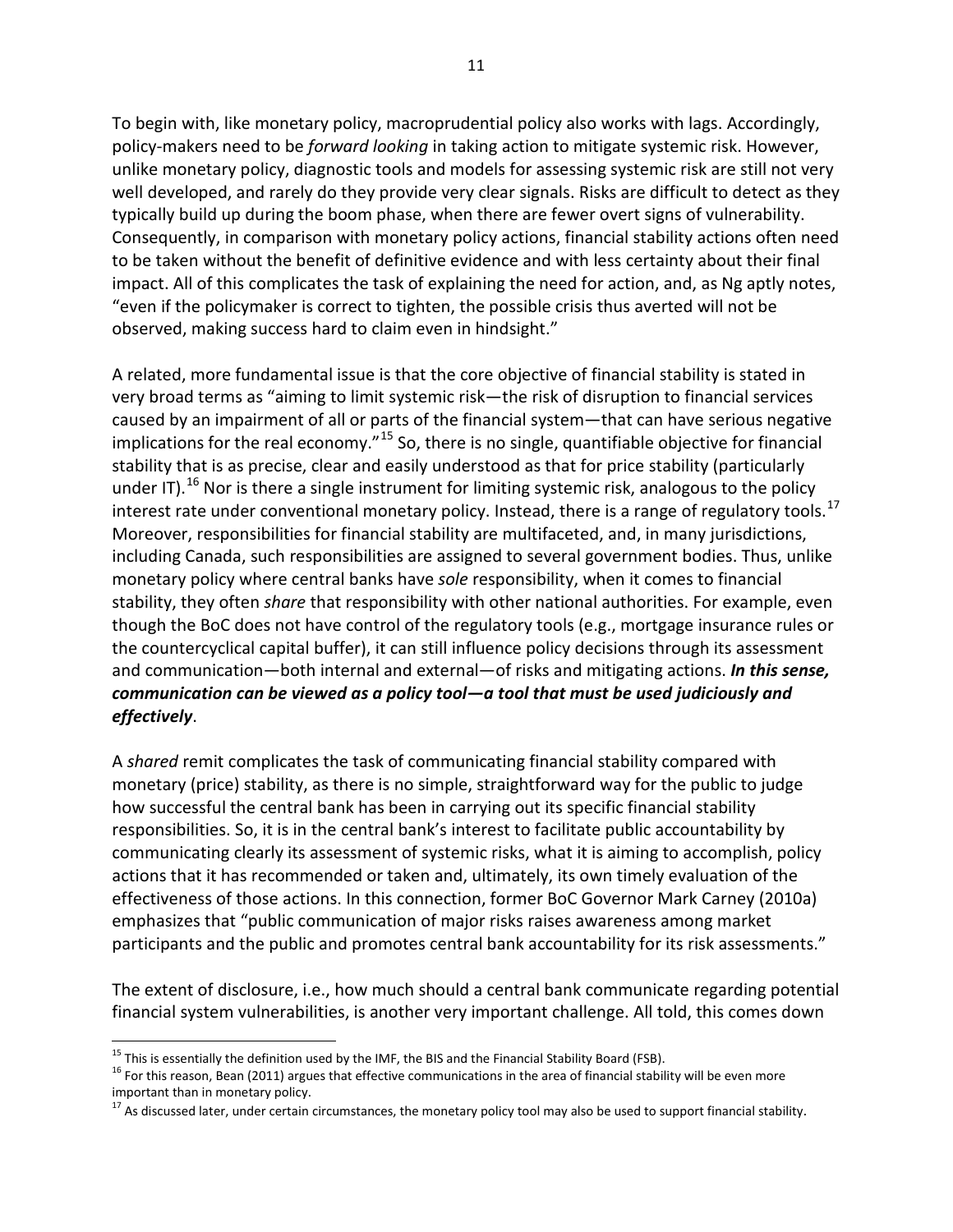to a fine balancing act—keeping market participants and the public informed about potential financial risks, urging caution and promoting mitigating action, yet without causing panic. At the same time, central banks must also avoid inadvertently revealing private information or causing unnecessary concern and speculation about the state of individual financial institutions.

Furthermore, where there is joint responsibility for financial stability, central bank communications must also take into consideration the need for information sharing, coordination and the resolution of conflict, as well as the need for safeguarding confidential information provided by other financial stability partners.

In this regard, both Carney and Ng stress that, clarifying mandates, objectives and decisionmaking arrangements, and especially speaking with one voice, is vital. Ng, moreover, sees all this as equally relevant where micro and macroprudential decisions are made by the same authority, or where the officials responsible for macroprudential actions are also involved with monetary policy decisions. Thus, he suggests that policy-makers may need to explain the possible tensions between different objectives and how such tensions will be resolved. The BoC has addressed this particular issue as part of its thinking on the interaction of monetary policy and financial stability, which is discussed later in this paper (Section 3.2.2). Needless to say, where supranational policy action is involved (e.g., global regulatory reform), public pronouncements by central banks also require coordination with their counterparts in other countries.

### \_\_\_\_\_\_\_\_\_\_\_\_\_\_\_\_\_\_\_\_\_\_\_\_\_\_\_\_\_\_\_\_\_\_\_\_\_\_\_\_\_\_\_\_\_\_\_\_\_\_\_\_\_\_\_\_\_\_\_\_\_\_\_\_\_\_\_\_\_\_\_\_\_\_\_\_\_\_ **BOX 1**

#### **Macroprudential Policy in Canada: How Does the Central Bank Fit in?**

The BoC shares the financial stability role with other federal financial regulatory authorities, with the Minister of Finance having the ultimate responsibility for the sound stewardship of the financial system. Within this framework, the Bank has shared macroprudential responsibility for the financial sector, rather than microprudential oversight, which resides with the Office of the Superintendent of Financial Institutions (OSFI). Thus, the Bank assesses system-wide financial vulnerabilities, and, with its deep knowledge of the financial system (including capital markets) and insights on the interaction between the financial system and the real economy, takes the lead in the discussion of vulnerabilities at meetings of the policy-setting Senior Advisory Committee (SAC).<sup>(\*)</sup> Other SAC members expand and provide comments from their particular perspectives.

In general, the above arrangements have worked well. Regular dialogue between the Governor and the Minister of Finance also helps to keep the Minister apprised of the Bank's latest assessment of any potential financial risks and implications for the real economy, as well as its views on any proposed policy action.

\_\_\_\_\_\_\_\_\_\_\_\_\_\_\_\_\_\_\_\_\_\_\_\_\_\_\_\_\_\_\_\_\_\_ (\*) Department of Finance, Office of the Superintendent of Financial Institutions, Canada Deposit Insurance Corporation (CDIC) and the Financial Consumer Agency of Canada (FCAC).

\_\_\_\_\_\_\_\_\_\_\_\_\_\_\_\_\_\_\_\_\_\_\_\_\_\_\_\_\_\_\_\_\_\_\_\_\_\_\_\_\_\_\_\_\_\_\_\_\_\_\_\_\_\_\_\_\_\_\_\_\_\_\_\_\_\_\_\_\_\_\_\_\_\_\_\_\_

Naturally, 'speaking with one voice,' as highlighted above, requires arrangements for conflict resolution. This is critical, since under shared responsibility there is no effective mechanism or simple way to communicate dissent which, especially in times of crisis, can be quite damaging. Note, though, that Carney (2010a) argues that agreement can in fact be successfully achieved under a shared remit. In this connection, he cites Canada's experience which "demonstrates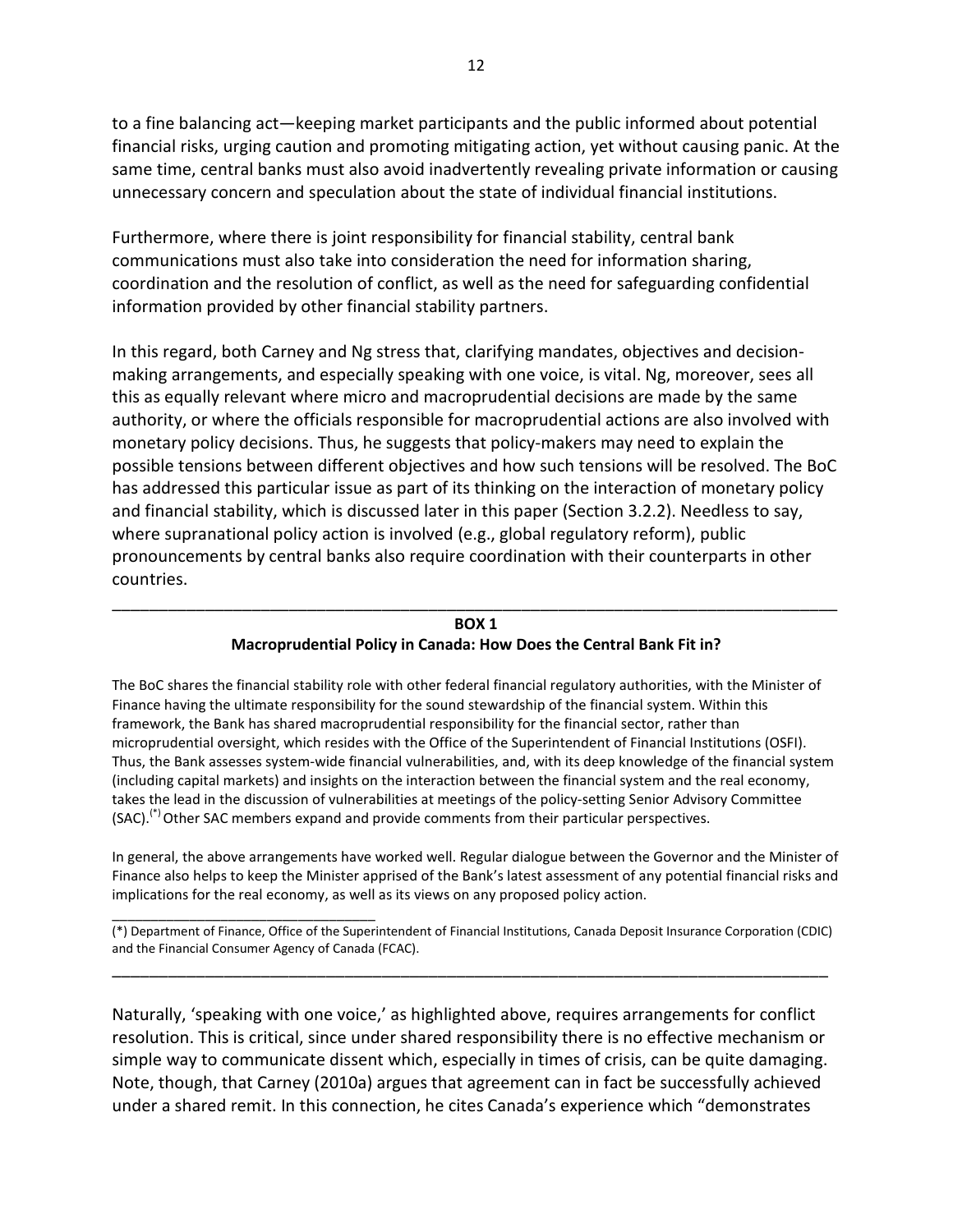that a system of shared responsibility across agencies can function effectively, provided there are appropriate arrangements to ensure effective collaboration and accountability" and to "facilitate effective decision making" (see Box on previous page).

## *2.2.3 Averting and managing a crisis: "the art of communicating concern without creating concern"[18](#page-17-0)*

## *Averting a crisis*

Meyersson and Karlberg (2012, henceforth MK)<sup>[19](#page-17-1)</sup> stress that communication is an important tool that central banks can use to avert a crisis, specifically by providing information about its assessment of risks and about the measures it sees as necessary to reduce those risks. They report that research (e.g., Coombs 2007) has shown that effective communications can mitigate the consequences of a financial crisis and even prevent it from occurring. Mishandled communications, on the other hand, can contribute to a crisis and indeed aggravate it.

They make a strong case for clarity, forthrightness and persistence in communicating risks, drawing on the experience of the Riksbank, which had been criticized for not being direct about looming risks in the period leading up to the global financial crisis. Even as MK state that the Riksbank had warned since 2005, and with stronger language in each FSR, about the risks in the Baltic countries (to which Swedish banks were heavily exposed), they do allow, in hindsight, that the message was "not clear or strong enough" about those risks and "so the signal went unnoticed."[20](#page-17-2)

The global financial debacle of 2007–09 has also underscored the importance of *contingency planning* for averting or mitigating crises. To avoid having to develop policy responses on the 'fly' and under duress, various analysts have encouraged policy-makers to explore defensive strategies, including communications, based on a set of hypothetical crisis scenarios. In this regard, MK note: "communicating clear messages is difficult, but it's even more difficult to do this in the acute phase of a crisis. If an organisation does not have competence, procedures, a clear role division and systems in place before an acute crisis occurs, effective crisis communication will be difficult."

Clear communication is also critical in connection with any crisis measures taken by the central bank, points out Viñals (2010). During the global financial crisis, several central banks provided unprecedented extraordinary liquidity to banks (and, in certain instances, to non-banks as well) as part of their lender-of-last resort (LOLR) role. Some of these measures can potentially blur the policy role of a central bank (and have implications for its independence),  $21$  cause moral hazard and de-anchor inflation expectations. To facilitate proper understanding by the markets

<span id="page-17-0"></span> $^{18}$  This quotation is from a study on crisis communication by Nord and Johansson (2008), which is available only in the original

<span id="page-17-1"></span>Swedish. The English translation of this quotation is courtesy of Meyersson and Karlberg (2012).<br><sup>19</sup> Meyersson was Director of Communications at the Riksbank from 2007 to Autumn 2012. Karlberg is a researcher at the Stockholm School of Economics. Their book, *A Journey in Communication: The Case of Sveriges Riksbank*, with a foreword by Riksbank Governor Stefan Ingves, is a candid self-assessment of the Riksbank's communications efforts.<br><sup>20</sup> Meyersson and Karlberg (2012), pp. 78, 92–93 and 99.<br><sup>21</sup> See also Section 4.1 of this paper.

<span id="page-17-2"></span>

<span id="page-17-3"></span>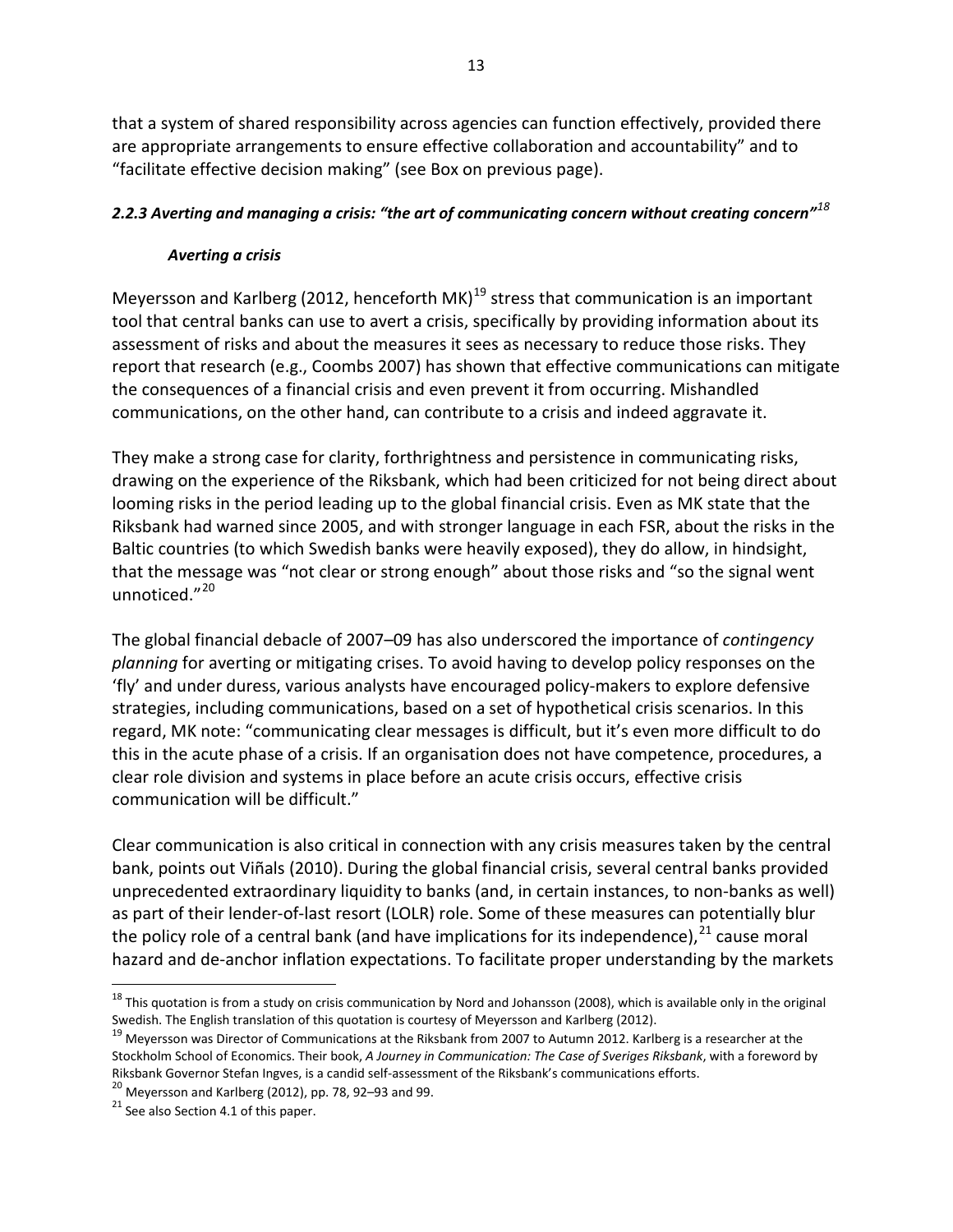and the public and to avoid such adverse outcomes, central banks should communicate clearly, and in a timely fashion, the context and objective(s) of these actions. The 'exit' from such arrangements also needs to be clearly signalled and carefully explained. This is what the BoC chose to do in June 2010, when it announced prospective 'sunset' dates for all of its extraordinary liquidity operations during the crisis.

## *Crisis communications*

With the benefit of hands-on experience and lessons learned through recent crises, MK also have some important insights to share on crisis communications. For example, they advise that building confidence during a crisis means avoiding such mistakes as communicating too little, not coordinating with other financial stability partners and, of course, not speaking in plain language. Preparing the groundwork, explaining what measures will be taken, if required, and meeting public demand for information are critical elements of a successful, confidencebuilding communications strategy in a crisis.

Above all, silence is not an option, for lack of communication can lead to mistrust. MK acknowledge, as do others,  $22$  that there are times when immediate, full transparency may be counterproductive if it triggers destabilizing behaviour, such as people running to the bank in a panic to withdraw all their savings. And sometimes there is so much uncertainty during a crisis that it is difficult, even for the central bank, to get a good picture right away of how serious the situation is, who will be most affected and so on.

Even so, the authors rightly stress the importance of communicating pre-emptively, even if this means simply stating the facts at the onset of a crisis—for example, acknowledging the problem, indicating that the authorities are carefully assessing the situation and promising prompt, regular updates. The important thing is not to be silent and allow others who do not have all the facts to fill the void with speculation about potential risks and outcomes, which will almost certainly worsen the crisis.

By communicating openly and clearly about the problems, by presenting possible measures, and by taking responsibility, a central bank can build credibility and create confidence even before any actual measures are implemented. For example, in Canada, not all potential extraordinary measures announced during the crisis had to be implemented. Nor was there heavy take-up of certain BoC liquidity facilities (e.g., Term Loan Facility and Term PRAs for Money Market Instruments and for Private Sector Instruments), or of the federal government's exceptional programs (e.g., the Insured Mortgage Purchase Program) put in place to provide support to the financial system. It is probably fair to say that prompt policy response and clear communications by the BoC and by other authorities helped to mitigate uncertainty, bolster confidence in the availability of liquidity, stabilize the financial system, and limit the actual use of such resources.

<span id="page-18-0"></span> $22$  For example, Crocket (2010) and BIS (2011).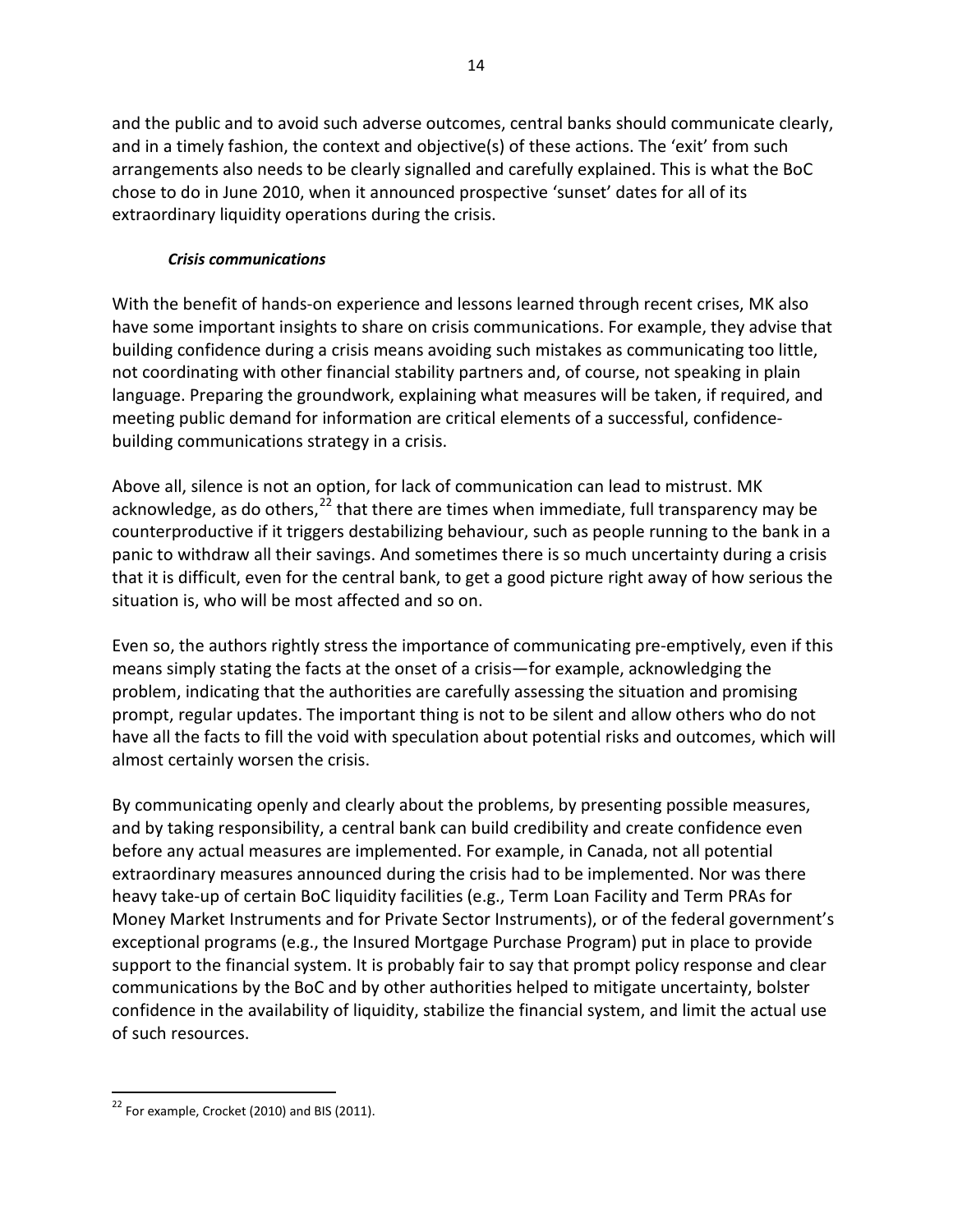To avoid conflicting messages, which are particularly detrimental to confidence during a crisis, MK advise, as do others, that communications should be centralized and coordinated internally, as well as coordinated with other financial stability authorities.

They also say that communications should be more closely adapted to the needs of target groups during a crisis, and, depending on the nature and implications of the crisis, there could be new target groups in need of a direct channel to the central bank. One way that the Riksbank and other central banks (e.g., the BoC, the Fed and the BoE) met such needs during the crisis was through Qs and As posted on their website.

What are the main takeaway messages here? Central banks should be:

- clear and direct about emerging risks;
- ready with an appropriate policy response in the event that such risks materialize; and
- ready with a communication plan to explain such actions to the public in a timely, forthright manner.

## *2.2.4 Impact of different financial stability communication vehicles*

How effective have central banks been in communicating with financial markets and the public and thus limiting financial instability as part of their macroprudential role? Does the central bank's impact vary with the specific communication vehicle used? Are certain vehicles more effective than others?

As noted earlier, central bank FSRs are the principal communication vehicle dealing with the current financial stability framework around the world. These publications are usually supplemented by speeches, interviews and press releases (such as those issued in connection with LOLR operations and the activation and de-activation of extraordinary crisis measures). In addition, many central banks publish on their websites questions and answers related to the financial system and to policy measures taken, as well as backgrounders that explain, in nontechnical language, the structure and workings of the financial system, highlight issues and risks in a specific area of concern (e.g., high household indebtedness) and so on. Some central banks (e.g., the Riksbank and the Fed) have also introduced 'chat rooms' or 'blogs' since the financial crisis to encourage dialogue with different target groups.

Reviews of the effectiveness of FSR communications around the world have been mixed. The early cross-country empirical studies, e.g. Čihak (2006) and Oosterloo, Haan and Jong-A-Pin (2007) find no clear relationship between FSR communications and financial stability. In retrospect, this may not be surprising given that, back then, most FSRs were recent arrivals on the scene and there were no major financial crises. Central banks were still feeling their way in this area and they were 'testing' how best to communicate and how much to say about financial risks (especially if they were operating in a shared responsibility setting). How confidently and convincingly they could discuss certain risks was also probably an issue, given the absence of reliable financial models and sound early-warning systems.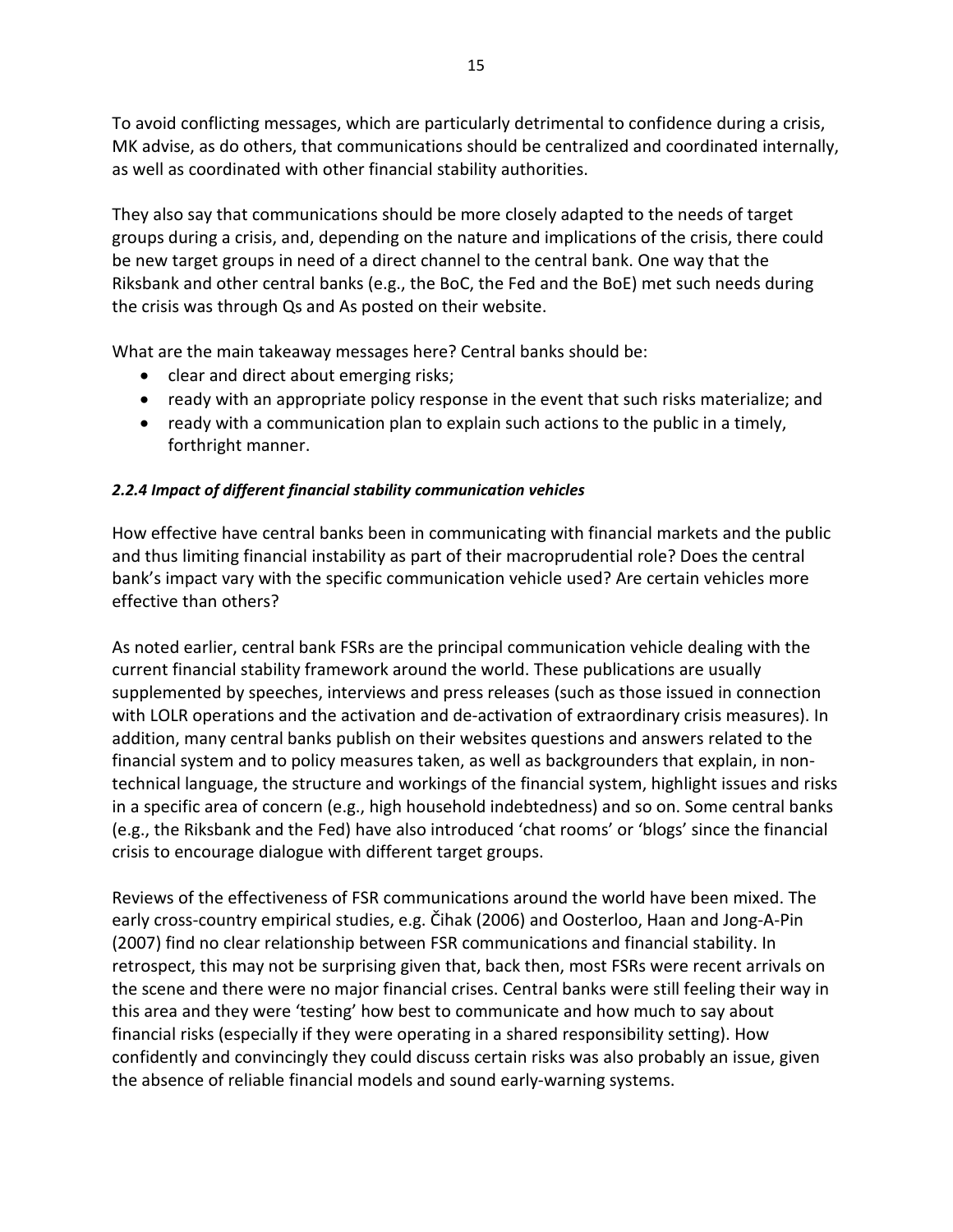In a more recent IMF working paper, Čihak et al. (2012) again report that the publication of an FSR per se does not have a strong empirical link to financial stability. But the quality of the FSR does seem to matter, since their findings show that higher-quality reports—in terms of clarity, coverage of risks, and consistency over time—tend to be associated with more stable financial environments. That said, they also point out that, despite some progress in recent years, there is still room for improvement in the quality of FSRs. Based on an in-depth case study of eight countries—Brazil, Canada, Korea, Iceland, Latvia, New Zealand, South Africa and Spain—they note that most FSRs lack a forward-looking perspective (that is, they provide insufficient analysis of risks and vulnerabilities) and interconnectedness, making them less capable of assessing overall systemic risk. Canada, Korea, Latvia and Brazil are cited as usually reporting at least one type of stress test in each FSR, although they say that Canada's stress-test results only relate to households and do not have a quantitative link to the domestic financial system.<sup>[23](#page-20-0)</sup>

Unlike the above studies, Born, Ehrmann and Fratzscher (2011) explore the effectiveness of central bank talk on financial stability issues by main communication vehicle—FSRs, speeches and interviews. They find that such talk has a clear impact on financial markets—a key target group of such communications. Using a database of more than 1000 communication events (one-third being the publication of FSRs, and the rest speeches and interviews by central bank governors) across 37 countries over the period 1996 to 2009, they analyze the reaction of financial markets to these events. Communications are considered effective if central bank views influence markets, by 'creating news' (moving the level of asset prices) or by 'reducing noise' (market volatility or uncertainty).

Born, Ehrmann and Fratzscher find that the tone of FSRs became increasingly optimistic after 2000, reaching a peak in early 2006, and turned more pessimistic thereafter. Based on this fact and on other tests they conducted, they say that FSRs did, in fact, contain some forwardlooking assessments of risks and vulnerabilities that flagged a weakening financial stability environment well before the start of the crisis in August 2007. Of course, the question is how prominently these more pessimistic assessments were highlighted at the time and thus how much weight they carried.<sup>[24](#page-20-1)</sup> In the wake of the crisis, in Canada as well as elsewhere, greater emphasis has been placed on risk assessments.

The empirical results of the above study also confirm that financial stability communications have a significant impact on asset prices. However, there are important differences in the effects of FSRs versus speeches and interviews. Equity markets move in line with the views in FSRs, and market volatility diminishes. In contrast, speeches and interviews by central bank governors are less effective under normal conditions—they have only a modest effect on stock prices and have little effect on volatility. However, they are particularly effective at guiding financial markets in times of stress (as in 2007–09). The authors assert that this is because FSRs are issued according to a fixed schedule, while the timing of speeches and interviews is more

<span id="page-20-0"></span><sup>&</sup>lt;sup>23</sup> In fact, in Canada's case, there is a qualitative link to the financial system and, since 2008, also a simulation of the impact of an increase in unemployment on loan arrears. These are not explicitly mentioned in the

<span id="page-20-1"></span><sup>&</sup>lt;sup>24</sup> Recall, for example, the case of the Riksbank, as related by MK on page 13 of this paper. Other central banks may, similarly, not have given sufficient prominence to certain emerging risks in the period leading up to the 2007–09 crisis.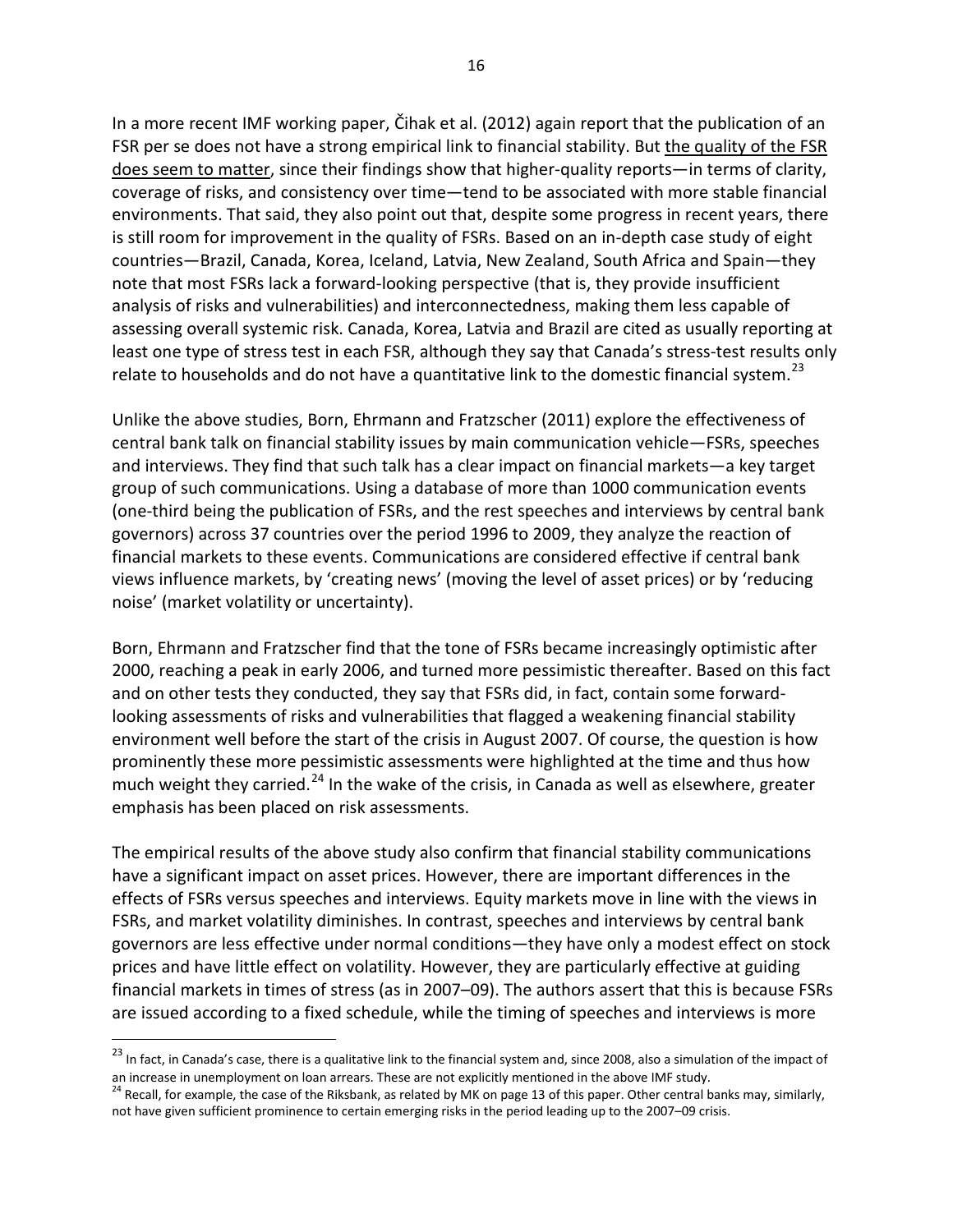flexible and responsive to prevailing conditions. Basically, since markets fully expect the central bank to talk about financial stability when the FSR is released, even if there is some element of surprise, the overall effect on markets is relatively modest. However, when a governor purposely chooses to raise financial stability issues in a speech or interview, the surprise element is amplified as is the market effect. Indeed, one may add that a message in a speech would be more focused and conspicuous than a similar message in a full FSR, and that such a message could be further emphasized during media activities around the speech (such as a press conference or a related media interview).

The main conclusion of the Born, Ehrmann and Fratzscher study is that speeches and interviews are likely to be more influential than FSRs, and could therefore be used more frequently during times of financial stress. However, there is one caveat: given their greater impact, they also have the potential to unsettle markets, so they must be used with great care.

On the whole, the empirical research to date underscores the difficulties involved in designing a sound, successful communication strategy for financial stability. Just the same, the fact remains that central bank talk on financial issues has attracted broad attention in the recent past and will be watched even more closely following the global crisis.

A frequent common message in much of the literature to date is that central banks can be more effective in promoting financial stability if they can build a reputation for sound analysis and for clear, high-quality communications. In light of this, what can central banks do, more specifically, to improve the quality and effectiveness of their financial stability communications?

A focused, coherent narrative is a key priority to help make the vague and technical nature of macroprudential policy more precise and meaningful. FSRs—the principal medium central banks use to talk about and to establish credibility about financial stability—are for the most part very technical documents that usually provide heavily conditioned warnings about a long list of risks. Some researchers (e.g., Ng) question whether this approach automatically leads to better systemic risk management, and suggest that FSRs should be more focused instead on simple messages and on carefully selected, prioritized key indicators.

Technical talk may not discourage the cognoscenti—financial experts and the markets—that are well-versed in the subject matter and have a strong profit incentive to scrutinize messages and to parse the meaning and nuances of central bank language. But this is not the case with the general public, which is unlikely to find the subject of systemic risk management particularly gripping.

To engage the average citizen, plain language with well-defined terms is essential. Messages should be as simple and digestible as possible; and they should avoid generating unrealistic expectations in relation to policy actions taken. In this regard, central banks that have control over macroprudential policy instruments, e.g., the BoE (see Section 3.2.2), can usefully turn for guidance to their communication of monetary policy decisions, which gives the background and the rationale for the decision typically in a one-page, non-technical press release—and usually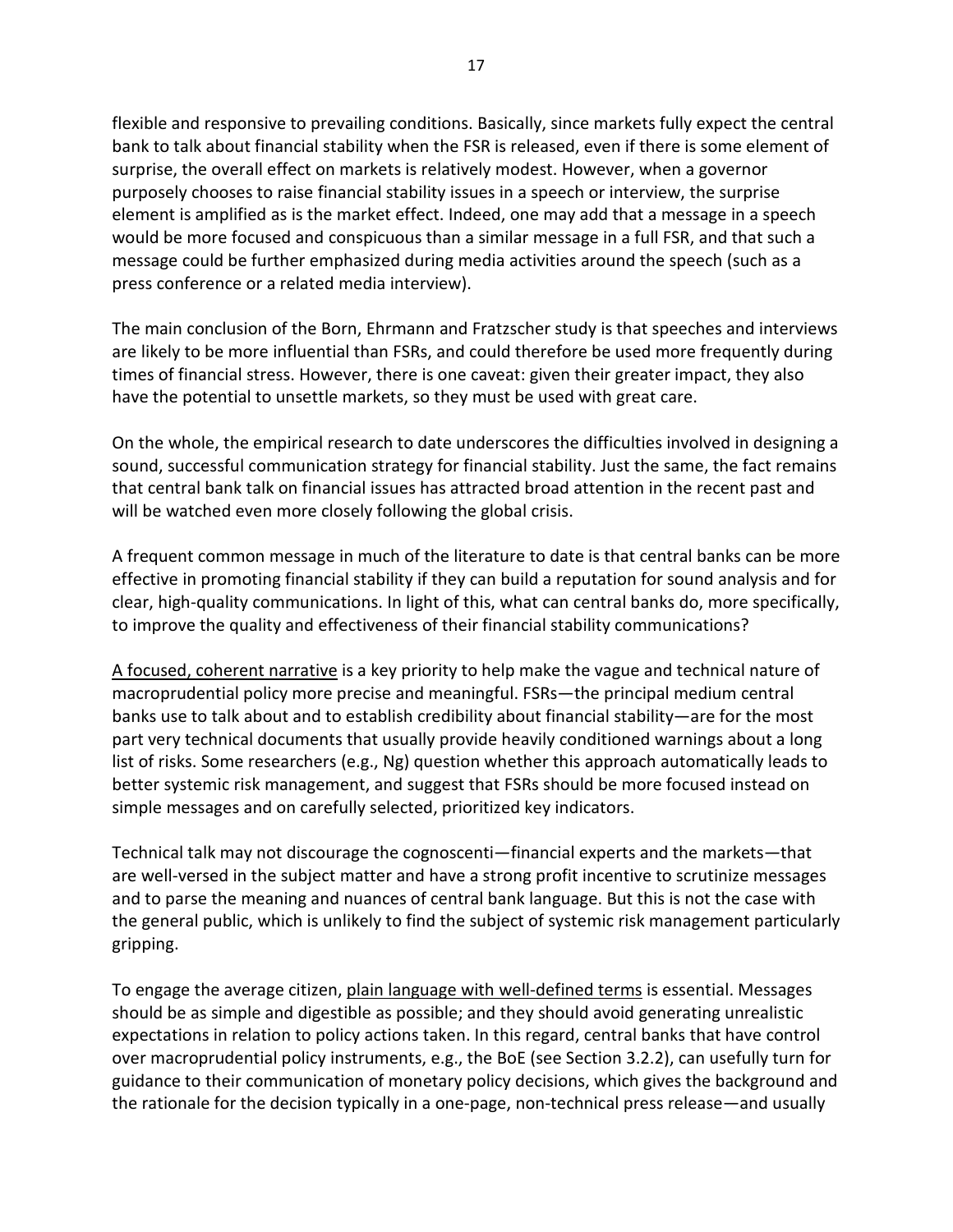results in clear media headlines. Others, like the BoC, that do not control macroprudential policy can apply the above communication principles to their risk assessments.

Last but not least, efforts to improve financial sector modelling, diagnostic tools and stress tests would also give central banks a more solid basis for assessing and responding to systemic risks, in turn contributing to an all-around clearer, more effective financial stability narrative.

## **3. CENTRAL BANK COMMUNICATIONS IN THE WAKE OF THE GLOBAL FINANCIAL CRISIS**

In the nearly two decades preceding the crisis, many central banks and academics came to agree that a flexible IT system focused on medium-term price stability, supported by central bank independence, accountability, and clear communications was the appropriate framework for monetary policy.

Commitment to this framework proved helpful in anchoring public expectations (and making monetary policy more effective) and in contributing to a long period of low inflation, macroeconomic stability and improved economic welfare, which came to be known as the *Great Moderation*.

In the end, though, price stability by itself was not enough to also guarantee financial stability. In fact, the Great Moderation may have made people complacent, encouraging risk-taking behaviour, and thus sowing the seeds of financial instability. In any event, the 2007–09 global financial and economic crisis made it abundantly clear that "price stability and financial stability are inextricably linked, and that pursuing the first without due regard for the second risks achieving neither" (Bank of Canada, 2011b). This has stirred a vigorous debate about the appropriate role of financial stability considerations within monetary policy frameworks.

To what extent have these recent events changed the prevailing pre-crisis monetary policy framework? And how have central bank communications evolved in response?

## **3.1 Flexible inflation targeting proved to be a robust framework through the crisis**

In Canada and elsewhere, the IT regime proved its value through the crisis. A clear framework, demonstrated success and credibility in achieving the inflation target over time, and wellanchored inflation expectations gave IT central banks greater scope to deliver aggressive monetary stimulus to support their economies. It also helped them to clearly communicate the rationale for such actions. The trend towards greater transparency was not impeded by the crisis. If anything, it was strengthened with the United States and Japan deciding more recently to announce inflation targets (Lavigne, Mendes and Sarker, 2012).

## **3.***1.1 Unconventional monetary policy under inflation targeting*

The worldwide economic recession (the *Great Recession*), which followed on the heels of the financial crisis, prompted many IT (and non-IT) central banks to cut their policy interest rate to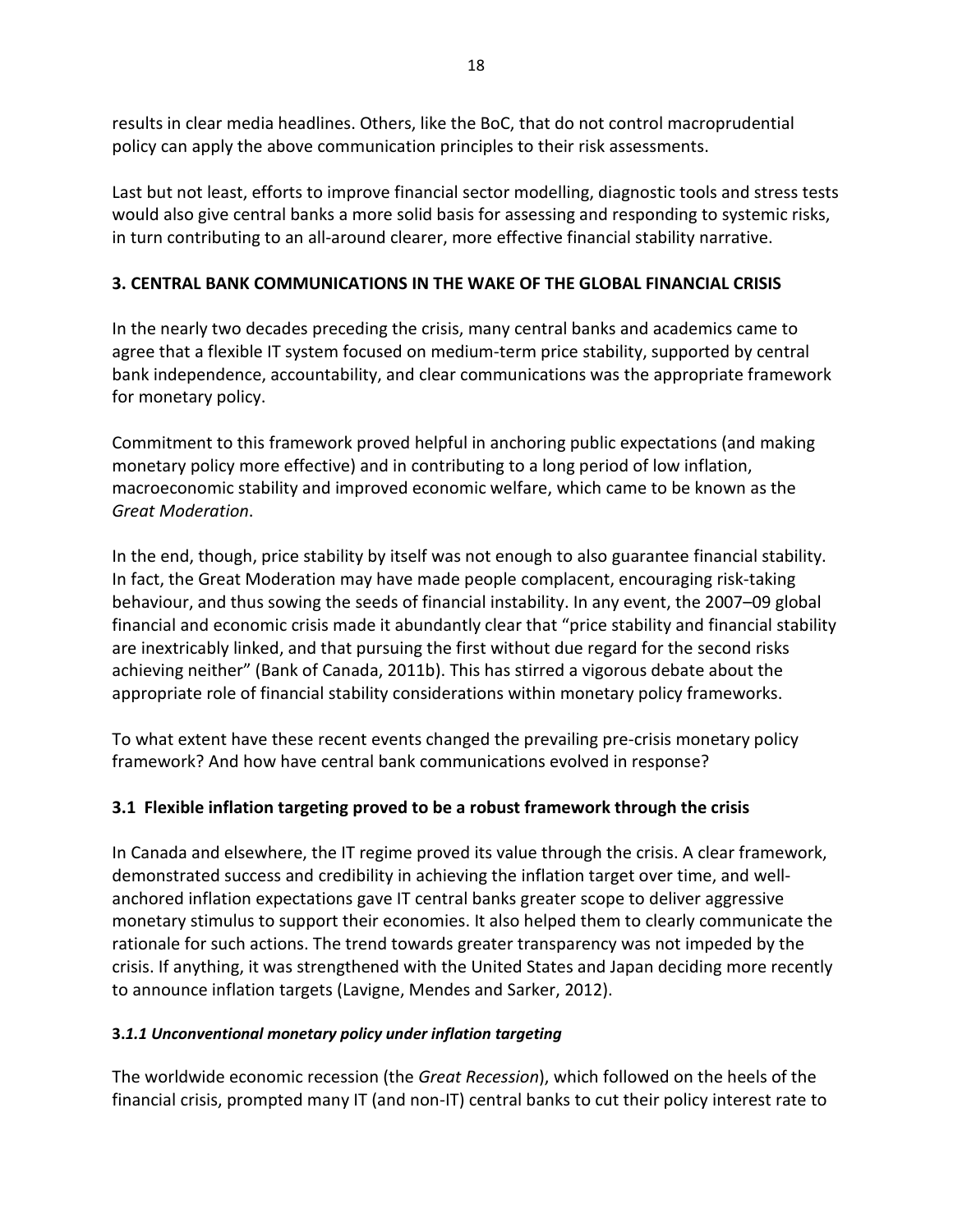its lowest possible level—the effective lower bound (ELB)<sup>25</sup>—and to use unconventional monetary policies (UMPs) to provide additional stimulus to their economies.

In addition to the provision of exceptional liquidity and funding to alleviate financial market disruptions, monetary authorities have deployed large-scale asset purchases (LSAPs) of government bonds, also known as quantitative easing (QE), and credit easing (CE)<sup>[26](#page-23-1)</sup> to support macroeconomic stability at the ELB.

Some central banks have also used communications, in the form of 'forward guidance,' as a distinct unconventional monetary tool to provide further easing. Those already publishing explicit numerical projections for their policy interest rate (see the list on page 8) have continued to do so, consistent with achieving their inflation target. Others departed from their normal monetary policy communications practices to provide '*extraordinary* forward guidance' about the future path of the policy rate and about asset purchases, as elaborated in Section 3.3.2 below. For example, in April 2009, the BoC lowered its policy interest rate to the ELB (25 basis points) and committed to keeping it there until the second quarter of 2010, expressly *conditional* on the outlook for inflation.<sup>[27](#page-23-2)</sup> As discussed later (Section 3.3.2), the Fed adopted a similar strategy in August 2011, stating that it expected economic conditions "to warrant exceptionally low levels for the federal funds rate at least through mid-2013" (FOMC 2011b).<sup>[28](#page-23-3)</sup>

The BoC eventually raised its policy rate somewhat ahead of the original schedule, based on economic conditions and the outlook for inflation. The inflation target played a valuable role here, helping to communicate clearly the explicit conditionality of the Bank's commitment and thus to guide markets to anticipate the need for an early exit.<sup>[29](#page-23-4)</sup>

<span id="page-23-0"></span><sup>&</sup>lt;sup>25</sup> In practice, the effective lower bound (ELB) is not precisely zero. In the aftermath of the crisis, most central banks (including the BoC) stopped short of lowering policy interest rates to zero (the ZLB) so as to preserve the efficient functioning of shortterm financial markets. For the purposes of this paper ELB, ZLB and the 'lower bound' are used interchangeably.<br><sup>26</sup> Credit easing refers to purchases of private sector assets in certain credit markets that are important

<span id="page-23-1"></span>the financial system but that are temporarily impaired. Credit easing does not need to be financed through balance sheet expansion. Its impact could instead be 'sterilized' (e.g., by reducing holdings of other assets), so that the monetary base remains unchanged (Bank of Canada 2009).

<span id="page-23-2"></span><sup>27</sup> In its *Framework for Conducting Monetary Policy at Low Interest Rates,* the BoC (2009) identified three main tools that it would consider using to achieve the inflation target at the ELB: conditional statements about the future path of the policy rate, QE and CE. In the end, there was no need to use the latter two instruments.<br><sup>28</sup> For the purposes of this paper, Fed and the Federal Open Market Committee (FOMC)—the Fed's policy-making body—are

<span id="page-23-3"></span>used interchangeably.

<span id="page-23-4"></span><sup>&</sup>lt;sup>29</sup> Based on BoC experience, Lavigne, Mendes and Sarker (2012) suggested that the adoption by the Fed of flexible IT "may similarly facilitate communication of its eventual exit from the lower bound." This inference may now be extended to the BoJ, following its announcement, in April 2013, of a new massive quantitative easing program (QE) linked to the achievement of a price stability target. However, because in both cases record-low policy rates have been complemented by massive QE programs, communications and market expectations with respect to exit may prove trickier than in the case of the BoC.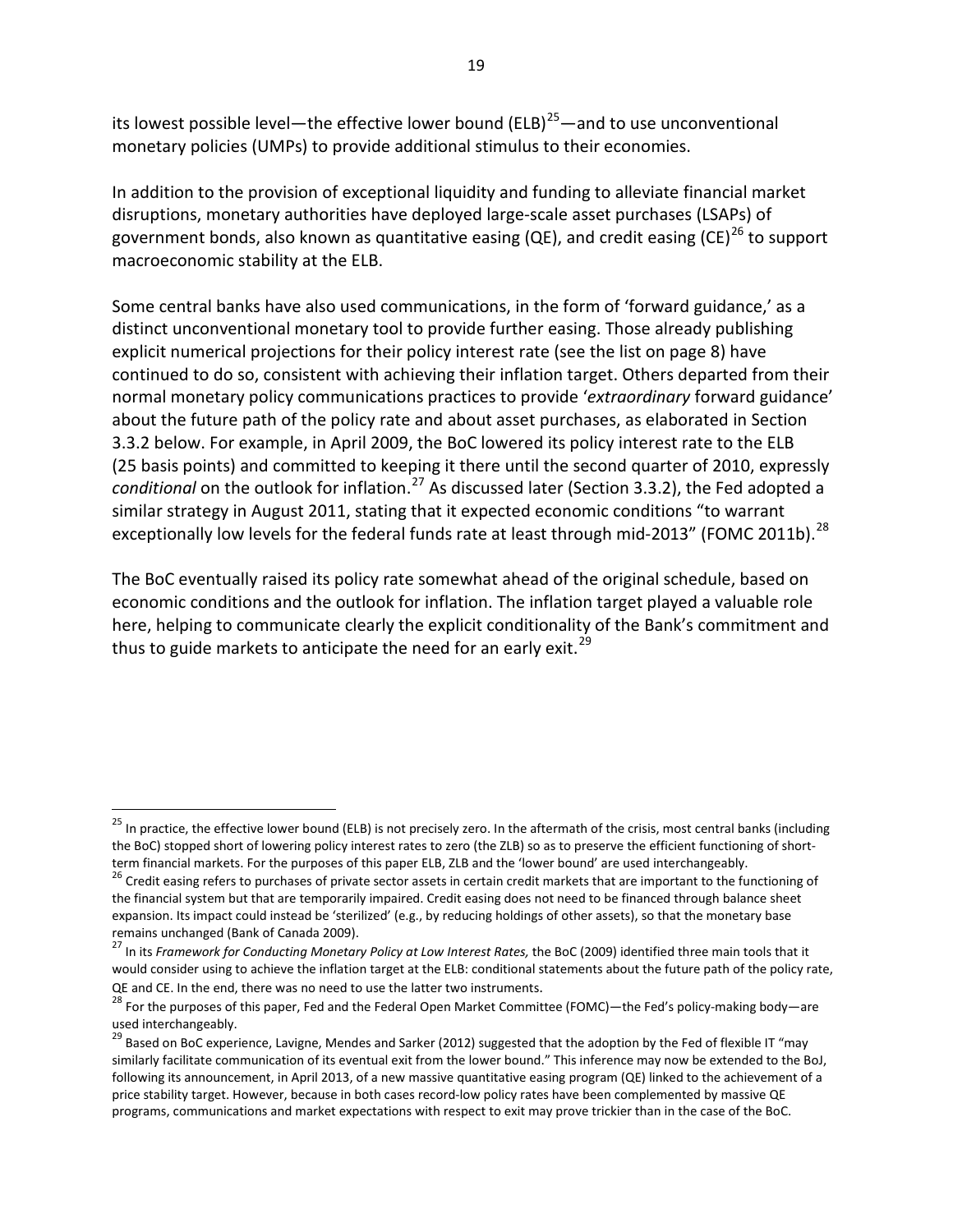Overall, flexible IT has worked well, even during very turbulent times. The more recent move by the United States and Japan to announce an inflation target surely reflects this assessment and adds another vote of confidence in this regime.<sup>[30](#page-24-0)</sup>

To be sure, the experience of the crisis, with monetary policy constrained by nominal interest rates at the lower bound, also encouraged a debate on the merits of alternatives to IT, such as price-level targeting (PLT) and nominal GDP-level targeting. However, to date, the judgment has been that the potential benefits of these alternatives do not clearly outweigh the costs and risks that policy-makers would face in trying to realize those benefits in practice.

Ultimately then, it is not at all clear that the existing monetary policy framework needs to be changed fundamentally. Maintaining price stability over the medium term should remain the primary focus. But what is clear is that central banks can no longer ignore the main lesson of the crisis, namely, that maintaining financial stability is an equally critical policy responsibility. As Fed Chairman Ben Bernanke (2011) put it, "one of the most important legacies of the crisis will be the restoration of financial stability policy to co-equal status with monetary policy." Adjustments have therefore been, and will continue to be, necessary to improve the ability of central banks to address monetary and financial stability considerations, and to communicate effectively with the public and the markets.

A number of central banks have already chosen to strengthen the role of financial stability within the current flexible IT system. Some, like the BoE, have introduced a new macroprudential policy framework to fortify financial stability alongside price stability.

## **3.2 The interplay of monetary policy and financial stability**

## *3.2.1 It all started with asset prices*

The question of whether and how central banks should take into account and respond to financial stability considerations predates the crisis, but has taken on added urgency since then.

With growing concerns through the late 1990s and early 2000s about the longer-run consequences of asset-price misalignments ('bubbles'), this issue was the subject of vigorous debate. Back then, the consensus among central bankers was that monetary policy could not and should not attempt to burst bubbles. The best contribution central banks could make to economic stability would be to focus solely on price stability. Their role with respect to financial stability should be restricted to moving resolutely to minimize the damage after the bubble burst.

With asset overvaluations and debt accumulation persisting, and with the prospect of a sudden unwinding of these imbalances threatening economic and financial stability, the consensus view

<span id="page-24-0"></span><sup>&</sup>lt;sup>30</sup> While adopting a numerical inflation target, the Fed stopped short of declaring itself an inflation targeter. However, Fed Vice-Chair Janet Yellen (2013c) suggested that the language of the FOMC *Statement on Longer-Run goals and Monetary Policy Strategy* (FOMC, 2012a) "is entirely consistent with modern descriptions of *flexible* inflation targeting."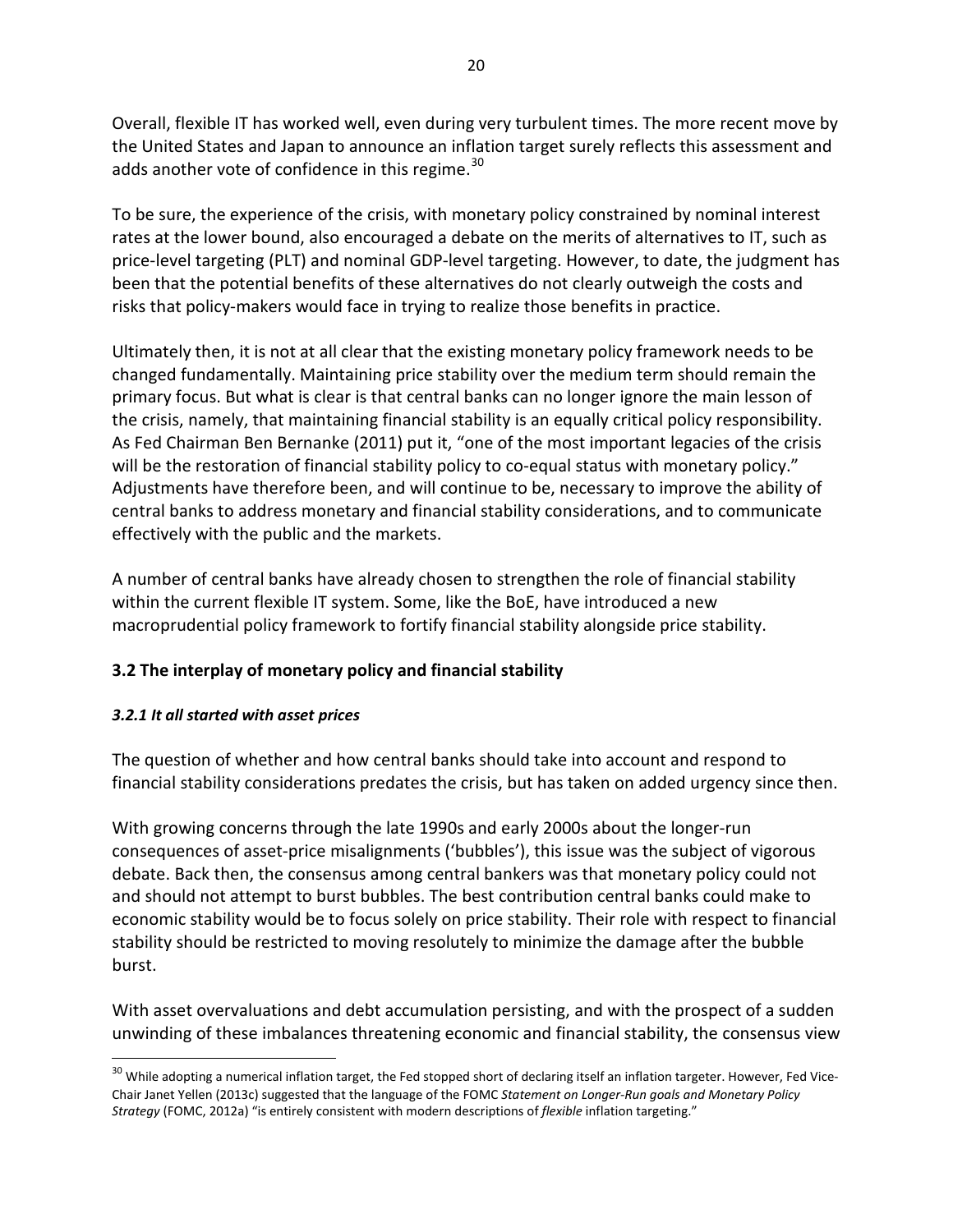shifted somewhat by the early 2000s. There was still broad agreement that flexible IT did not require the explicit addition of asset prices in the target index. Monetary policy should focus on the implications for output and inflation of any economic disturbance, including asset-price shocks, and respond in a manner consistent with meeting the long-run inflation objective. However, some analysts argued for a more activist response to asset-price movements within an IT framework. Indeed, as early as 2003, Bean (2003) allowed that "forward-looking flexible inflation targeting central banks should bear in mind the longer-run consequences of asset price bubbles and financial imbalances in the setting of current interest rates." In which case, they "**may need to look out further into the future than is usual in order to take on board those considerations** [emphasis added]," he argued.

In the 2006 renewal of its IT agreement, the BoC (2006) noted that because the effects of financial imbalances on output and inflation could be felt over a long period of time, some flexibility might be required with regard to the time horizon for returning inflation to target. While this flexibility might mean sacrificing some inflation performance over the usual policy horizon, it would lead to greater financial, economic and price stability over a somewhat longer horizon. In line with its commitment to transparency, the Bank also stated that, where it was judged that the horizon should be adjusted, it would communicate the reasons for the change and how it planned to respond.

## *3.2.2 The lessons of the crisis: the monetary policy-financial stability nexus*

The global financial crisis subsequently underscored the importance of focusing on excessive credit-fuelled debt (rather than on asset prices) as a key feature of broad-based financial imbalances that pose the greatest threat to macroeconomic and financial stability. It also highlighted the need for policy-makers to address such imbalances pre-emptively ('lean against the wind') as they build, rather than just 'clean up' after they unwind. This is because the unwinding of these imbalances involves an extensive, lengthy deleveraging (running down of debt) process, which is usually also associated with persistently weak demand.

In the aftermath of the crisis, central bank and academic thinking on the interaction of monetary policy and financial stability, and specifically the role that the various policies and stakeholders should play in addressing instability, seems to have generally converged on the following principles. The first line of defence against financial imbalances caused by credit excesses is responsible behaviour by individuals and financial institutions. Next are micro- and macroprudential regulatory and supervisory measures, such as the terms of mortgage financing, countercyclical capital buffers and so on. Together, these defences can mitigate financial excesses and contribute to greater macroeconomic stability. In some circumstances, monetary policy too can contribute to financial stability directly by complementing macroprudential policy, especially when broad-based imbalances are building or unwinding.

The above principles underscore the BoC's thinking on the subject. Specifically, the Bank (2011b) explained that, by its nature, monetary policy has a broad influence on financial markets and on the leverage of financial institutions that cannot be avoided. This 'bluntness'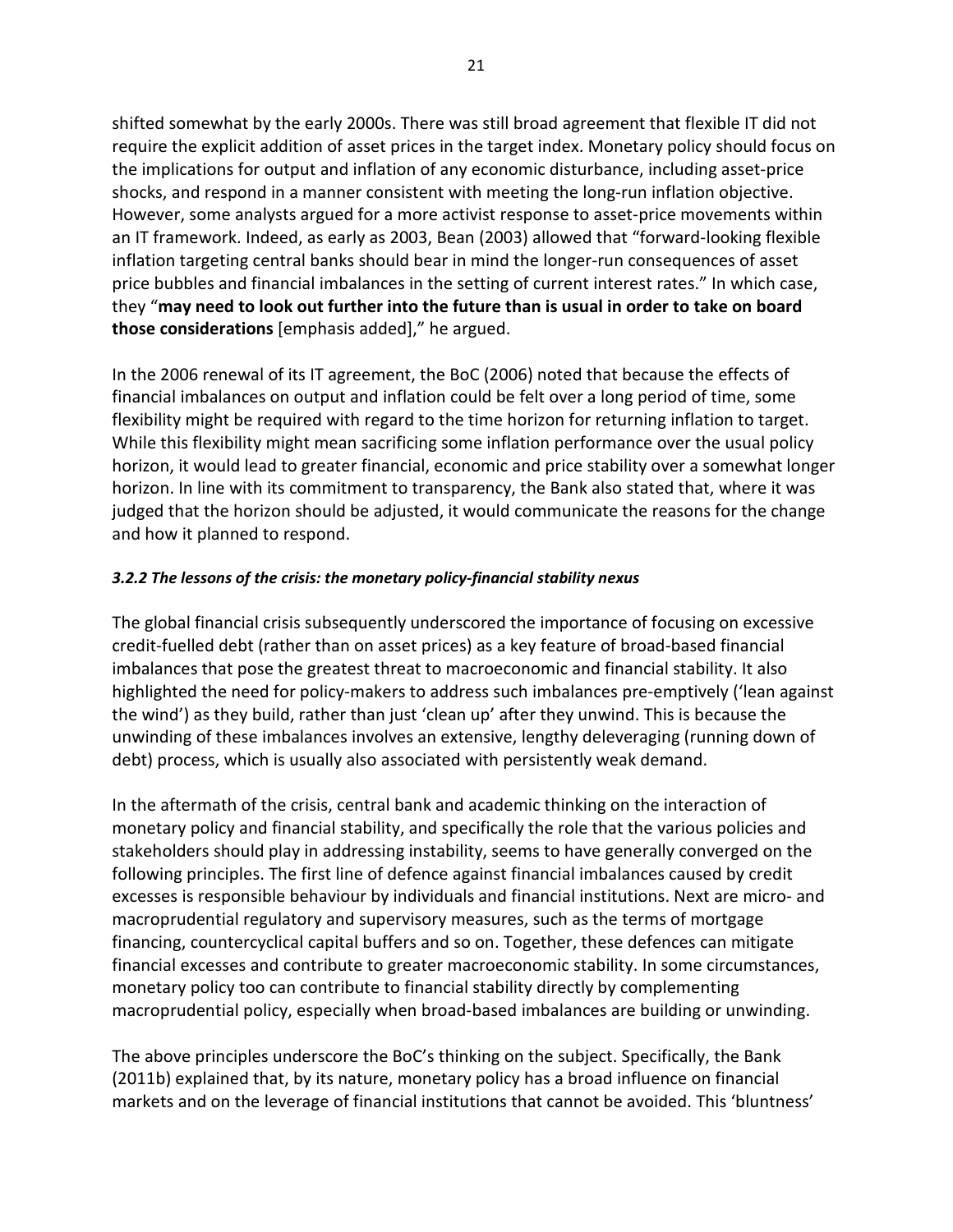makes monetary policy an inappropriate tool to deal with excesses that affect only a specific sector (e.g., housing). However, it can be useful in addressing imbalances that may pose an economy-wide threat and/or imbalances that may have been encouraged by a prolonged lowinterest-rate environment. In such exceptional circumstances, monetary policy itself may be needed to support financial stability.

With the experience of the crisis, the BoC has also further clarified the role that the *flexibility* of the IT framework can play in promoting adjustment to financial excesses.<sup>[31](#page-26-0)</sup> For example, there could be instances when, even though inflation is above target, continued monetary stimulus would be desirable to facilitate the adjustment to extensive deleveraging. Likewise, a tighter monetary policy that keeps inflation below target longer than usual could help prevent excessive borrowing and a broader buildup of financial imbalances. Any such adjustment of the target horizon is, of course, understood to still be fully in line with the longer-run pursuit of low and stable inflation—*a message that should be clearly communicated to fend off potential allegations of overstepping the price stability mandate*.

Other central banks also reviewed, and in some cases, highlighted the role of financial stability considerations in the conduct of monetary policy. Differences, in practice, between their approach and that of the BoC are not always evident, and any inferences essentially depend on the interpretation of a central bank statement.

For example, in 2010, the Reserve Bank of Australia (RBA 2010) amended its Statement on the Conduct of Monetary Policy to indicate that, "without compromising the price stability objective," it would seek to use its powers where appropriate to promote the stability of the financial system. Lavigne, Mendes and Sarker (2012) note that how much the RBA approach would differ from that of the BoC depends on how "without compromising" is interpreted.

The Fed also indicated that monetary policy decisions would take into account "its assessments of the balance of risks, including risks to the financial system that could impede the attainment of the Committee's goals" (FOMC 2012a). However, it did not clarify to what extent it would sacrifice inflation and employment performance in the short- to medium-term to mitigate risks to the financial system that might hinder achievement of its goals over a longer horizon.

The BoJ and the ECB explicitly take into account longer-term considerations in their monetary policy frameworks. The BoJ uses a "two-perspective approach" that focuses on economic and price conditions one to two years ahead, and on long-run risks that have a low probability of materializing but may have a substantial effect on the economy.<sup>[32](#page-26-1)</sup> The ECB uses a "two-pillar approach," that combines economic analysis of short- and medium-term economic activity and financial conditions with monetary analysis of longer-term factors, such as money and credit

<span id="page-26-0"></span> $31$  In addition to financial excesses, the BoC envisages two other sets of circumstances in which it may be desirable to return inflation to target, from above or below, over a somewhat longer-than-usual horizon: (i) when large and persistent shocks (such as a sharp sustained increase in oil prices) hit the economy; and (ii) when it is necessary to 'buy some insurance' against significant overall downside or upside risks to the inflation outlook. For details, see Bank of Canada (2011b).<br><sup>32</sup> For details, see Shirakawa (2011).

<span id="page-26-1"></span>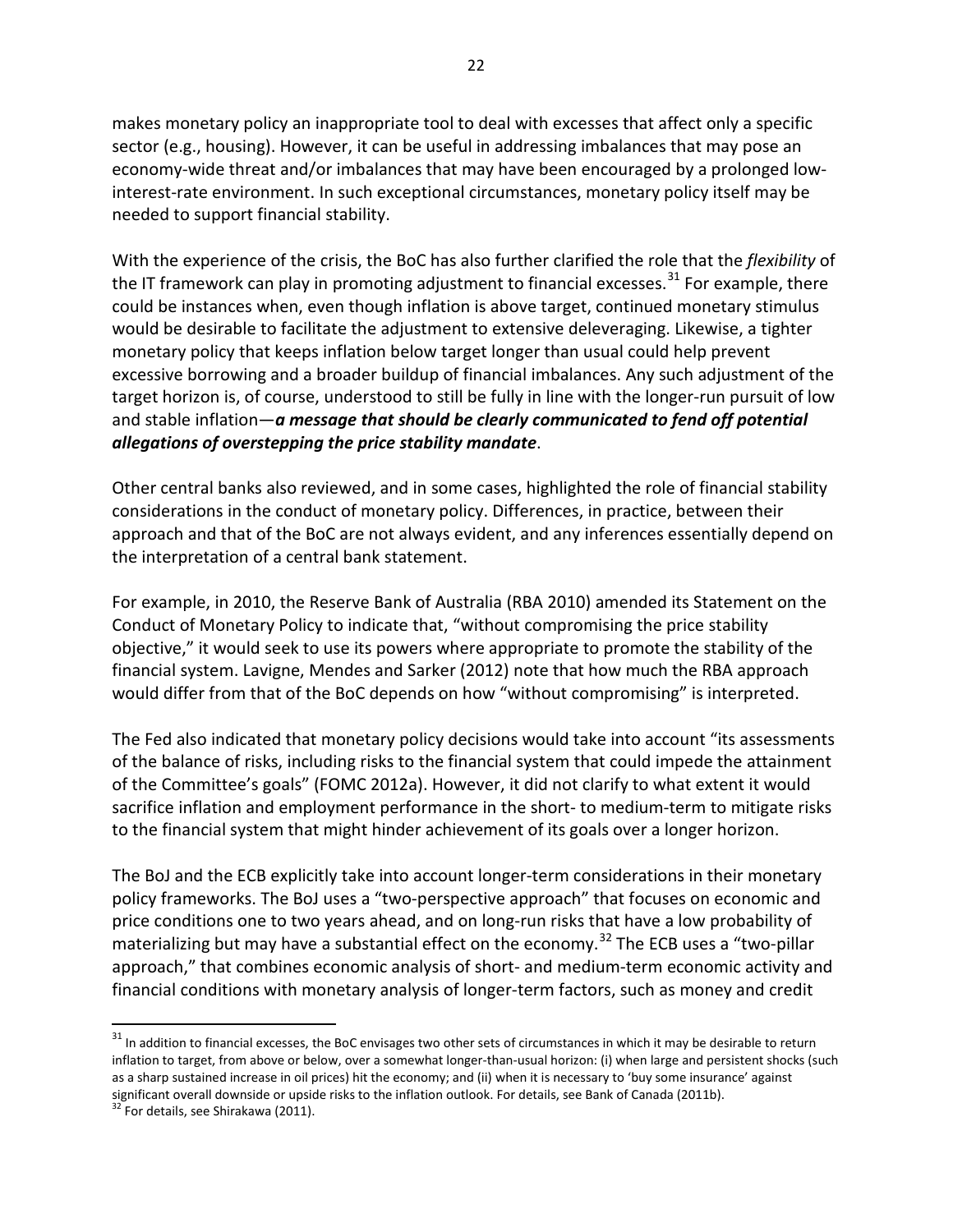growth. Incorporating monetary aggregates in the policy framework is presumed to facilitate a 'leaning-against-the-wind' approach that can help smooth financial cycles and stabilize the economy in the medium term. Lavigne, Mendes and Sarker, however, point out that the European debt crisis occurred despite these features of the ECB monetary policy framework.

In 2010, the Swedish parliament commissioned an independent review of the Riksbank's monetary policy and work on financial stability during the 2005–10 period. The report (Goodhart and Rochet 2011) recommended that the Riksbank specify more clearly its mandate in promoting financial stability, the tools it could use to achieve this goal, and how it interacts with other financial stability partners. In 2012, while still awaiting an amendment in the legislation to clarify a macroprudential policy framework, the Riksbank released a new communications policy for financial stability, key elements of which were discussed earlier (Section 2.2.3).

As of 2013, the BoE has responsibility for both monetary and financial stability through its two separate committees—the Monetary Policy Committee (MPC) and the Financial Policy Committee (FPC). In the context of its recent adoption of forward guidance for the policy rate (Section 3.3.2), the BoE (2013c) has indicated that ". . . consistent with the division of responsibilities between the two Committees, the FPC will alert the MPC publicly if the stance of monetary policy poses a significant threat to financial stability that cannot be contained by the substantial range of mitigating policy actions" available to the regulatory authorities.<sup>[33](#page-27-0)</sup> Pointing out that financial instability could damage growth and endanger price stability, the BoE concludes that "In some circumstances, monetary policy has an important role to play as a last line of defence in mitigating risks to financial stability."

What have all these developments since the onset of the crisis meant for central bank communications?

#### **3.3 Central bank transparency and communications since the crisis**

". . . transparency in central banking is kind of truth-telling in everyday life. You've got to be consistent about it." B. Bernanke

The trend towards greater transparency has gained momentum since the 2007–09 crisis, resulting in further striking advances in monetary policy communications. The use of UMPs to support the economy in the presence of the lower bound on interest rates and a deeper appreciation of the interconnectedness between monetary policy and financial stability have provided the main impetus to this 'revolution' in central bank speak. Communications now play a vital and, in some cases, a unique role in the formulation of monetary policy.

<span id="page-27-0"></span> $33$  The BoE's new regulatory architecture consists of three bodies: (i) the FPC, charged with setting macroprudential policy; (ii) the Prudential Regulation Authority (PRA), responsible for supervising banks and other financial institutions; and the Financial Conduct Authority (FCA), responsible for business and market conduct, competition and consumer protection.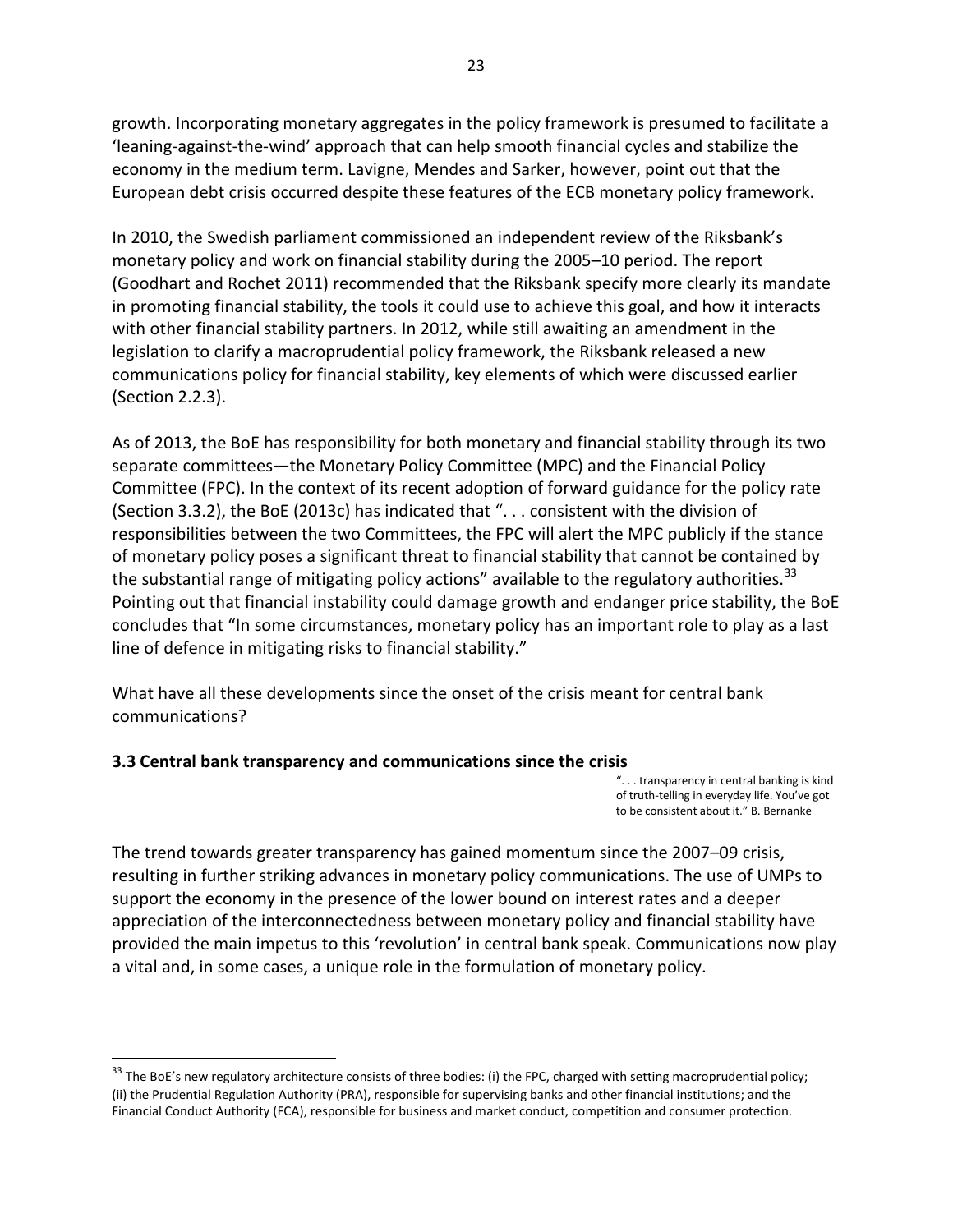#### *Forward guidance in normal times*

Recall that the effectiveness of monetary policy depends critically on the ability of a central bank to shape future expectations by helping the public and the markets understand how it intends to conduct policy over time, and how that policy is likely to affect the economy. To facilitate this understanding, central banks have in the past used some type of forward-looking statement about the future course of monetary policy*.*

Before the 2007–09 crisis, forward-looking statements were typically used to *supplement* the setting of the policy rate and to help markets anticipate future changes in that rate—with two notable exceptions. When the **BoJ** adopted a zero-interest-rate policy in 1999 to bring the serious economic downturn to a halt and avoid an intensification of deflationary pressures, it also made a commitment to pursue this policy "until deflationary concerns are dispelled." The BoJ refined this guidance in 2001 to indicate that rates would stay at zero until the CPI showed "stably non-negative inflation." In 2003, the **Fed** cut its policy rate—the federal funds rate (FFR)—to 1 per cent, in response to the stubbornly weak recovery from the 2001 recession and said that "... policy accommodation can be maintained for a considerable period."<sup>[34](#page-28-0)</sup> In reviewing this experience, Fed Vice Chair Janet Yellen (2013b) explained that, with unemployment still elevated at the time, the FOMC sought "some further way to stimulate the economy." Thus, it stated that it intended to keep the FFR low for longer than might have been expected. As the FFR was not at the zero lower bound in 2003, one interpretation for the use of guidance might be that the Fed wanted to avoid reducing the rate below 1 per cent.  $35,36$  $35,36$ 

An earlier section of this paper (2.1.5) discussed variants of forward-looking statements intended to provide policy guidance during normal times. Last December, Carney (2012) described two other specific examples of guidance that the BoC has provided, or has undertaken to provide, during normal times to guide expectations and to allow markets and the public "to think along with the Bank" as new information arrives. In July 2011, the Bank inserted a technical box in the *Monetary Policy Report* to clarify its approach to the policy rate and to correct certain market assumptions that the rate needed to be at 'neutral' (its long-run level) when inflation was on target and the output gap was closed.<sup>[37](#page-28-3)</sup> The second example, informed by the experience of the crisis, concerns the different time horizons that apply to financial excesses and other economic disturbances and, hence, the potential for tension between price and financial stability considerations over the typical monetary policy horizon. For example, the Bank has repeatedly highlighted the risks related to household imbalances in Canada and the likely implications for the path of the policy rate if these concerns are not addressed. Importantly, it has also stressed that, if it were to 'lean' against such imbalances (i.e., react

<span id="page-28-0"></span><sup>&</sup>lt;sup>34</sup> Carney (2013) calls these two cases of early extraordinary guidance "first-generation" qualitative EFG (Section 3.3.2 expands on this and on subsequent generations of EFG).

<span id="page-28-2"></span><span id="page-28-1"></span><sup>&</sup>lt;sup>35</sup> Indeed, Carney (2013) suggests that ". . . guidance was used, in part, because the Fed wanted to avoid cutting rates further."<br><sup>36</sup> Note that Yellen (2013b) considers this occurrence to be the first time that the Fed its primary monetary policy tool," adding that "communication was an independent and effective tool for influencing the economy." But then she goes on to clarify that, unlike in 2003, when the Fed could still reduce the policy rate, if it became necessary, in 2009, communication about the future path of the policy rate was the *only* option. <sup>37</sup> For details, see Bank of Canada (2011a), Technical Box 2.

<span id="page-28-3"></span>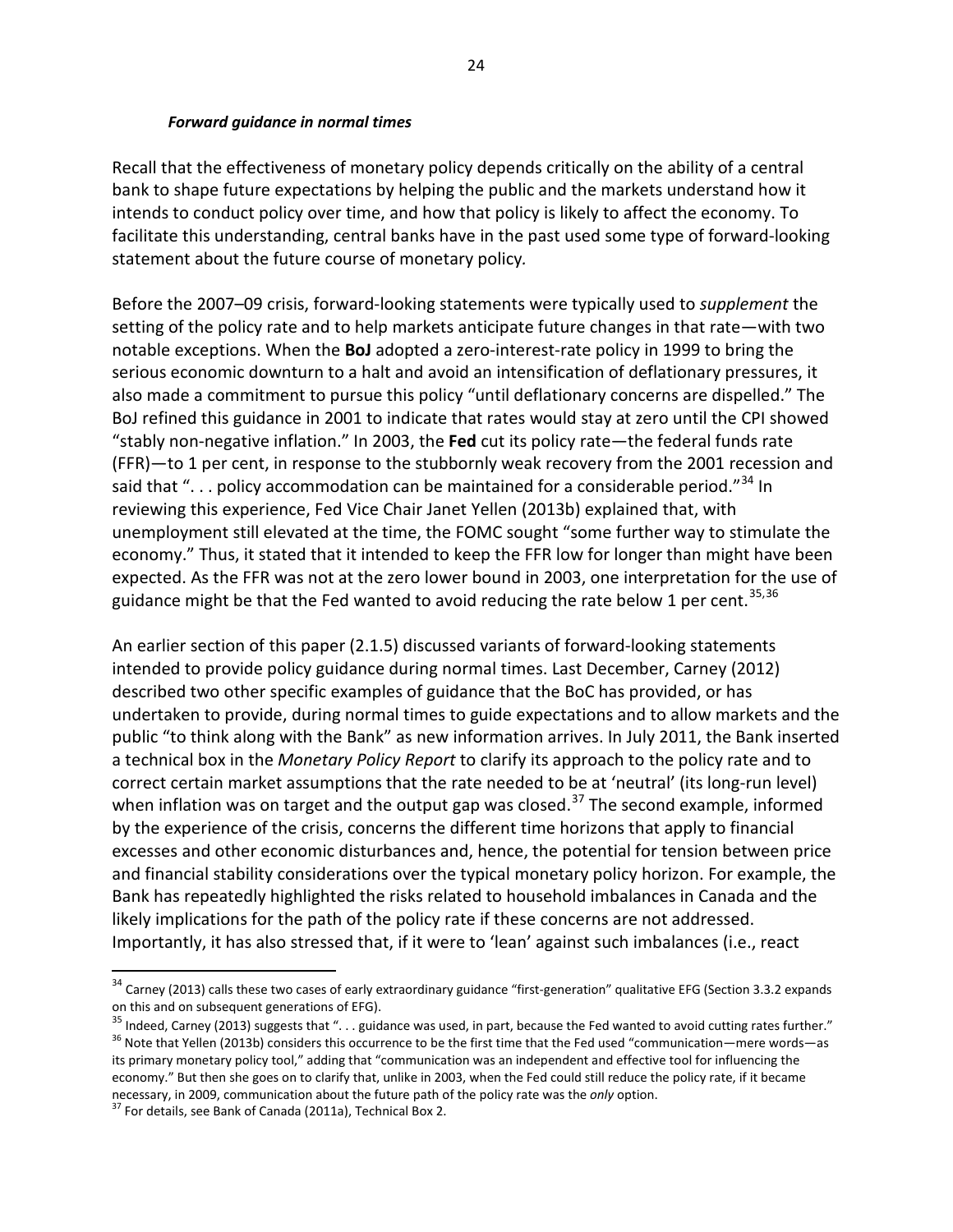sooner and set interest rates higher than needed to meet the inflation target), it would clearly say so through its communications and indicate how much longer it expected it would take for inflation to return to target.

## *Unconventional monetary policy and forward guidance in exceptional times*

As the global financial crisis spread to the real economy in 2008, the policy environment in many advanced economies became much more challenging than in previous recessionary episodes, when monetary authorities at least still had the option to reduce the policy rate further. With the traditional monetary policy tool off the table, central banks turned to unconventional policy options<sup>[38](#page-29-0)</sup> to stabilize the financial system, shape expectations, help lower longer-term interest rates and arrest the steep decline in economic activity.

To restore the proper functioning of financial markets and financial intermediation, some central banks expanded their traditional LOLR role, providing *extraordinary liquidity* to a broader set of bank and non-bank entities. They also introduced new or expanded *credit facilities,* mainly through purchases of private sector assets, to restore the provision of credit in specific markets that are important to the functioning of the financial system but that were temporarily impaired. Various *financing schemes* were also employed to alleviate borrowing constraints on banks and to facilitate lending to households and businesses.

As the crisis deepened, a number of central banks that needed to provide additional monetary stimulus to their economies at the ELB, deployed *quantitative easing* **(QE)**—large-scale asset purchases (LSAPs), primarily of government bonds but also of mortgage-backed securities (MBS). Both the Fed and the BoE have made extensive use of QE since 2008 and 2009, respectively, leading to a swelling of their balance sheets to unprecedented levels. In April 2003, the BoJ also announced a massive QE program to combat that country's long-standing deflation problem and to achieve the 2 per cent price-stability target it set at the same time.<sup>[39](#page-29-1)</sup>

Importantly, communications per se*,* in the form of *extraordinary (or enhanced) forward*  guidance (EFG), emerged as a discrete unconventional policy tool, designed to contribute to monetary easing and to halt the decline in economic activity*.* [40](#page-29-2) With the policy rate practically at zero, and with some central banks using LSAPs to provide additional monetary stimulus, it became more difficult for markets and the public to use past experience to anticipate how monetary policy would affect and respond to economic conditions. In these circumstances,

<span id="page-29-1"></span><span id="page-29-0"></span><sup>&</sup>lt;sup>38</sup> See also Santor and Suchanek (2013) and IMF (2013a) for details of UMP measures.<br><sup>39</sup>As a percentage of GDP, the Fed's balance sheet has more than tripled and the BoE's more than quadrupled since 2007. Over the same period, the ECB's balance sheet more than doubled. The balance sheet of the BoJ has so far expanded by 50 per cent and, under the new QE program, it is expected to increase to about 60 per cent of GDP by end 2014. By comparison, the BoC's balance sheet increased by 50 per cent from 2007 to 2009, before falling back to close to its previous level of less than 5 per cent of GDP.<br><sup>40</sup> Note that the objectives of the provision of liquidity and credit facilities, on the one hand, and of QE and EFG, on the other,

<span id="page-29-2"></span>while conceptually distinct, are closely related in practice. At the end of the day, they both aim to support macroeconomic stability by preventing a collapse of the financial system, repairing the transmission of monetary policy and reducing the risk of economic depression and deflation.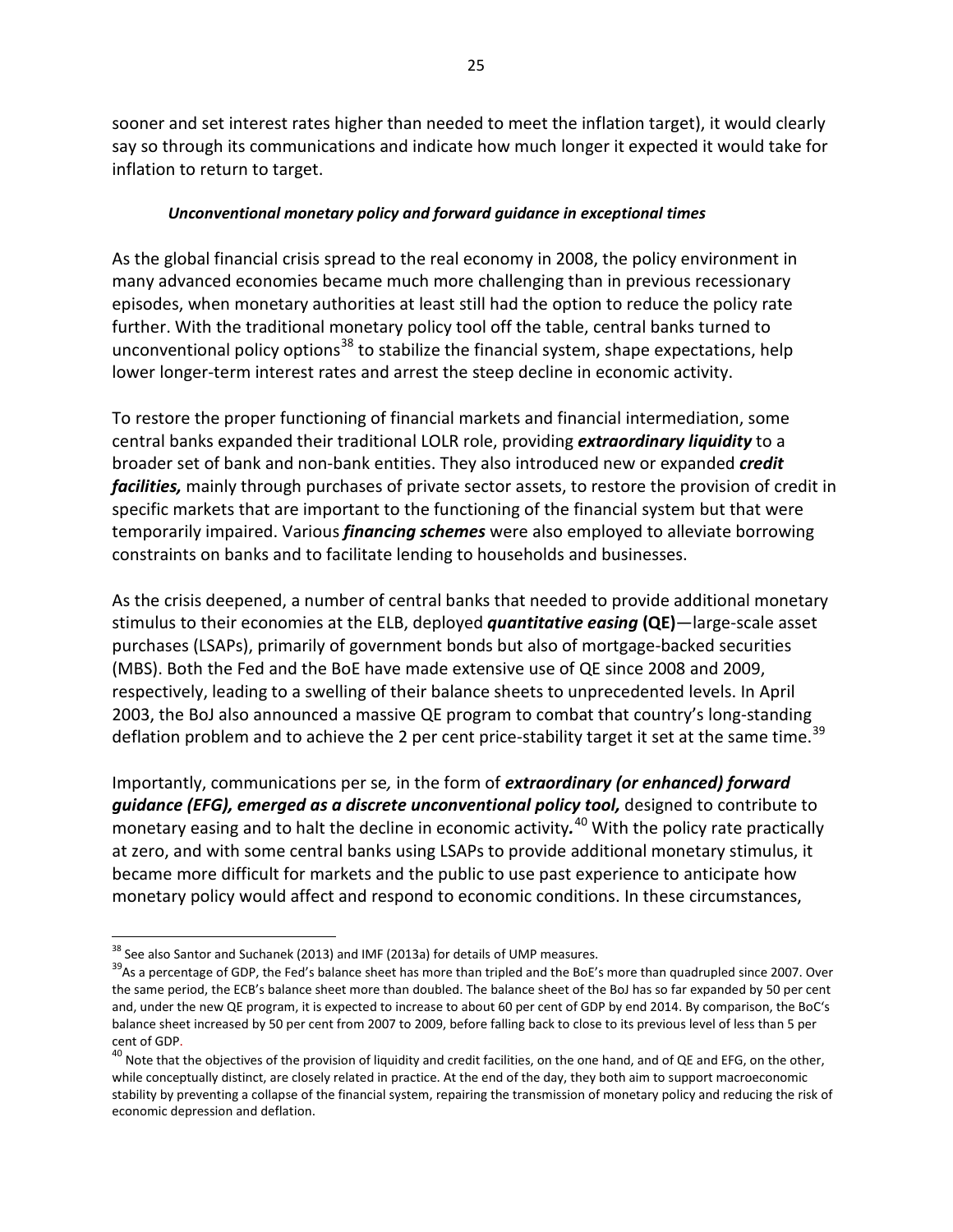explicit *conditional* statements about the future path of the policy rate (and LSAPs) can be used to guide markets that the central bank will keep rates at this level for longer (allowing inflation to be higher in the recovery) than consistent with its normal policy rule. If successful, this type of guidance will lower expectations of future interest rates and give the public a more solid basis on which to form their borrowing and spending decisions today, thus supporting aggregate demand. $41$ 

Since the crisis, several central banks have used EFG to indicate how long they expect to keep their policy rates at the lower bound. Where QE is also in use (notably in the United States), EFG has been extended to QE to communicate the intended size and duration of asset purchases and, in this way, help shape market expectations of future short- and long-term interest rates. EFG has evolved over time (see Section 3.3.2), becoming more explicit and more dependent on specific economic outcomes, as central banks have sought to enhance its efficacy.

## **3.3***.1 UMPs: the catalyst for further advances in central bank transparency and communications*

Increasing the effectiveness of non-traditional monetary policies to provide additional stimulus at the ELB required further important strides in transparency and communications to describe, justify and connect these policies convincingly to the mandated objective(s) of central banks. To this end, central banks have increased the breadth and frequency of their data releases and of their economic, financial and policy commentaries. Over the past decade, but especially since the crisis, they have also focused increasingly on two-way communication, in particular gathering 'field intelligence' and other anecdotal evidence through business visits, to better gauge how sentiment is affecting the economy. As well, they have broadened the range of their communication events to engage as many diverse audiences as possible. Further advances in web technology have enabled central banks to leverage multiple social media (e.g., Twitter, YouTube, RSS feeds) to expand their reach and to deliver their messages quickly and efficiently. Live broadcasts, podcasts, blogs and, in some cases, 'chat rooms' have been used to disseminate information and to invite public feedback. Throughout, the goal has also been to make messages as clear, simple and understandable as possible.

With several major IT central banks having already made important advances in transparency prior to the 2007-09 crisis, further significant progress since then largely reflects enhanced disclosure initiatives by central banks with heavy reliance on UMPs and, in the case of the Fed and the BoJ, also their adoption of inflation targets.

Particularly notable in this regard are the steps taken by the **Fed**. In 2011, Chairman Bernanke initiated a press conference (broadcast live on the Fed's website) after alternate meetings of

<span id="page-30-0"></span> $41$  The idea that monetary policy can still be effective at the ZLB working through the expectations channel, i.e., by credibly promising to keep interest rates close to zero for longer than warranted, goes back to papers by Krugman (1998) and Eggertsson and Woodford (2003).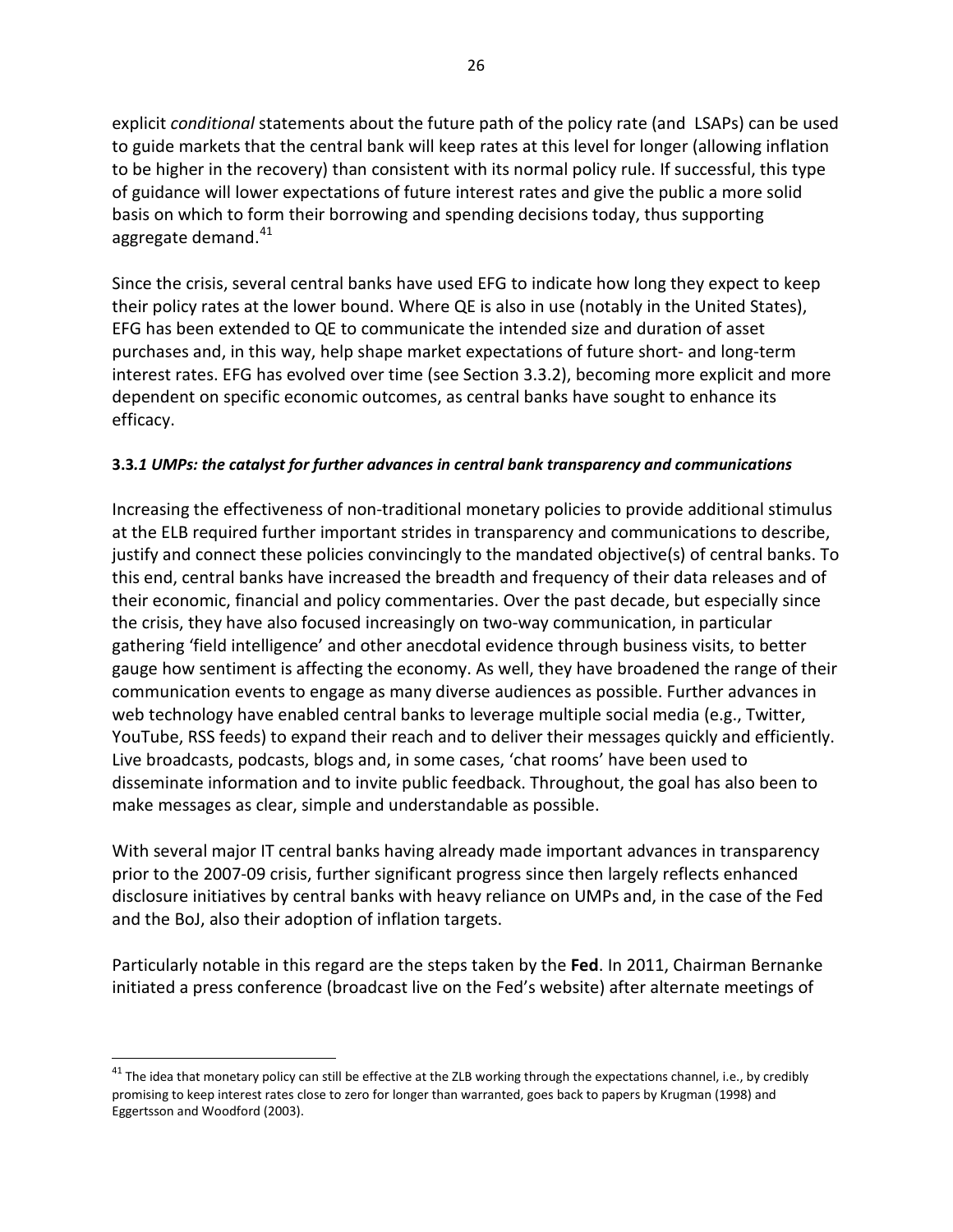the FOMC, to present the *Summary of Economic Projections* (SEP).<sup>[42](#page-31-0)</sup> The SEP, published quarterly, provides FOMC participants' individual projections of economic variables and their views about the appropriate stance of policy to achieve the best possible economic outcomes. In January 2012, the Fed also provided a numerical value for the FOMC's longer-run inflation goal to go with a specific goal for maximum employment (see Section 3.3.2); and it began including information on the policy path assumptions underlying FOMC participants' economic projections in the SEP.<sup>[43](#page-31-1)</sup> These new initiatives accelerated a more gradual move to greater disclosure that started before the crisis with the regular, semi-annual testimony of the Chairman to Congress and the publication of the minutes of FOMC meetings after three weeks (rather than six previously). Supplementing the above initiatives have been frequent speeches by FOMC members and regional Fed presidents, new publications and data releases, including a quarterly report on the Fed's balance sheet, FAQs, blogs, etc. Extensive use of the web and social media has also been supporting the delivery of Fed communications.

As an early (1992) inflation targeter, the **BoE** had already built a credible transparency record before the crisis. Information on its view of the economic outlook (with projections for output and inflation) and on the factors behind policy decisions has been provided regularly in the BoE's quarterly *Inflation Reports* and associated press conferences,<sup>[44](#page-31-2)</sup> minutes of monthly MPC meetings, speeches by MPC members and parliamentary hearings. Since the adoption of QE in early 2009, the scope of these communications has expanded further to help explain to the public what QE is all about, how it works to boost demand and so on. Short, web-based nontechnical pieces, an animated presentation and a summary of the latest MPC views on the most commonly raised questions on QE have been added to other pertinent information disseminated through the above regular communication vehicles. The introduction of EFG in August 2013 (see next section) ushered in a new phase in BoE transparency and communications.

The **ECB** too has been providing explanations of policy decisions at monthly press conferences of its President since 1999, as well as in its *Monthly Bulletins* and at monetary policy dialogues with the European Parliament. It has also been publishing macroeconomic projections (inflation, GDP and its main expenditure components) for the euro area twice a year in its *Monthly Bulletin. [45](#page-31-3)* Speeches and interviews by senior ECB executives and other, largely webbased, forms of communication are also used extensively. Unlike other major central banks (e.g., the Fed, BoE and BoJ) that determine monetary policy by majority vote, and accordingly publish minutes of their deliberations typically within 3 to 4 weeks of policy meetings, the ECB does not do so. Under current rules, minutes can only be released after 30 years. ECB President

<span id="page-31-0"></span> $42$  St. Louis Fed President James Bullard has suggested that the Fed could hold a press conference after all eight FOMC meetings to give the Chairman an opportunity to communicate with and reassure markets on a more regular basis.<br><sup>43</sup> The 2012 Fed communication initiatives were among proposals brought forward by a new Subcommittee on

<span id="page-31-1"></span>Communications, constituted in the summer of 2011 and headed by Vice-Chair Janet Yellen, to look for ways to enhance

<span id="page-31-3"></span><span id="page-31-2"></span>

transparency and to provide additional information to the public about the future path of the policy rate.<br><sup>44</sup> Press briefings for the *Inflation Report* became a regular feature after the BoE gained operational independe national central banks) in June and December. Since September 2004, these projections have been complemented by ECB staff projections and have been published in March and September (ECB 2013).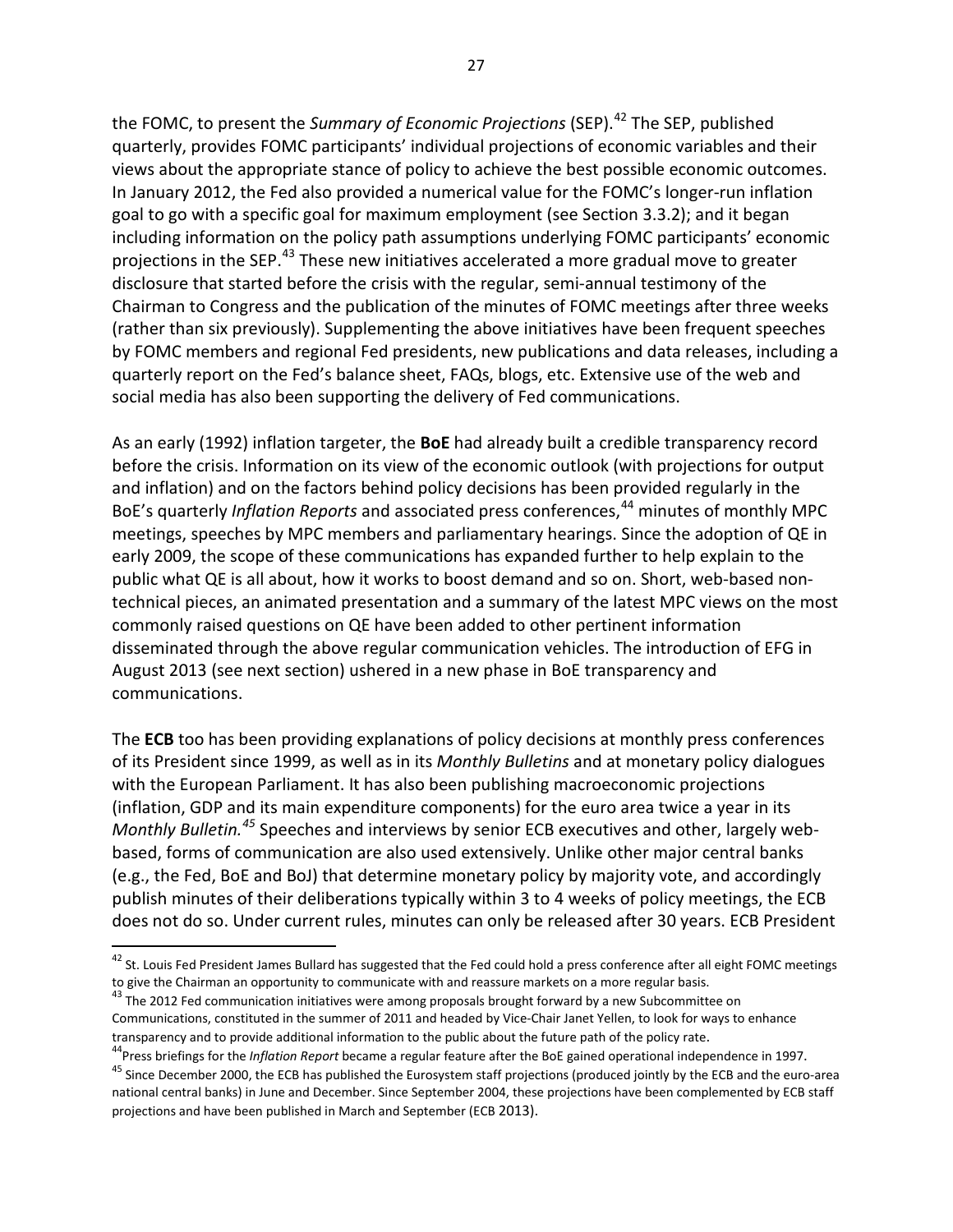Mario Draghi (2013b) has, however, indicated that a change is under consideration, since "the Governing Council thought that it would be wise to have a richer communication of the rationale behind its decisions." Publishing minutes might also fit well with the ECB's adoption of EFG in July 2013.

In Japan, the enactment in 1998 of the revised **BoJ** Act, focused on independence and accountability, provided the early thrust for greater transparency. Communications have since revolved around the 14 monetary policy meetings (MPM) per year and related press conferences by the Governor, monthly reports on economic and financial developments, the BoJ's semi-annual view of the economic outlook, minutes of the MPM (released within a month), parliamentary hearings and speeches. With the adoption of a price stability target and a new phase of QE in 2013 to arrest Japan's protracted economic downturn and deflation, the BoJ has committed to further improving the effectiveness of its communications. It has thus undertaken to convey its policy stance "intelligibly" to markets, firms and households, "set up forums for enhanced dialogue with market participants" to shape and keep expectations on track, expand contacts with media and parliament, and broaden its communication tools.

The focus, post-crisis, of other IT central banks (e.g., BoC, Riksbank, RBNZ) with an already wellestablished past record of transparency remains on increased interaction with a variety of audiences, communication products that are tailored to the needs of target audiences, clarity and language accessibility. In all cases, extensive leveraging of new means of electronic messaging facilitates the delivery of communications.

## **3.3.2** *EFG as a discrete unconventional monetary policy: practical application and forms*

As noted earlier, the **BoC** was the first major central bank to use EFG in April 2009, when its policy rate was at the ELB, and additional monetary stimulus was needed. Guidance took the form of a statement indicating that the Bank intended to keep the policy rate at the ELB until the end of the second quarter of 2010, explicitly *conditional* on the outlook for inflation. With this statement, the Bank effectively substituted duration and greater certainty regarding the interest rate path for the negative interest rate that would have been appropriate but could not be achieved with nominal interest rates close to zero. The Bank also provided details of the conditions that would guide the unwinding of any extraordinary liquidity facilities or any assets purchased in the process. Further, it indicated that the objective of any asset purchases, how such purchases would be financed, their effectiveness and so on, would be promptly communicated to Canadians through press releases, announcements of detailed operational decisions, speeches, *Monetary Policy Reports* and parliamentary appearances.

The BoC's conditional commitment succeeded in changing market expectations of the path of the policy rate, lowering longer-term interest rates (He 2010), and thus underpinning a rebound in growth and inflation which, in turn, obviated the need to use other unconventional policies, notably QE. It also helped markets to anticipate the need for an exit when the inflation outlook changed. Carney (2012) reasons that the commitment worked because it was exceptional, explicit and anchored in a highly credible inflation-targeting framework; it was backed by the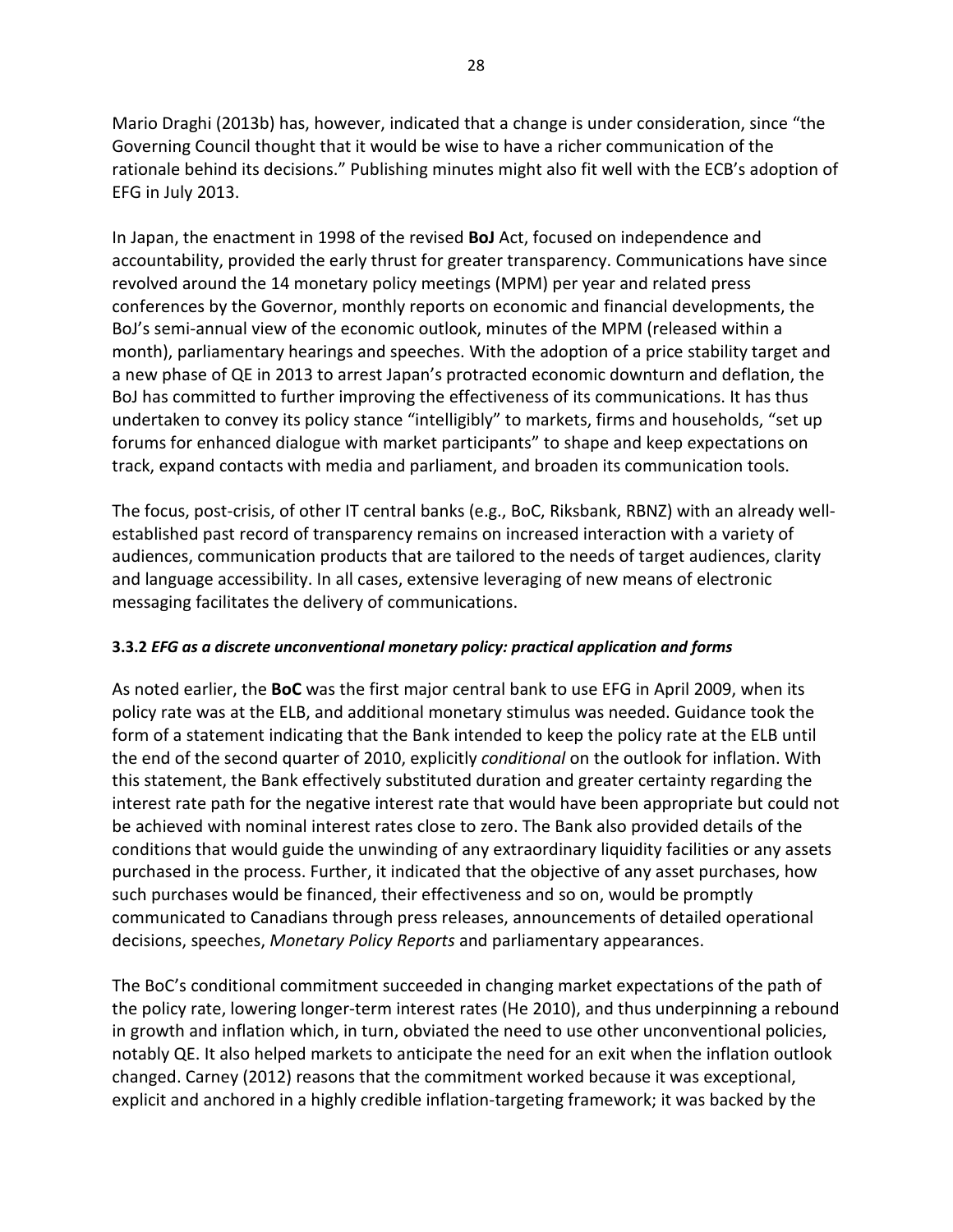availability of exceptional liquidity; and it reached beyond central bank watchers to make a clear, simple statement directly to Canadians.

## *Calendar-based ("second-generation") vs. qualitative ("first-generation") guidance*

The BoC's pioneering **calendar-based** (a.k.a. **time-contingent** or **date-based**) **guidance** essentially ushered in what Carney (2013) calls the "second generation" of extraordinary guidance. [46](#page-33-0) Such guidance provides critical information to the markets and the public about how the date of exit may change in response to new economic information. In contrast, "firstgeneration" **qualitative** (a.k.a. **open-ended) guidance,** as previously employed by the BoJ and the Fed, gives no indication of the timing or conditions under which policy may tighten, and leaves it to markets to interpret words such as "stably" (e.g., BoJ in 2001), "considerable" or "extended" (e.g., Fed in 2003 and 2009).

In August 2011, the **Fed** emulated the BoC approach. It enhanced its guidance, which until then had stated that the federal funds rate (FFR) would likely stay at exceptionally low levels for "some time" or "for an extended period," by replacing the latter with "at least through mid-2013." This calendar-based commitment was moved into the future several times (the last such occurrence being in September 2012, when it was shifted to mid-2015).

While the Fed's calendar-based guidance was more specific than the previous indefinite "extended period" language, it was criticized for not giving clear information about what the Fed was trying to achieve or the economic conditions that would justify continuing a highly accommodative monetary policy. To make its objectives clearer, in January 2012, the FMOC released a *Statement on Longer-Run Goals and Monetary Policy Strategy* (FOMC 2012a) that specifies an inflation rate of 2 per cent and an unemployment rate of 5.2 to 6 per cent as the longer-run goals consistent with the Fed's dual mandate. This statement, which was reaffirmed in January 2013, also clarifies that economic developments may cause inflation and unemployment to move away temporarily from the above objectives. In such a case, the FMOC said that it will use a balanced approach to return both, over time, to the longer-run goals. The Fed continued to place considerable emphasis on its communications, confirming that it sees its EFG as an important policy tool in its efforts to get traction in the economy. In September 2012, it sought to clarify how it would use the FFR to return inflation and unemployment to its longer-run objectives. To this end, it linked future unconventional monetary policy to substantial "sustained improvement in labor market conditions" within a context of price stability. The Fed also initiated a new, open-ended, LSAP program (LSAP3 or QE3), and it stated that it would leave highly accommodative monetary policy in place "for a considerable time after the economic recovery strengthens."<sup>[47](#page-33-1)</sup> This was clearly aimed at

<span id="page-33-0"></span> $^{46}$  For a fuller exposition of the role of EFG in exceptional circumstances, the relative advantages and disadvantages of the different approaches to providing EFG and design considerations (including the choice of indicators), see Bank of England (2013c).

<span id="page-33-1"></span><sup>&</sup>lt;sup>47</sup> If inflation temporarily overshoots the target as the economy picks up, markets may doubt the willingness of an inflationtargeting central bank to respect its commitment to highly accommodative policy. Such doubts can reduce the effective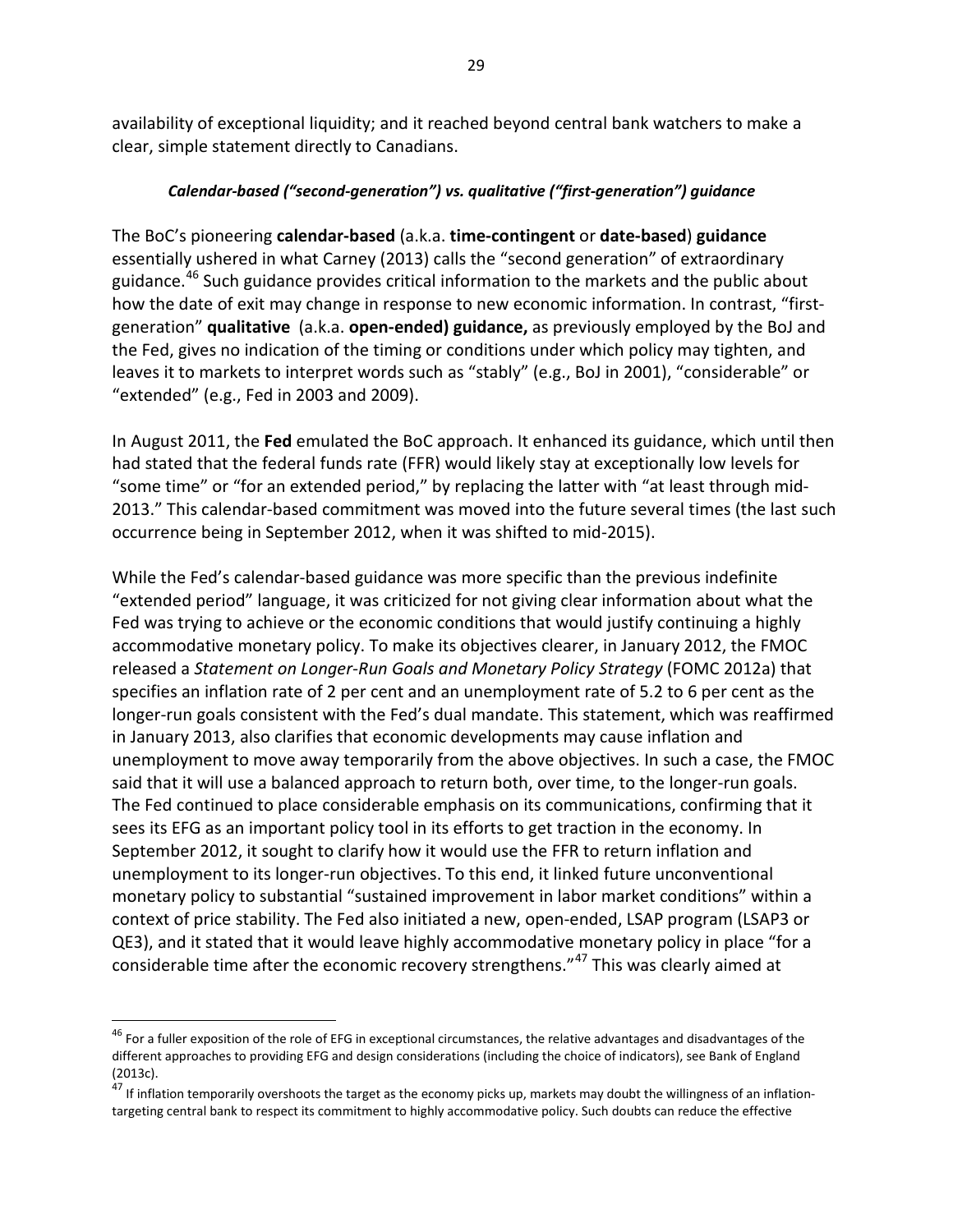helping the economy attain "escape velocity" (the point where the economy begins to grow again in a sustainable manner).

The above statement still left some media and market questions unanswered. People wanted to know what the FOMC considered as "substantial sustained improvement" in the labour market and how it would judge if such an improvement had been achieved.<sup>[48](#page-34-0)</sup>

## *State- or data-contingent guidance ("third-generation") guidance*

In December 2012, the Fed further enhanced its forward guidance, stating how it would use the FFR to return inflation and unemployment to the longer-run goals. Specifically, it said that it expects to hold the FFR near zero "at least as long as the unemployment rate remains above 6 1/2 per cent, inflation between one and two years ahead is projected to be no more than half a percentage point above the Committee's 2 per cent longer-run goal, and longer-term inflation expectations continue to be well anchored" (FOMC 2012b).

With this, the Fed essentially pioneered the "third generation" of extraordinary guidance, noted Carney (2012), adding that other central banks could design similar **state- or data-contingent**  (a.k.a. **threshold**) **guidance** using real or nominal variables relevant to their economic circumstances.[49](#page-34-1)

Subsequent Fed communications provided details of how this form of guidance would be applied. Elaborating on information provided by Bernanke (2012) at the press conference after the December 2012 FOMC meeting, Yellen (2013b and 2013c) explained that the Fed sees the above inflation and unemployment measures as numerical thresholds for possible action, not as triggers that will necessarily prompt an increase in the FFR. Further, in deciding how long to maintain an exceptionally easy policy stance, the Fed will consider a broad range of labour market indicators to judge the strength of that market, as well as using other indicators of inflation pressures and expectations, and readings of financial developments.

Overall, with a dual mandate of price stability and maximum employment, and with the need under exceptional circumstances to use multiple UMP tools to achieve those objectives, the Fed has faced formidable communication challenges since the crisis. Having recognized since mid-2009 the value of EFG as a discrete, temporary policy tool in difficult times, it has since steadily pursued refinements to such guidance to maximize its effectiveness.

 $\overline{\phantom{a}}$ 

stimulus of the commitment and delay the recovery. For this reason, a central bank may need to commit explicitly to retaining

<span id="page-34-0"></span>its accommodative policy even after the recovery strengthens and, potentially, inflation picks up.<br><sup>48</sup> Asked about this at the press conference for the FOMC decision, Bernanke responded that the Committee did not have a specific number in mind, but "what the unemployment rate is now clearly is not it."<br><sup>49</sup> Could there be a "fourth-generation" guidance, if still further stimulus was needed? For IT central banks, threshold guidance

<span id="page-34-1"></span>exhausts their guidance options. After that, says Carney (2012), the IT framework itself would likely have to be replaced with a 'history-dependent' framework, e.g., nominal GDP-level targeting. However, he concedes that, given the caveats noted earlier (Section 3.1.1), the potential benefits of the latter will have to be weighed carefully against the effectiveness of other UMPs under the proven flexible IT system.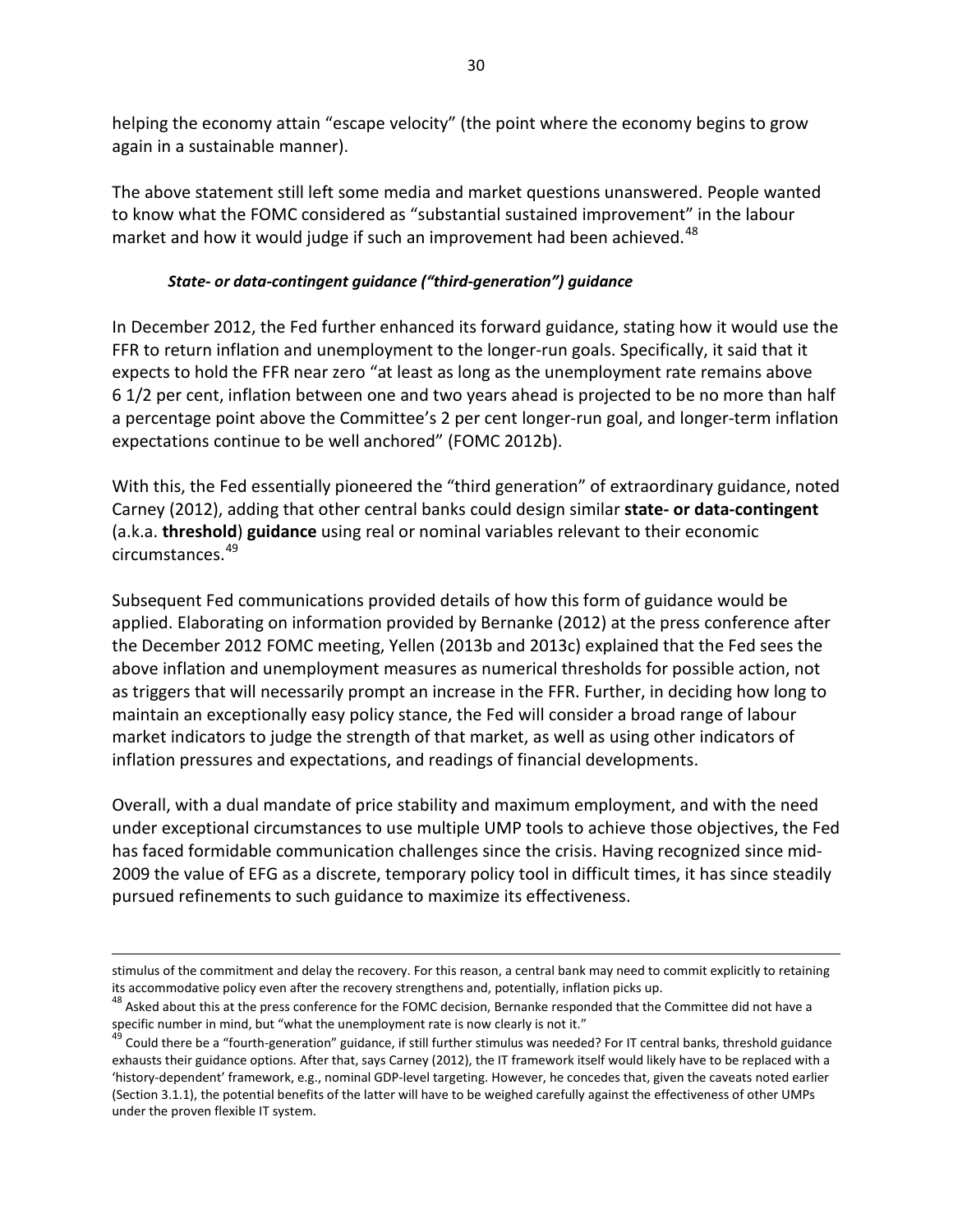In Japan, where a long-standing zero-interest-rate policy and incremental QE have failed to combat chronic deflation, in April 2013, the **BoJ** changed its price stability target from 1 to 2 per cent and made a strong, clear commitment to achieve that target "at the earliest possible date, with a time horizon of about two years."

To underpin this commitment, the BoJ embarked on a massive "quantitative and qualitative monetary easing" program, explained Governor Haruhiko Kuroda (2013). The program aims to double the monetary base and the BoJ's holdings of Japanese government bonds (JGBs) in two years, as well as more than double the average remaining maturity of JGBs. Purchases of other risk assets, e.g., exchange-traded funds (ETFs), are also envisaged. All of this is intended to shape expectations and to lower longer-term interest rates and risk premiums of asset prices. *Indicative of the power of words, inflation expectations hit a four-and-a-half-year high in the first quarter of 2013, on just the* **promise** *of aggressive QE stimulus*, before the program was formally announced and its implementation started in early April.

To convince sceptics, the BoJ has underscored that it will continue with this monetary easing "as long as it is necessary*"* to maintain the 2 per cent price stability target "in a stable manner." This is a "first-generation" forward guidance, with application to the BoJ's QE program.

Since early 2009, the **BoE** has also implemented a program of LSAPs of public and private assets, along with a Funding for Lending Scheme (FLS) to support bank lending to households and businesses. The BoE did not use its QE program explicitly to signal its intentions about the likely path of the policy rate. Instead, it emphasized its commitment to meet the inflation target through its normal communication channels—*Inflation Report*, Minutes of MPC meetings, speeches and parliamentary appearances.

However, in August 2013, with the recovery still slow by historical standards and considerable slack in the economy, the MPC provided, for the very first time, explicit state-contingent EFG*,* similar to the Fed's*,* about the future path of monetary policy. This guidance aims to avoid a premature rise in interest rates as the recovery gains traction and "to mitigate the risk that (U.K.) financial market participants react inappropriately to news from abroad" as, for example, they appeared to do in June 2013, when they reacted sharply to news about the expected path of U.S. monetary policy (Bank of England 2013c).

The BoE said that, in the current exceptional circumstances, EFG linked to economic conditions can enhance the effectiveness of monetary stimulus. It provides greater clarity about the MPC's view of the appropriate trade-off between the horizon for returning inflation to target and the speed with which output and employment recover. It reduces uncertainty about the policy path as the economy picks up. And it provides more scope to explore the potential for sustainable economic expansion.

The MPC has clarified that it intends to keep its exceptionally accommodative monetary policy stance until spare capacity has been substantially reduced, provided this does not endanger the primary price stability objective or financial stability. Specifically, the MPC will hold the Bank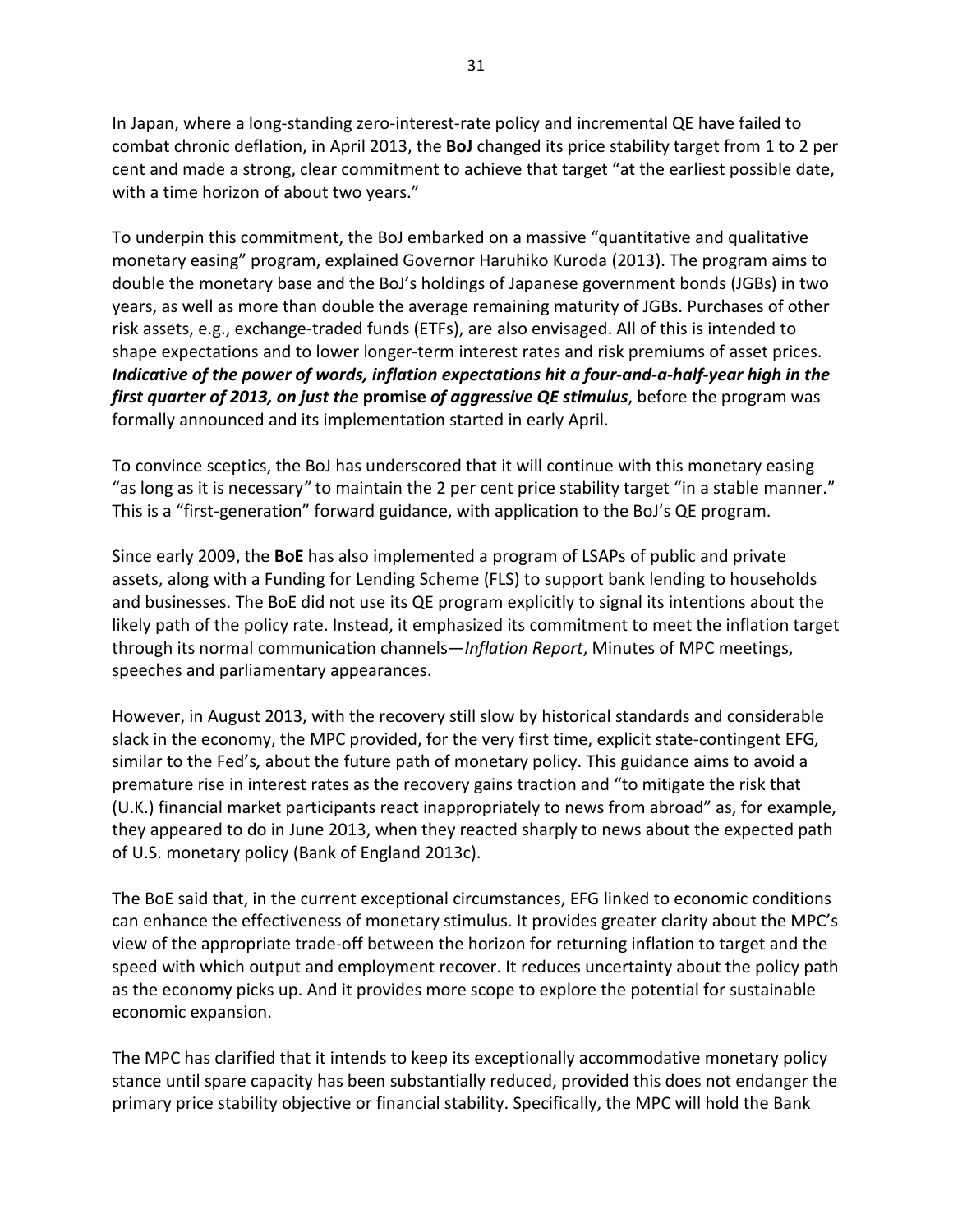Rate at 0.5 per cent until the unemployment rate has fallen *at least* to a 'threshold' of 7 per cent. Until then, the MPC also stands ready to provide more stimulus (through QE), if necessary.

The above threshold guidance may no longer apply if: inflation 18 to 24 months ahead is seen rising to 2.5 per cent or higher; or medium-term inflation expectations are no longer sufficiently well-anchored; or the stance of monetary policy is judged to pose a significant threat to financial stability. As in the case of the Fed, the above 'knock-outs' would not automatically trigger a rise in the Bank Rate or asset sales, but would instead prompt a re-evaluation of the appropriate monetary policy setting.

Since 2008, the **ECB** has also made use of several types of UMP measures—extraordinary liquidity, credit facilities and asset purchases—to support economic activity and to promote financial stability. The Securities Markets Programme (SMP) of 2008 and 2011 focused on stabilizing government securities markets to facilitate the transmission of monetary stimulus. In 2011, the ECB also offered euro-area banks unlimited three-year loans through its long-term refinancing operations (LTROs). And in July 2012, the ECB stated that it was "ready to do whatever it takes to preserve the euro" (Draghi, 2012).This was followed in September 2012 by the announcement of open-ended Outright Monetary Transactions (OMTs) to buy short-term sovereign bonds of euro-area countries that agree to receive official support, conditional on their compliance with an economic adjustment program.

In July 2013, amid concerns of upward pressure on interest rates, reflecting expectations of a tapering of the Fed's asset-buying program, the ECB also took "the unprecedented step of giving forward guidance in a rather more specific way than it ever has done in the past" (Draghi 2013a). It thus stated that its monetary policy will remain "accommodative as long as necessary," and that the policy rate is expected "to remain at present or lower levels for an **extended period of time**" [emphasis added]. This 'first-generation' qualitative EFG aims "to inject a downward bias in interest rates for the foreseeable future" (Draghi 2013a).<sup>[50](#page-36-0)</sup> In the absence of a precise time frame, Draghi (2013b) subsequently clarified that the medium-term inflation outlook is a critical element. Interest rates will thus remain low "as long as it is our assessment that inflation remains subdued, as indicated by weak economic activity, weak credit and weak monetary aggregates."

## *3.3.3 Effectiveness of extraordinary forward guidance and other unconventional policies*

Views about the impact of UMPs vary. Critics contest the prudence of these actions, notably QE, and some even question whether QE works at all. Still, the evidence from a growing number of studies to date suggests that EFG and QE—the two main UMPs—have provided significant additional stimulus at the ELB, supporting deficient demand.<sup>[51](#page-36-1)</sup> And, by all accounts,

<span id="page-36-0"></span> $50$  For a more detailed exposition of the ECB's view on forward guidance, see Praet (2013).

<span id="page-36-1"></span> $51$  Note that a fuller assessment of the effectiveness of UMPs will also have to take into account how well central banks manage the 'exit' from these policies. Moreover, UMPs have potential costs and risks that could lead to financial stresses and adverse consequences for central bank credibility and independence (see Section 4.1 and Santor and Suchanek, 2013).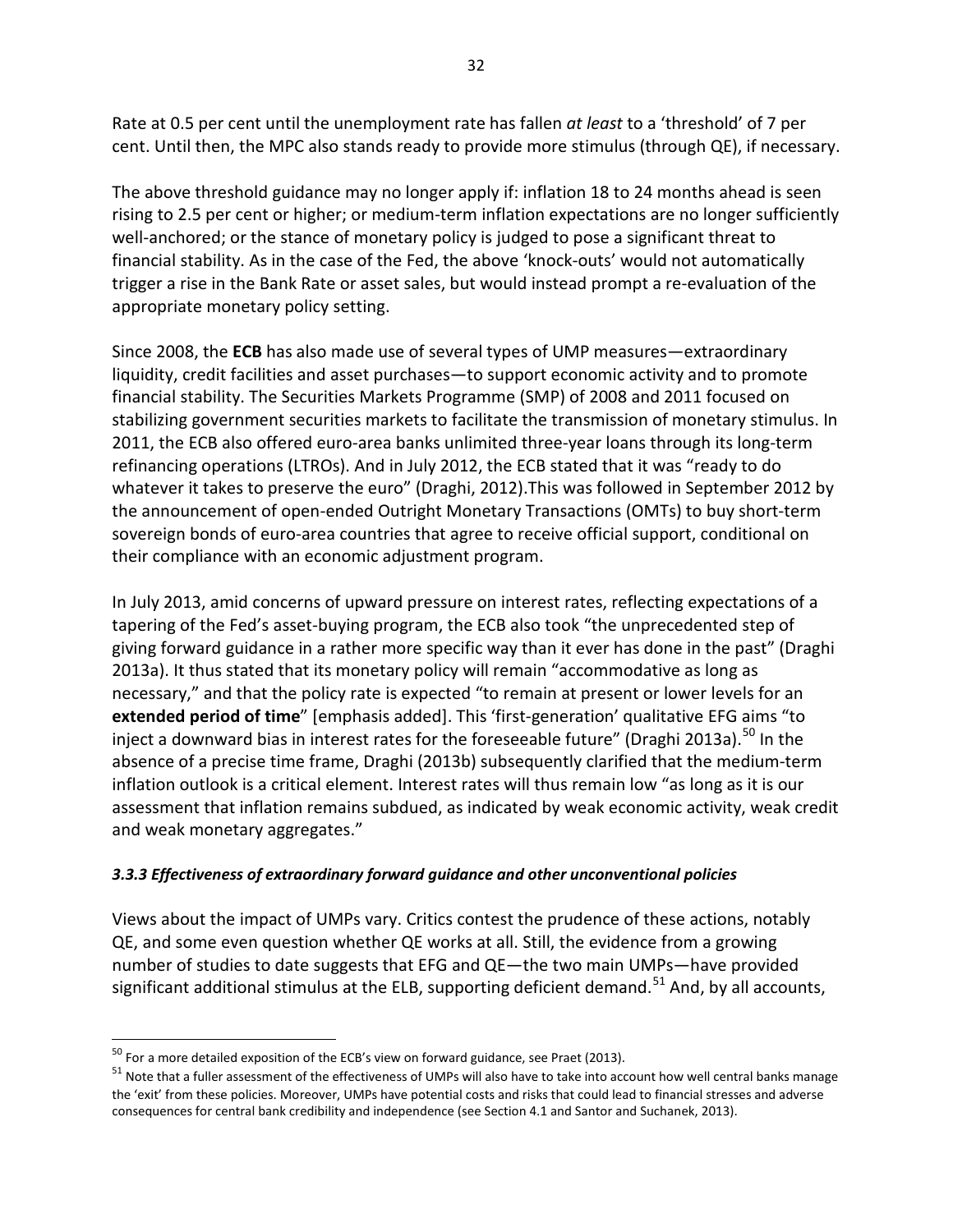*these policies have generally been more effective in shaping expectations about interest rates and the economic outlook when clearly and credibly communicated.*

## *Liquidity and credit facilities to stabilize financial markets and restore intermediation*

Selective actions (page 25) to support the flow of credit and restore the functioning of impaired financial markets are generally judged to have been quite effective (IMF 2013a). For example, the ECB's three-year LTROs were used by euro-area banks extensively: they encouraged a significant decline in interest rate-premiums, reduced systemic risk and likely mitigated a credit crunch. Similarly, the OMT program helped stabilize—albeit at still relatively high levels borrowing costs in countries under stress (e.g., Italy and Spain); and this, remarkably, despite the fact that the facility has yet to be activated. Of particular note here is that Draghi's July 2012 statement that the ECB would do "whatever was necessary to preserve the euro" led to a narrowing of spreads and a rebound in investor confidence even before the introduction of the OMT two months later. *This illustrates the value of clear, credible communications, especially during extraordinary times.*

## *Quantitative Easing (QE) through large-scale asset purchases (LSAPs)*

The IMF (2013a) also reports the results of empirical studies on the effectiveness of quantitative easing—LSAPs (primarily of government bonds but also MBS). The evidence shows that LSAPs significantly reduced long-term yields, especially following early announcements at the peak of domestic market turmoil and severe macroeconomic risks.<sup>[52](#page-37-0)</sup>

They also improved economic conditions, although the size of the impact is less certain—for a number of reasons.<sup>[53](#page-37-1)</sup> Most studies find that GDP growth increased by about 2 percentage points at the peak in the United States and the United Kingdom *(*generally lasting around two years). Effects on inflation are as large as 3.6 percentage points. However, the range for both estimates is very wide (IMF 2013a, Appendix Table 3).<sup>[54](#page-37-2)</sup> Overall, concludes the IMF, **LSAPs seem** *to have been effective* when the amounts purchased relative to the size of the target market were large and *when the objectives of these programs were communicated in a timely, transparent and clear fashion*.

<span id="page-37-0"></span><sup>&</sup>lt;sup>52</sup> The IMF reports that the Fed's announcement of LSAP1 against a backdrop of acute uncertainty had a materially larger impact than that of LSAP2—a trend that seems to have continued with later programs, notes the IMF. (LSAP1 ran from November 2008 to November 2009; LSAP2 from November 2010 to June 2011.) Under the current open-ended LSAP3 program (in place since September 2012), yields on 10-year Treasuries traded in a range as low as 1.5 per cent to 2 per cent from the autumn of 2012 to May 2013, and mortgage rates fell to record lows. However, with the Fed signalling in May a prospective slowing in the pace of its QE, 10-year yields rose by more than 100 basis points from May to September 2013.<br><sup>53</sup> White (2012) also advances several reasons why ultra-easy monetary conditions may not be effectively transmi

<span id="page-37-1"></span>economy and why private sector demand may not respond in such a way as to stimulate economic activity and reduce unemployment. Williams (2013) adds that there is considerable uncertainty regarding the effects of balance sheet policies on broader financial conditions, economic activity and inflation, and that the evidence suggests that such uncertainty is materially larger than that of conventional monetary policy.

<span id="page-37-2"></span><sup>&</sup>lt;sup>54</sup> Joyce, Tong and Woods (2011) find evidence that the BoE's QE program had a peak effect of 1 1/2 to 2 per cent for real GDP and 3/4 to 1 1/2 per cent for inflation.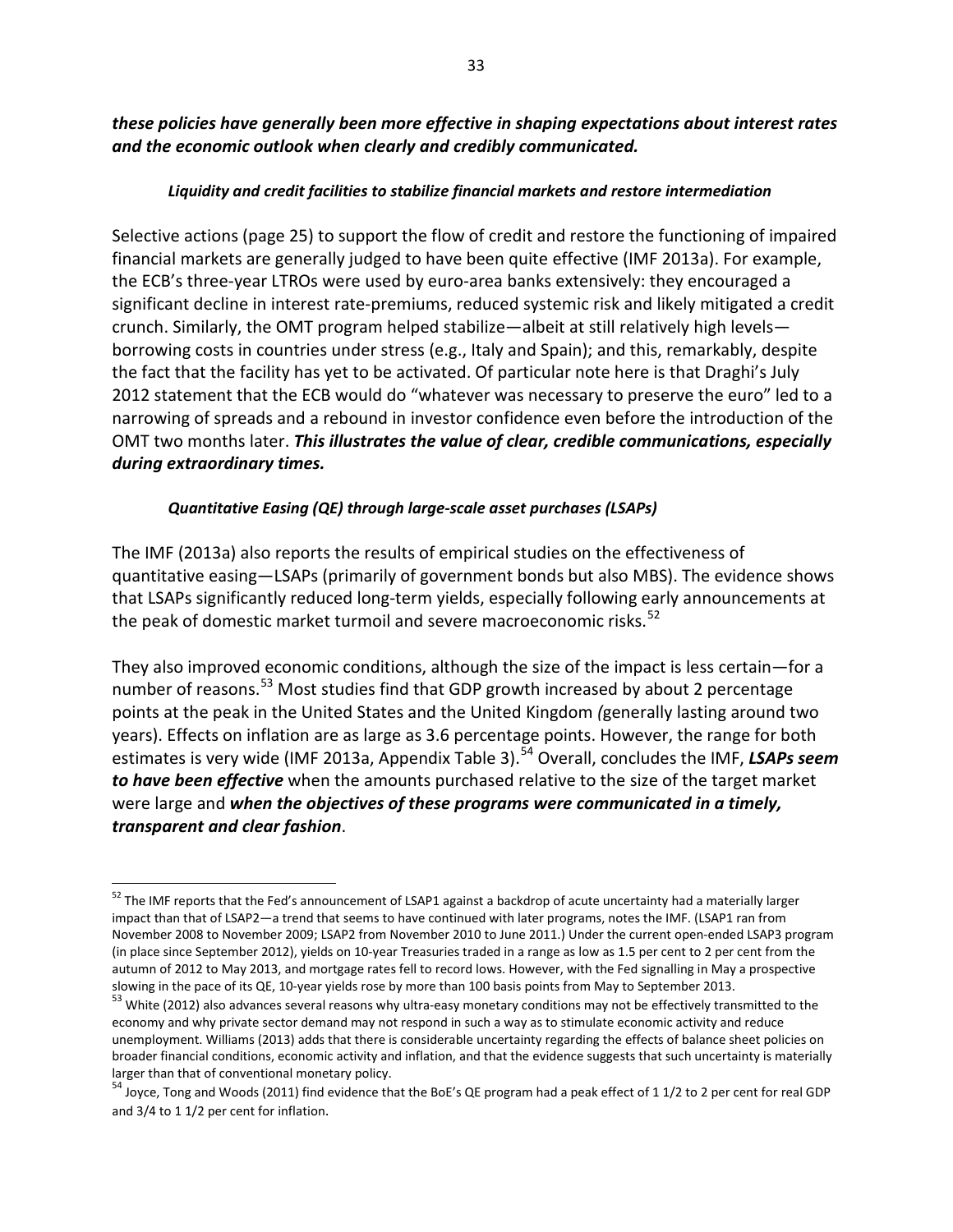### *Extraordinary forward guidance (EFG)*

Empirical evidence broadly supports the view that guidance affects long-term interest rates in normal times. Thus, the literature on the experience with guidance before the crisis finds that central bank statements affect not only current interest rates but also their future path in a way that cannot be attributed to the change in the target policy rate alone.<sup>[55](#page-38-0)</sup>

However, changes in expected interest rates are not necessarily evidence of the effectiveness of forward guidance. Such guidance usually provides information not only about a central bank's future policy approach, but also about its views on output and inflation. In measuring the effectiveness of guidance per se*,* only the first is relevant. The difficulty lies in distinguishing whether expectations about future policy rates shift because of changes in market beliefs about the central bank's 'reaction function' or because of changes in expected economic conditions. This problem may be particularly serious at the ELB, as central banks are likely to announce a prolonged period of low interest rates alongside a more pessimistic view for output and inflation.

That said, studies that control for the relationship between expectations about the economic outlook and long-term interest rates suggest that EFG has been at least partly effective during the crisis. For example, Swanson and Williams (2012) show that the sensitivity of long-term government bond yields to macroeconomic news diminishes after the use of EFG. Woodford (2012) also provides broad evidence that the BoC's *conditional* forward guidance, as well as the "extended period" language of the Fed, lowered expectations of future interest rates, as measured by the Overnight Index Swap (OIS). For example, the one-year OIS decreased by about 10 basis points after the April 2009 BoC statement. Similarly, the two-to-five year OIS decreased by around 10 basis points after the August 2009 and January 2012 announcements by the Fed. The IMF (2013a) considers these two dates as particularly suitable for a study of EFG, given that they did not contain other policy announcements. For the December 2012 Fed announcement of thresholds, it is more difficult to disentangle the (potentially larger) direct effects of EFG, concludes the IMF. Yellen (2013a), however, cites the New York Fed's *Survey of Primary Dealers,* which shows that the evolution of the Fed's EFG—especially the new thresholds—did shift the market's view of how forceful the Fed intends to be in supporting the recovery. Finally, Raskin (2013) reports that the 'date-based' EFG used between August 2011 and December 2012 led to a statistically significant and economically meaningful change in investors' perceptions of the Fed's policy reaction function.

Evidence is also growing that *EFG is more effective in lowering long-term bond yields when it clearly communicates a break from 'business as usual,' i.e., a shift towards keeping interest rates low for a longer period than would have been warranted by the usual policy rule, or 'normal' reaction function* (Woodford 2012; Swanson and Williams 2012; and IMF 2013a).

<span id="page-38-0"></span><sup>&</sup>lt;sup>55</sup> See, for example, Gurkaynak, Sack and Swanson (2005) and Campbell et al. (2012).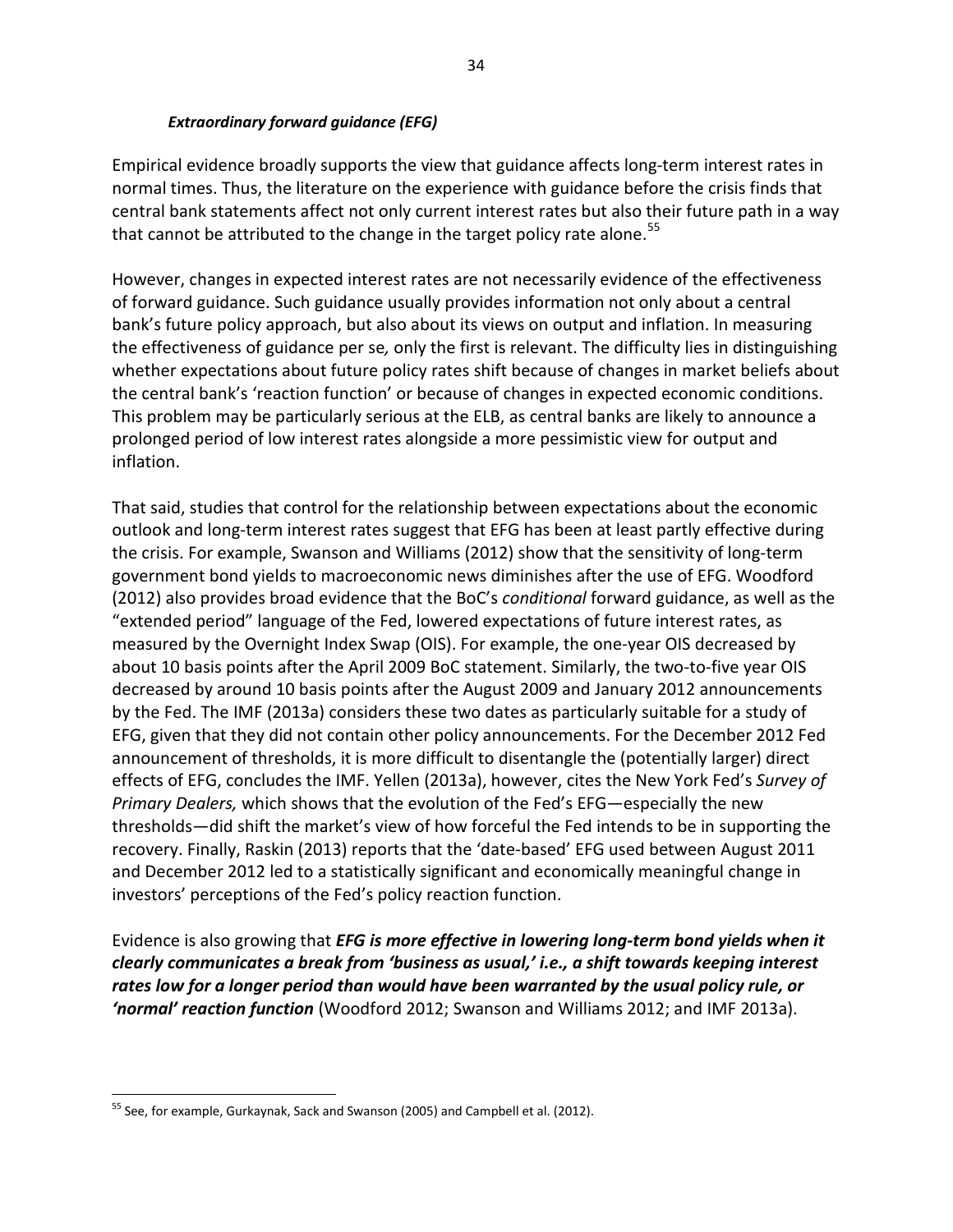#### **4. FUTURE CHALLENGES FOR MONETARY POLICY AND CENTRAL BANK COMMUNICATIONS**

*"Extraordinary expansive monetary policies, like any medication, may have side effects."* J. Viñals

*"Accommodative monetary policy can buy time, but it is a policy best suited to filling in a temporary hiatus in demand, not a longlived shortfall: it is a bridge, not a pier."* C. Bean

#### *4.1 Monetary policy challenges*

With policy rates at the lower bound, UMPs were deployed as a temporary tool during the crisis to help major advanced economies (and the world economy more broadly) avoid some of the worst deflation–depression scenarios and to support the recovery in output and employment. However, such extraordinary policies continue to be applied five years on. The associated unprecedented expansion in central bank balance sheets and the 'low-for-long' interest rates have been a cause for concern, as they entail risks and unintended, undesirable consequences that need to be managed.

Policy-makers thus face three major issues, with one overarching consideration—how to strike a balance between the risks to the recovery from exiting UMPs too early, and the risks to economic and financial stability from exiting too late. These issues are:

#### *Potential risks of protracted ultra-easy monetary conditions*

Increased liquidity in the financial system could lead to inflationary pressures and even the reemergence of imbalances ('bubbles') down the road, endangering macroeconomic and financial stability. In particular, a perception of continuing 'low-for-long' interest rate environment could encourage excessive risk-taking and distort economic behaviour in the financial, corporate and household sectors (Carney 2010; IMF 2013a).

## *Challenges to central bank credibility and autonomy*[56](#page-39-0)

Central banks risk being seen as doing 'too much, for too long' in areas that are outside their monetary policy remit. For example, large purchases of government bonds by central banks are often seen as financing government deficits, and thus blurring the lines between monetary and fiscal policy. Such perceptions could undermine central bank credibility and independence, and de-anchor inflation expectations. Although monetary authorities have taken pains to position unconventional policy actions squarely within their mandates and to communicate this clearly to the public, markets and elected representatives, fending off criticism may prove more difficult the longer UMPs are in use.

<span id="page-39-0"></span> <sup>56</sup> Central bank independence issues are reviewed in detail in OMFIF and Ernst & Young (2012). They are also pondered, at some length, in Passacantando (2013); and discussed briefly in White (2012), IMF (2013a), and Santor and Suchanek (2013).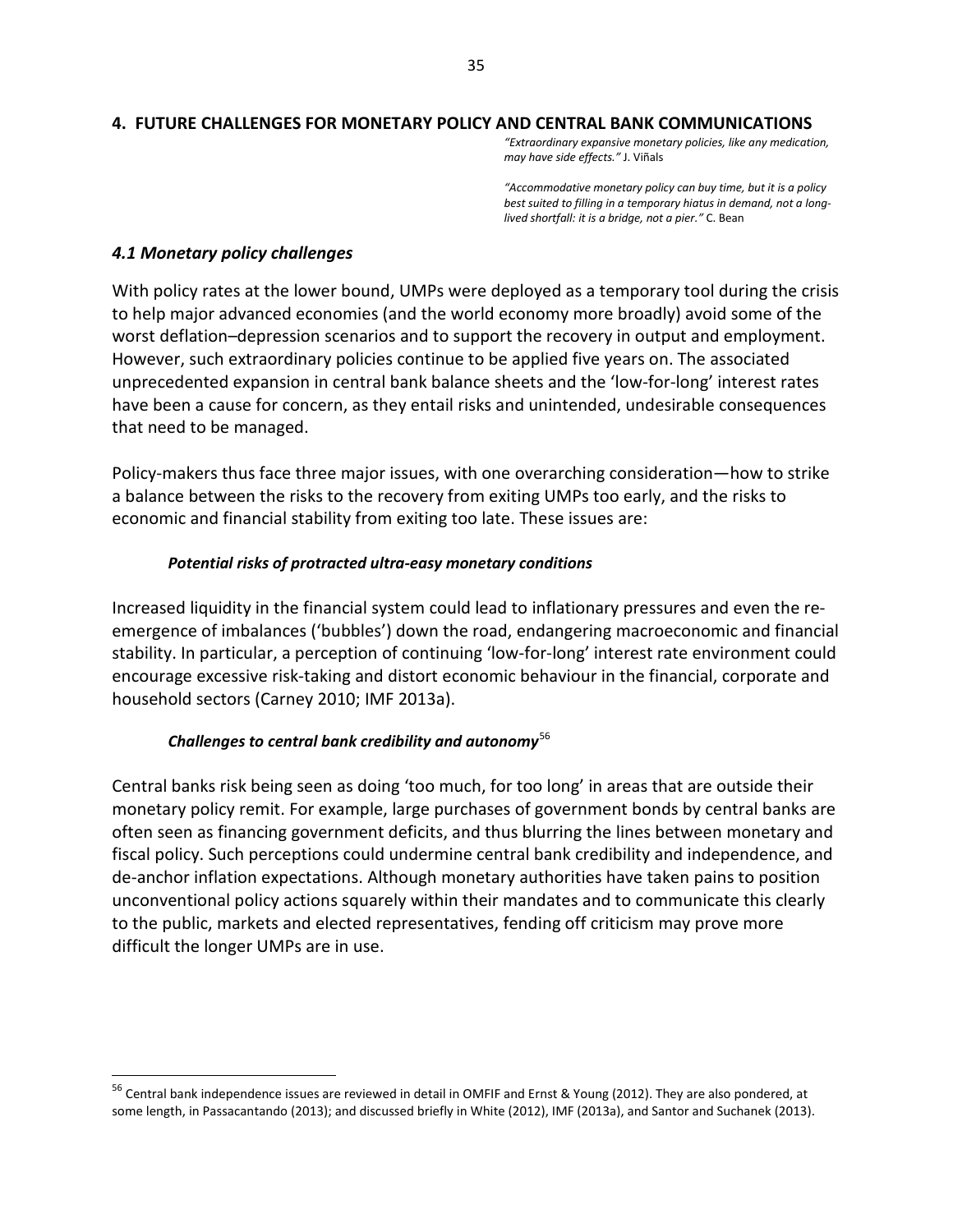In view of the above risks and concerns, it makes sense that central banks that have made extensive use of UMPs since the crisis begin to withdraw this extraordinary monetary stimulus as their economies strengthen and that, in due course, they also normalize policy rates. The great challenge, particularly in the absence of historical precedents in this area, is how to steer a course back to normality in a well-timed, orderly fashion that mitigates economic and financial disruptions.<sup>[57](#page-40-0)</sup>

## *4.2 Monetary policy and central bank communications: the next chapter*

Clearly, there are fundamental policy issues that will preoccupy central banks in the period ahead, as they seek to map out a strategy for a gradual normalization of the monetary policy stance. Communications will play an important role in the execution of such plans.

Already, forward 'threshold' guidance from the Fed and the BoE (reinforced through speeches, parliamentary appearances, etc.) aims to condition expectations and to prepare markets for incremental adjustments in monetary stimulus, contingent on progress on the economic front. Forward guidance is just one component of a communications approach to support policy normalization. Looking ahead, there will be a need for other communications, as policy views crystallize regarding the sequence and the mechanics for the withdrawal of stimulus, the adjustment in policy rates, the eventual shrinking of central bank balance sheets and so on.<sup>[58](#page-40-1)</sup>

All to say, the next chapter in monetary policy and monetary policy communications is just beginning.

## **5. CONCLUSION**

This paper has traced the trend across major central banks over the past two decades toward enhanced transparency and communications. Sparked by the advent of inflation targeting in the early 1990s, this movement has accelerated since the 2007–09 crisis, fostering further striking advances in monetary and financial stability communications, including the emergence of extraordinary forward guidance (EFG) as a distinct policy tool under unconventional monetary policies (UMPs). A deeper appreciation of the monetary policy–financial stability nexus and extensive use of UMPs have provided the main thrust to these developments, moving central banks further along the road from secrecy to transparency, from open-market operations to 'open-mouth policy.'

Increasing the effectiveness of UMPs required, in addition to EFG, broader communications to describe and relate these policies credibly to the mandated objective(s) of central banks. The

<span id="page-40-0"></span> <sup>57</sup> Murray (2013) lists several reasons why exit from UMPs may not be as disruptive a process as some fear, *inter alia,* critically because of "the emphasis now put on clear communication and the increased awareness of the importance of transparency.

<span id="page-40-1"></span>The unwinding of UMPs should be one of the best-telegraphed events in monetary history." <sup>58</sup> The Fed published *Exit Strategy Principles* in 2011 (FOMC 2011a), outlining the sequence of stimulus withdrawal. These Principles were confirmed in late 2012 (Bernanke 2012), following the adoption of explicit threshold guidance.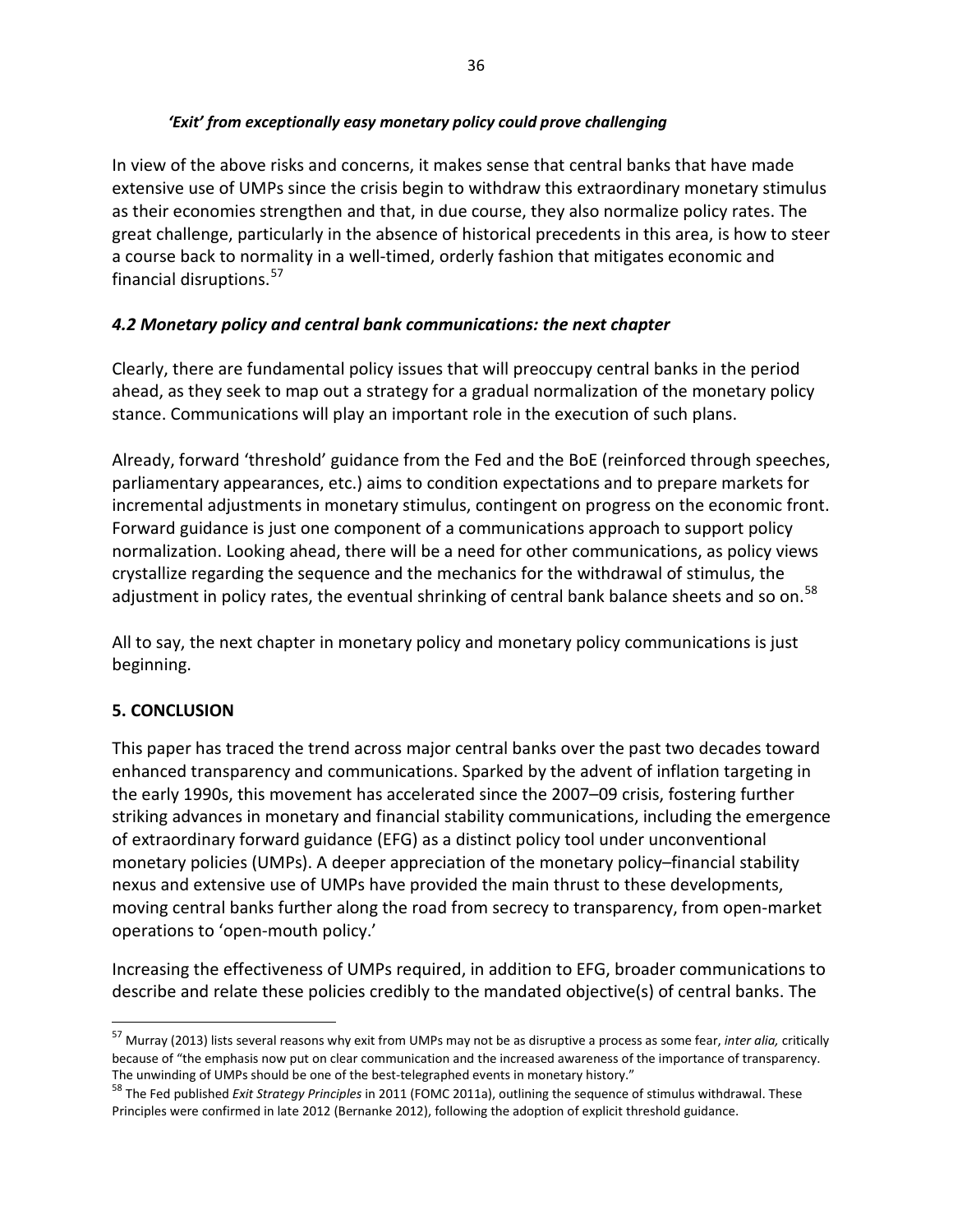breadth and frequency of data releases and economic/financial commentaries have thus expanded, and similarly the range of communication events and products. Greater emphasis has also been placed on clarity and plain language. And advances in web technology and other electronic media have been leveraged for broader reach and for quick, efficient message delivery.

Financial stability communications, previously focused on enhancing public awareness of financial system developments and issues, have since the crisis shifted to identifying, assessing and communicating key risks and vulnerabilities, with a view to limiting financial and economic instability. Where central banks have a *shared* remit for financial stability, this paper has highlighted the challenges and limitations of central bank speak, and also the need to share information, and to coordinate and safeguard confidential information provided by the other partners. Readiness with an appropriate communication plan to explain crisis measures to the public in a timely, forthright manner has also been underlined, and similarly the need for clear, high-quality communications, with less jargon and technical terminology.

Exceptionally easy UMPs (extraordinary liquidity and credit facilities, quantitative easing, and EFG) were employed in the depths of the Great Recession to restore the functioning of markets, support deficient demand and kindle a recovery in output and employment. Evidence from a number of studies suggests that UMPs have generally been more effective when their objectives were communicated in a timely, transparent and credible fashion. EFG, in particular, has evolved over time, becoming more explicit and dependent on specific economic outcomes (thresholds), as policy-makers have sought to provide greater clarity to enhance its efficacy, and to set up market expectations for measured adjustments in policy rates conditional on economic progress.

In connection with UMPs, policy-makers currently face three major interrelated issues: risks from the protracted use of highly accommodative monetary conditions; potential pressures on central bank credibility and independence; and challenges associated with exit from UMPs and policy normalization. Communications will play an important part in supporting the execution of related policies with timely, clear and consistent messaging.

Further ahead, there may be other issues and questions for policy-makers to contemplate. For example: Will the practice of forward guidance continue after policy rates normalize? Should it? If so, in what form? Are there any institutional changes that could, in some cases, facilitate a more effective delivery of central bank messages?

Central banking will no doubt evolve further in the future, and so too will the demands for transparency and accountability. Policy will continue to drive communications, but skillful, consistent, judicious communications can be counted on to enhance the effectiveness of policy, fulfill requirements for due diligence and help deflect potential threats to central bank credibility.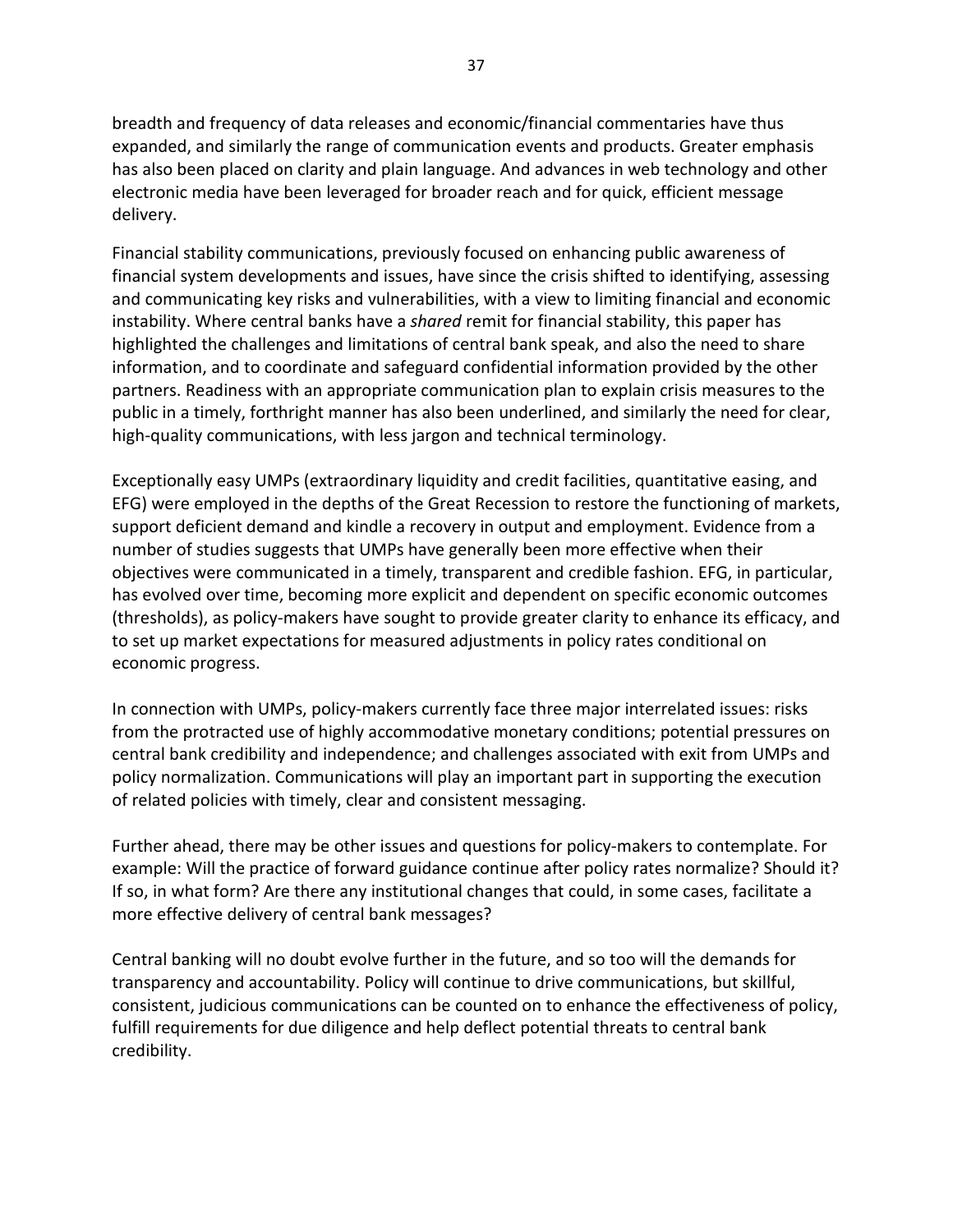#### **References**

Acheson, K. and J. Chant. 1973. "Bureaucratic Theory and the Choice of Central Bank Goals." *Journal of Money, Credit and Banking* 5 (2): 637–55.

Bank for International Settlements. 2011. *Study Group on Central Bank Governance and Financial Stability.* June

Bank of Canada. 2001. *The Thiessen Lectures,* pp. 19, 30-33 and 55-56.

———. 2006. *Renewal of the Inflation-Control Target—Background Information*. November.

——— . 2009. *Monetary Policy Report*, Annex. April.

——— . 2011a. *Monetary Policy Report*. July.

——— . 2011b. *Renewal of the Inflation-Control Target—Background Information*. November.

Bank of England. 2013a. "Note on Negative Interest Rates for Treasury Committee." 16 May.

———. 2013b. Press Release. (4 July). Available at: <http://www.bankofengland.co.uk/publications/Pages/news/2013/007.aspx>

———. 2013c. "Monetary policy trade-offs and forward guidance." (August). Available at: <http://www.bankofengland.co.uk/monetarypolicy/Pages/forwardguidance.aspx>

Bean, C. 2003. "Asset Prices, Financial Imbalances and Monetary Policy: Are Inflation Targets Enough?" Bank for International Settlements Working Paper No. 140.

———. 2011. "Central Banking Then and Now." Lecture to Australian National University, Canberra, Australia, 12 July.

Bernanke, B. 2011. "The Effects of the Great Recession on Central Bank Doctrine and Practice." Speech at the Federal Reserve Bank of Boston 56th Economic Conference, Boston, 18 October.

——— .2012. Transcript of Chairman Bernanke's Press Conference. 12 December. Available at: <http://www.federalreserve.gov/mediacenter/files/FOMCpresconf20121212.pdf>

Blinder, A.S., M. Ehrmann, M. Fratzcher, J. De Haan and D-J. Jansen. 2008. "Central Bank Communication and Monetary Policy: A Survey of Theory and Evidence." European Central Bank Working Paper No. 898, Frankfurt.

Born, B., M. Ehrmann and M. Fratzscher. 2011. "Central Bank Communication on Financial Stability." European Central Bank Working Paper No. 1332. Frankfurt.

Campbell, J.R., C.L. Evans, J.D.M. Fisher and A. Justiniano. 2012. "Macroeconomic Effects of FOMC Forward Guidance," Federal Reserve Bank of Chicago Working Paper No. 2012/3.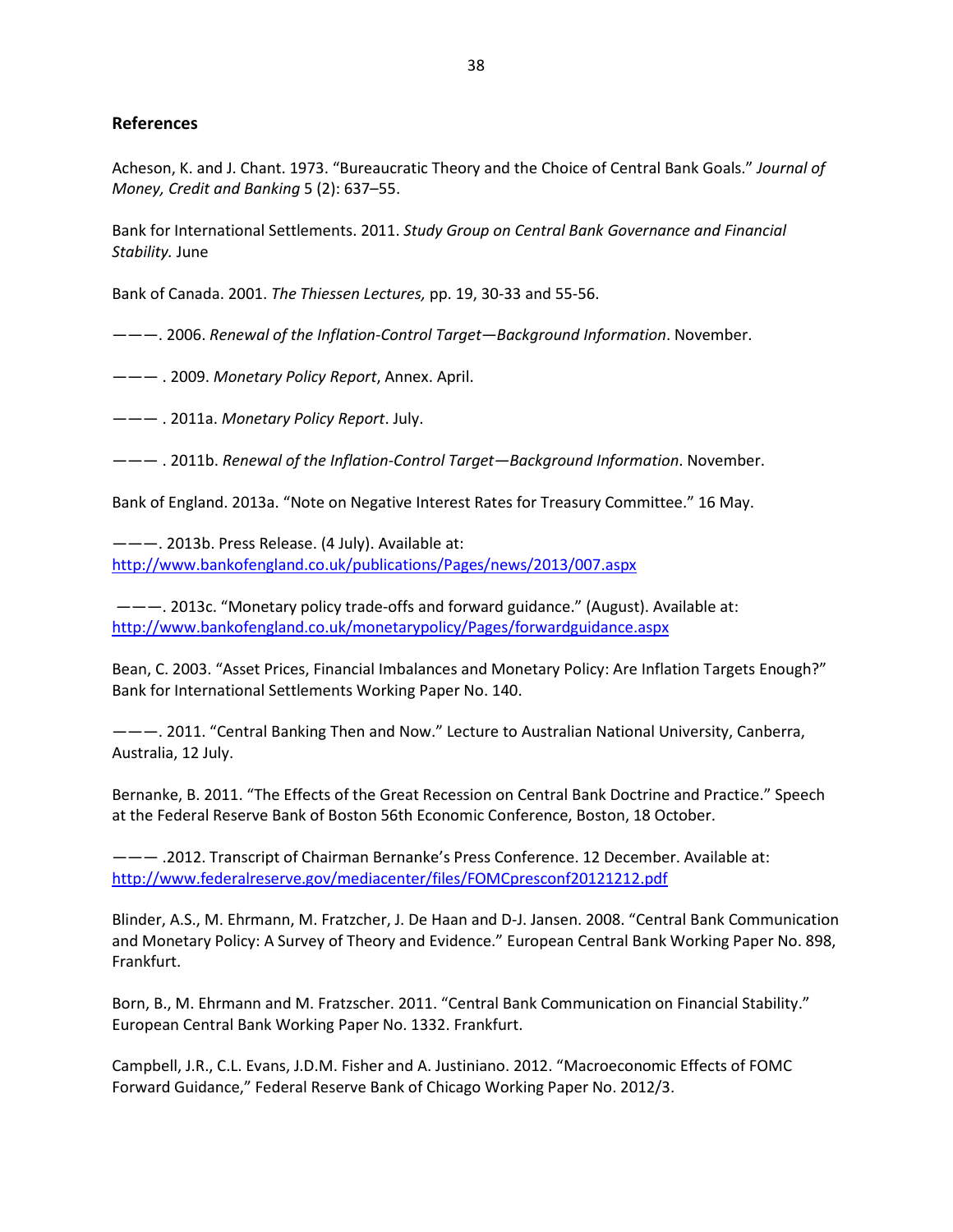Carney, M. 2010a. Panel discussion comments to the BIS Conference on *The Future of Central Banking under Post-Crisis Mandates*. June.

———. 2010b. "Living with Low for Long." Speech to the Economic Club of Canada, Toronto, Ontario, 13 December.

———. 2012. "Guidance." Speech to the CFA Society of Toronto, Toronto, Ontario. 11 December.

———. 2013. "Monetary Policy After the Fall." Eric J. Hanson Memorial Lecture, University of Alberta, Edmonton, Alberta. 1 May.

Caruana, J. 2013. "Hitting the Limits of 'Outside the Box' Thinking?" Speech by the General Manager of the Bank for International Settlements to the Official Monetary and Financial Institutions Forum, London, United Kingdom. 16 May.

Chant, J. 2003. "The Bank of Canada: Moving Towards Transparency," *Bank of Canada Review.* (Spring): 5-13.

Čihák, M. 2006. "How Do Central Banks Write on Financial Stability," International Monetary Fund Working Paper No. 06/163.

Čihák, M., S. Muñoz, S. T. Sharifuddin and K. Tintchev. 2012. "Financial Stability Reports: What Are They Good For?" International Monetary Fund Working Paper No. 2012/1.

Coombs, W.T. 2007. *Ongoing Crisis Communication. Planning, Managing and Responding*. Los Angeles, CA: Sage Publications Inc.

Crockett, A. 2010: "Central Bank Governance under New Mandates," Panel comments to Bank for International Settlements Conference on "The Future of Central Banking under Post-Crisis Mandates." June.

Dincer, N. and B. Eichengreen. 2007. "*Central Bank Transparency: Where, why and With What Effect*?" National Bureau of Economic Research Working Paper No. 13003, [www.nber.org/papers/w13003.pdf.](http://www.nber.org/papers/w13003.pdf)

Draghi, M. 2012. Remarks at the Global Investment Conference, London, United Kingdom, 26 July.

———. 2013a. "Introductory Statement to the Press Conference," Frankfurt am Main, 4 July.

———. 2013b. "Introductory Statement to the Press Conference," Frankfurt am Main, 1 August.

Eggertsson, G. and M. Woodford. 2003. "Optimal Monetary Policy in a Liquidity Trap." National Bureau of Economic Research Working Paper No. 9968.

European Central Bank. 2013. "An Assessment of Eurosystem Staff Macroeconomic Projections." *Monthly Bulletin* (May): 71-83.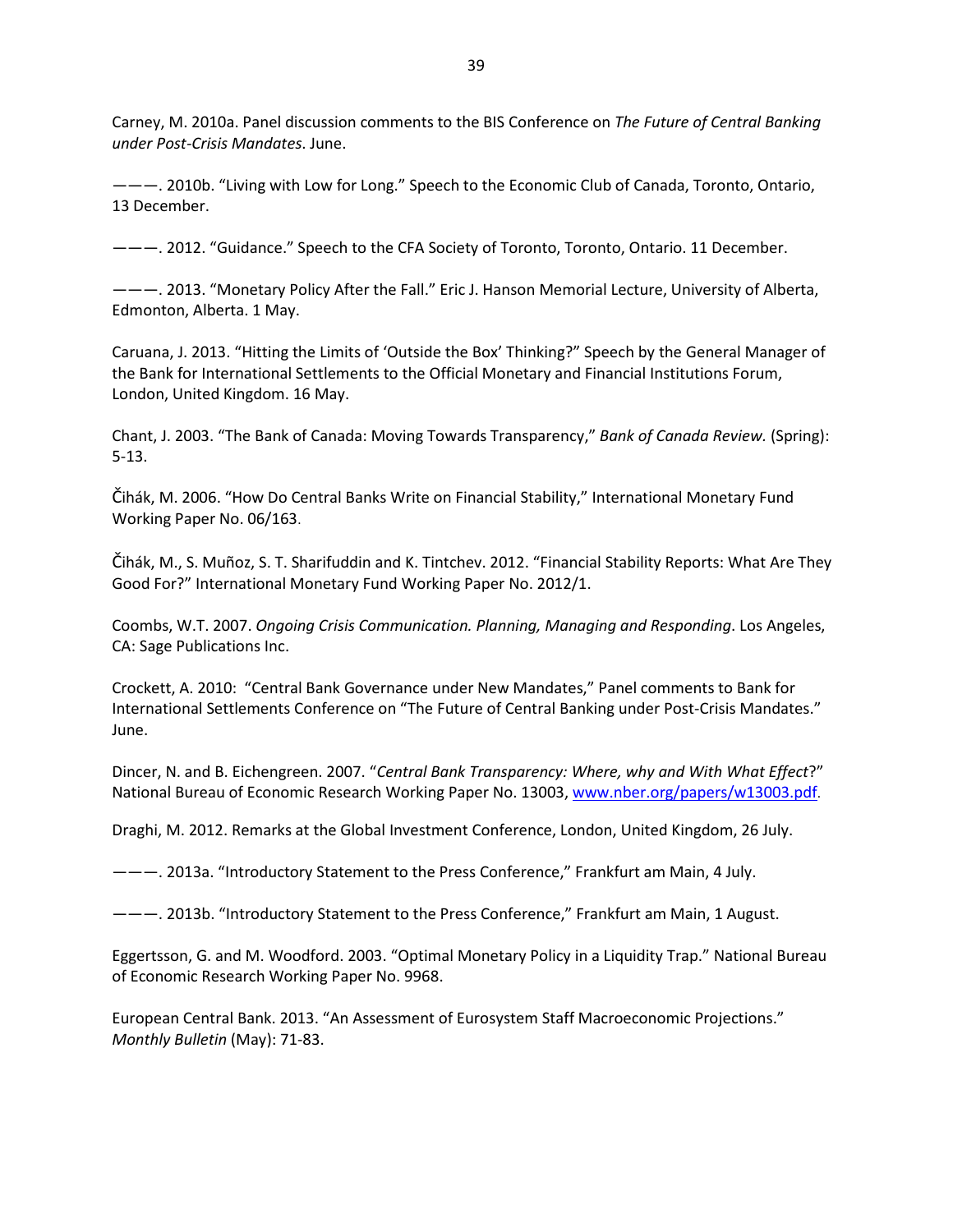Fay, C. and T. Gravelle .2010. "Has the Inclusion of Forward-Looking Statements in Monetary Policy Communications Made the Bank of Canada More Transparent?" Bank of Canada Discussion Paper No. 2010-15.

Federal Open Market Committee (FOMC). 2011a. Minutes of the Federal Open Market Committee, June 21-22, page 3. Available a[t http://www.federalreserve.gov/monetarypolicy/fomcminutes20110622.htm](http://www.federalreserve.gov/monetarypolicy/fomcminutes20110622.htm)

———. 2011b. Press Release. Board of Governors of the Federal Reserve System, 9 August. Available at <http://www.federalreserve.gov/newsevents/press/monetary/20110809a.htm>

———. 2012a. Press Release. Board of Governors of the Federal Reserve System, 25 January. Available at<http://www.federalreserve.gov/newsevents/press/monetary/20120125c.htm>

———. 2012b. Press Release. Board of Governors of the Federal Reserve System, 12 December. Available a[t http://www.federalreserve.gov/newsevents/press/monetary/20121212a.htm](http://www.federalreserve.gov/newsevents/press/monetary/20121212a.htm)

Geraats, P. 2009. "Trends in Monetary Policy Transparency" CESifo Working Paper no. 2584.

———. 2010. "Talking Numbers: Central Bank Communication on Monetary Policy and Financial Stability." Paper presented at the 5th European Central Bank Statistics Conference, Frankfurt, 19-20 October.

Goodfriend, M. 1986. "Monetary Mystique: Secrecy and Central Banking," *Journal of Monetary Economics*, Elsevier, 17(1): 63-92.

Goodhart, C. and J.-C.Rochet. 2011. "Evaluation of the Riksbank's Monetary Policy and Work on Financial Stability 2005-2010*.*" Reports from the Riksdag 2010/11: RFRS. Stockholm: Riksdagstryckeriet.

Gurkaynak, R.S., B.P. Sack and E.T. Swanson. 2005. "Do Actions Speak Louder than Words? The Response of Asset Prices to Monetary Policy Actions and Statements," *International Journal of Central Banking* 1(1): 55-93.

Hammond, G. 2012. "State of the Art of Inflation Targeting—2012." Bank of England, Centre for Central Banking Studies, Handbook No. 29, February.

He, Z. 2010. "Evaluating the Effect of the Bank of Canada's Conditional Commitment Policy," Bank of Canada Discussion Paper No. 2010-11.

International Monetary Fund. 2013a. "Unconventional Monetary Policies—Recent Experience and Prospects." IMF Report, 18 April.

——— .2013b. "Do Central Bank Policies Since the Crisis Carry Risks to Financial Stability?" *Global Financial Stability Report,* Chapter 3 (April): 93-126.

——— .2013c. "Global Impact and Challenges of Unconventional Monetary Policies—Background Paper." September.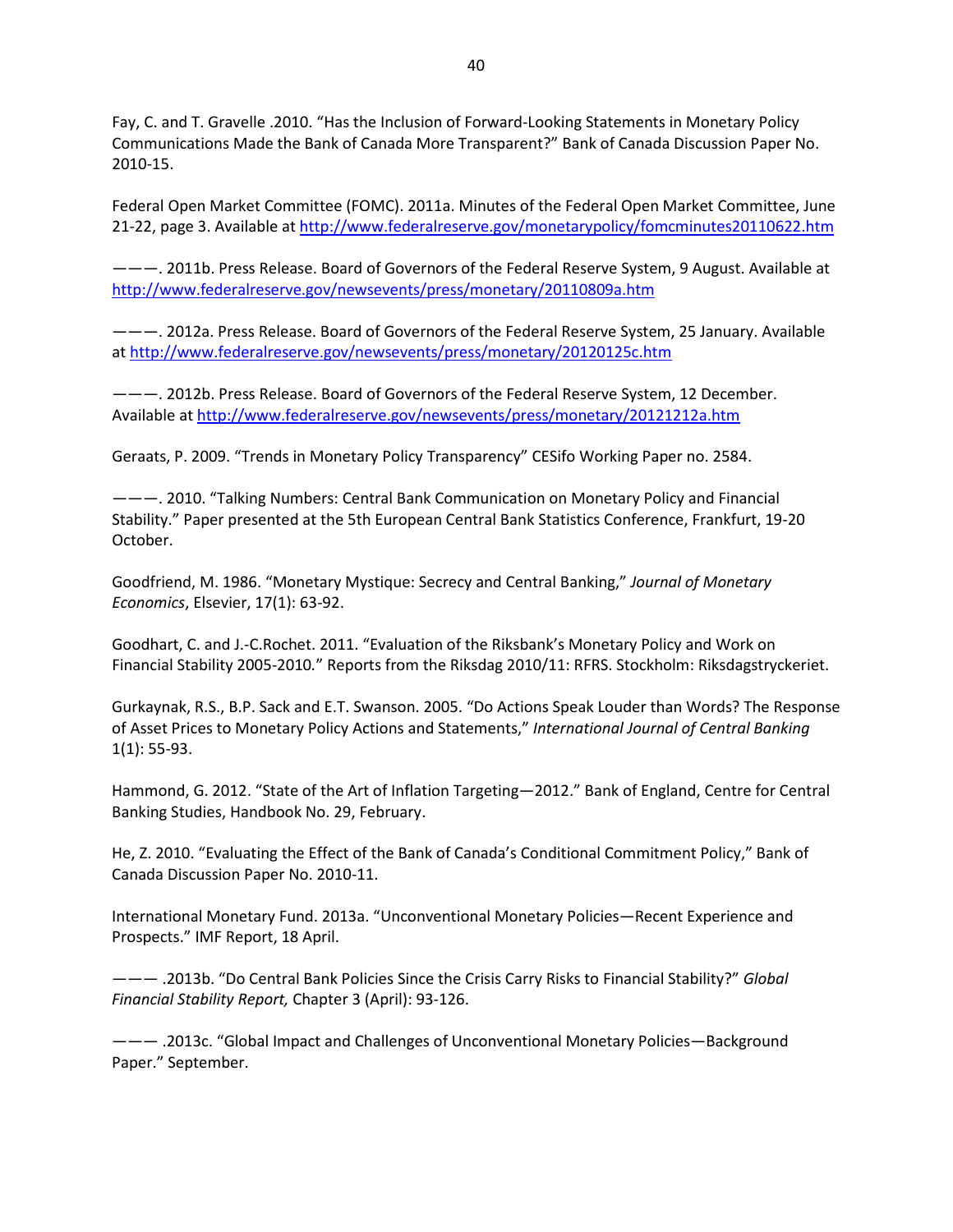Jenkins, P. 2001. "Communicating Canadian Monetary Policy: Towards Greater Transparency," *Bank of Canada Review.* (Summer): 45–50.

Joyce, M., M. Tong and R. Woods. 2011. "The United Kingdom's Quantitative Easing Policy: Design, Operation and Impact." Bank of England *Quarterly Bulletin* (Q3): 200–12.

Krishnamurthy, A. and A.Vissing-Jorgensen. 2013. "The Ins and Outs of LSAPs." Paper presented at the Federal Reserve Bank of Kansas City's Jackson Hole Symposium. August

Krugman, P. 1998. "It's Baaack! Japan's Slump and the Return of the Liquidity Trap," *Brookings Papers on Economic Activity* (1998-2):137-87.

Kuroda, H. 2013. "Quantitative and Qualitative Monetary Easing." Speech at the Yomiuri International Economic Society, Tokyo, 12 April.

Lavigne, R., R. R. Mendes and S. Sarker. 2012. "Inflation Targeting: The Recent International Experience." *Bank of Canada Review* (Spring): 16-28.

Meyersson, P. and P.P. Karlberg. 2012. *A Journey in Communication: the Case of the Sveriges Riksbank* SNS Förlag.

Murray, J. 2013. "Exits, Spillovers and Monetary Policy Independence." Remarks at the Canadian Association for Business Economics, Kingston, Ontario. 27 August.

Ng. T. 2010. "Communicating macro-prudential policy," *Central Banking* (November): 41-46.

Nord and Johansson. 2008. Konsten att kommunicera oro utan att oroa—svenska myndigheter under finanskrisen. Mid Sweden University DEMICOM.

Official Monetary Financial Institutions Forum (OMFIF) and Ernst & Young. 2012. "Challenges for Central Banks: Wider Powers, Greater restraints." OMFIF and Ernst & Young Report, November.

Osterloo, S., J.D. Haan and R. Jong-A-Pin. 2007. "Financial Stability Reviews: A First Empirical Analysis," *Journal of Financial Stability*, 2(4):337-55.

Passacantado, F. 2013. "Challenging Times for Central Bank Independence." Remarks to the World Bank Treasury, Reserves Advisory and Management Program, 23 April.

Praet, P. 2013. "Forward Guidance and the European Central Bank." Bank for International Settlements, Central Bankers' Speeches, 6 August. Available at:<http://www.bis.org/review/r130807b.pdf?frames=0>

Raskin, M.D. 2013. "The Effects of the Federal Reserve's Date-Based Forward Guidance" Finance and Economic Discussion Series Working Paper No.37.

Reserve Bank of Australia. 2010. "Statement on the Conduct of Monetary Policy." 30 September. Available at: <http://www.rba.gov.au/monetary-policy/framework/stmt-conduct-mp-5-30092010.html>